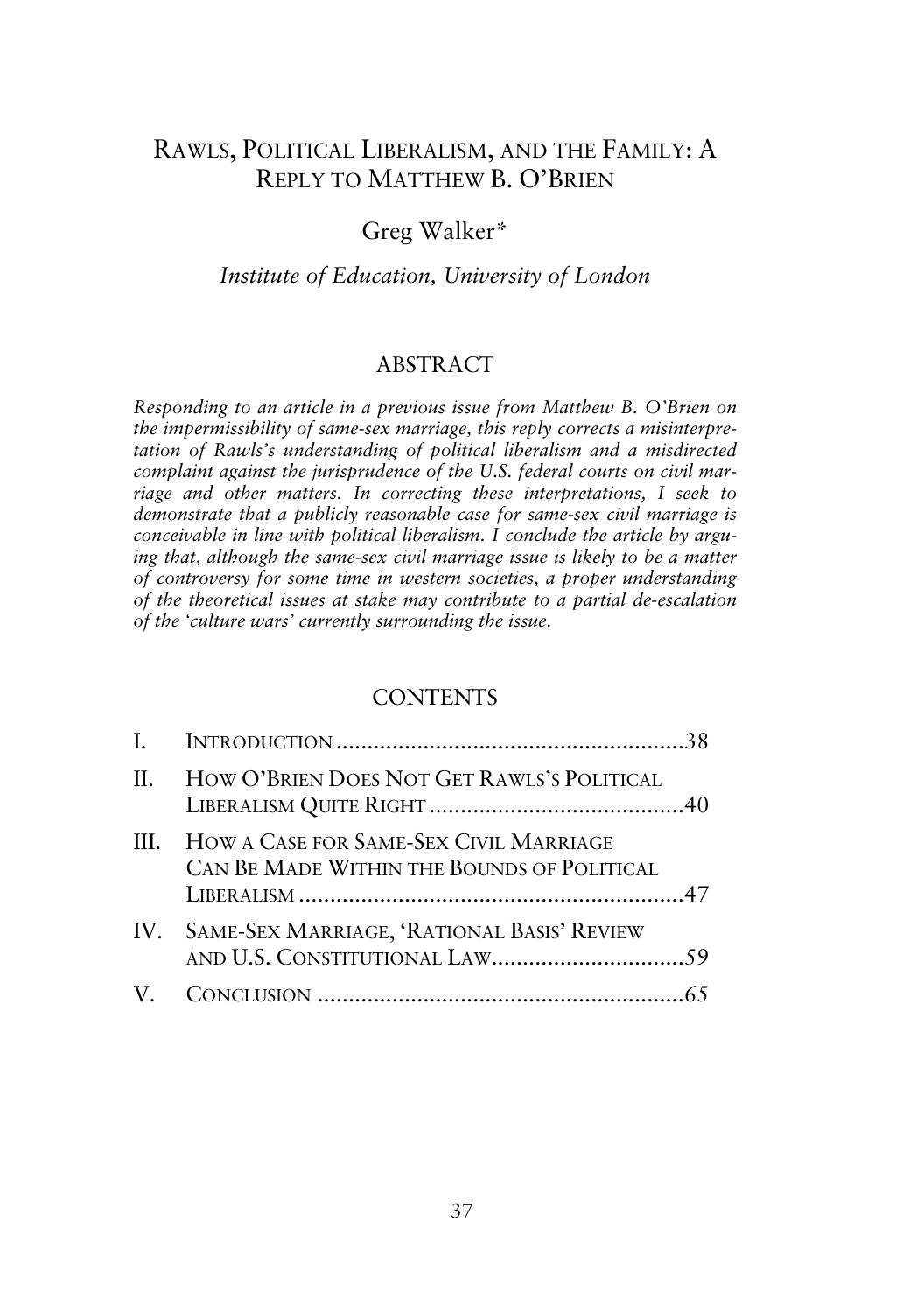#### I. INTRODUCTION

Matthew B. O'Brien's article in a previous issue<sup>1</sup> is worthy of note in that no other opponent of same-sex civil marriage in the U.S. (hereafter SSCM)<sup>2</sup> has maintained that the oft-cited arguments for SSCM are *contrary* to Rawlsian public reason. While others have suggested that arguments *for* traditional opposite-sex marriage are publicly reasonable none as far as I am aware claim, as O'Brien does, that Rawls's own written statements on the family—which appear at least open to SSCM to most interpreters—can be used directly *against* SSCM. O'Brien's article is forthright, raising matters about the recognition of SSCM that need to be addressed squarely by legal and political theorists. Although O'Brien's arguments are not completely original, he presents us with the most sustained treatment of the 'functional' or 'empirical' purpose of civil marriage with a view to resisting the case for SSCM. The view that natural social reproduction is the central publicly reasonable argument in favor of restricting civil marriage to opposite-sex couples has been argued before by other thinkers.<sup>3</sup>

Addressing this argument is important in juristic terms as the legal argumentation employed by many opponents of SSCM has refocused on the argument that the restriction of marriage to opposite-sex couples is justified by the procreative and reproductive function of heterosexual mar-

<sup>\*</sup> Graduate student, Institute of Education, University of London, 2013-; Research Associate, Cardiff School of European Studies, Cardiff University, 2011-2012; Ph.D., Political theory, Cardiff University, 2012, BSc (Hons.) Politics, University of Bristol, 1997. Elements of section III of the article were presented at the conference 'Liberalism and Republicanism: Public Policy Implications' at University College London's School of Public Policy in February 2013. I am grateful for the encouragement offered by Frank I. Michelman and Cécile Laborde at various stages in writing the article. My thanks also go to two anonymous reviewers and the Editor whose comments and corrections have improved the article. All errors and infelicities remaining are my own.<br><sup>1</sup> Matthew B. O'Brian, *Why Liberal Nautralin, Probibits Same*.

Matthew B. O'Brien, *Why Liberal Neutrality Prohibits Same-Sex Marriage: Rawls, Political Liberalism, and the Family*, 1 BRIT. J. AM. LEGAL STUD. 411 (2012).

<sup>&</sup>lt;sup>2</sup> I use same-sex *civil* marriage prevalently (rather than the term same-sex marriage) as I take the view that there is clearly a crucial aspect of marriage as a concept that relates to its religious or deeper ethical dimension. Given that I adhere to the principle of religious freedom, civil law should not force any religious institution to hold that any particular law on civil marriage is truly just or that the religious institution should be impelled to solemnise or bless civil marriages that it does not recognise as marriages in a religious or sacramental sense. This is not a point of marginal importance.

<sup>&</sup>lt;sup>3</sup> O'Brien's argument is reminiscent of the Catholic political and ethical philosopher Martin Rhonheimer's internal critique of Rawls's political liberalism on matters such as samesex marriage. *See* Martin Rhonheimer, *The Political Ethos of a Constitutional Democracy and the Place of Natural Law in Public Reason: Rawls's Political Liberalism Revisited*, 50 AM. J. JURIS. 41 (2005). The Jewish natural law theorist David Novak has similarly argued that natural social reproduction is the key argument for traditional heterosexual civil marriage. *See* David Novak, *Response to Martha Nussbaum's--A Right to Marry?,* 98 CAL. L. REV. 51 (2010).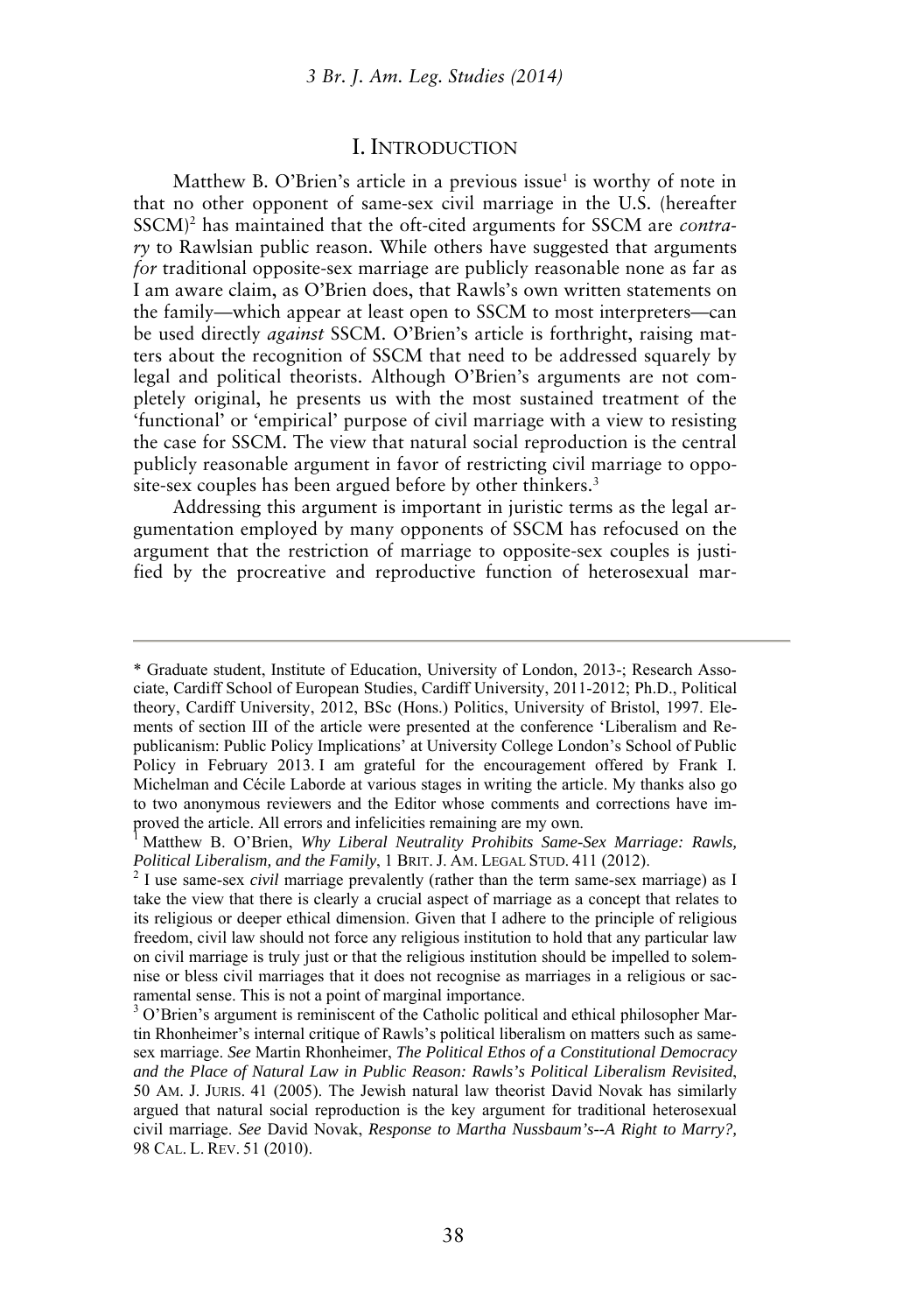riage.<sup>4</sup> O'Brien's article may be seen by some as a reflection of this new emphasis from the perspective of legal and political theory as he eschews using arguments rooted in the moral disapproval of same-sex relationships advanced by some Roman Catholic natural law theorists.

Matthew O'Brien boldly seeks to turn the tables on advocates of SSCM by arguing that all arguments for SSCM are based on the *moral approval* of same-sex relationships and are thus out of bounds as arguments within the terms of John Rawls's conception of public reason, as outlined in his seminal later works. O'Brien puts forward sustained arguments that any specifically moral arguments for or against SSCM are not admissible as public reasons in Rawls's schema and so we have to look for purely political reasons to justify the institution of civil marriage. O'Brien's exclusive candidate for a purely political reason for the existence of the institution of civil marriage is the political function served by opposite-sex couples in the way that they foster the natural social reproduction of a political community.<sup>5</sup> All other arguments—for or against SSCM—are partly or wholly based on moral viewpoints that are not directly relevant to political argumentation in the Rawlsian scheme.<sup>6</sup>

My first point in reply to O'Brien is that he is not successful in his central claim that there are no public reasons for the recognition of SSCM whereas there is, in his view, a clear public reason for the exclusive recognition of opposite-sex marriage. He is not successful because O'Brien omits or glosses important and relevant aspects of Rawls's conception of political liberalism in his presentation of it (see section II of this article) and that he does not properly assess the merits of the case for SSCM. In making a counter-argument, I will synthesize an argument for SSCM that is expressible in the language of public reason, drawing on elements present in the public political culture of the United States in its common law and in more recent U.S. constitutional case law that is not *derived* from a comprehensive philosophical anthropology (section III), though it may be *consistent* with some reasonable comprehensive conceptions of human nature.

This reply will challenge aspects of O'Brien's claim that U.S. courts have misapplied the rational basis test to SSCM cases (section IV) by implicitly adopting aspects of Rawls's political-legal theory into the rational basis review - but in doing so the courts have (according to O'Brien) misunderstood key aspects of Rawls's conception of public reason with problematic consequences. It will be beyond the scope of this reply to address all of the numerous sub-arguments O'Brien marshals to defend the overall thesis of his article.<sup>7</sup> I will concentrate on the main contours of his argu-

<sup>&</sup>lt;sup>4</sup> This has been noted by a number of commentators and was wryly referred to by Chief Judge Vaughn R. Walker in his summary of the Proposition 8 proponents' case in his judgment in *Perry v. Schwarzenegger,* 704 F. Supp. 2d 921, 931 (N.D. Cal. 2010).

<sup>5</sup> O'Brien, *supra* note 1, at **§** IV.

<sup>6</sup> *Id*. at **§** V.

 $7$  If anything O'Brien - by including a range of argumentative 'hostages to fortune' which do not seem to be crucial to his overall philosophical argument and may be interpreted by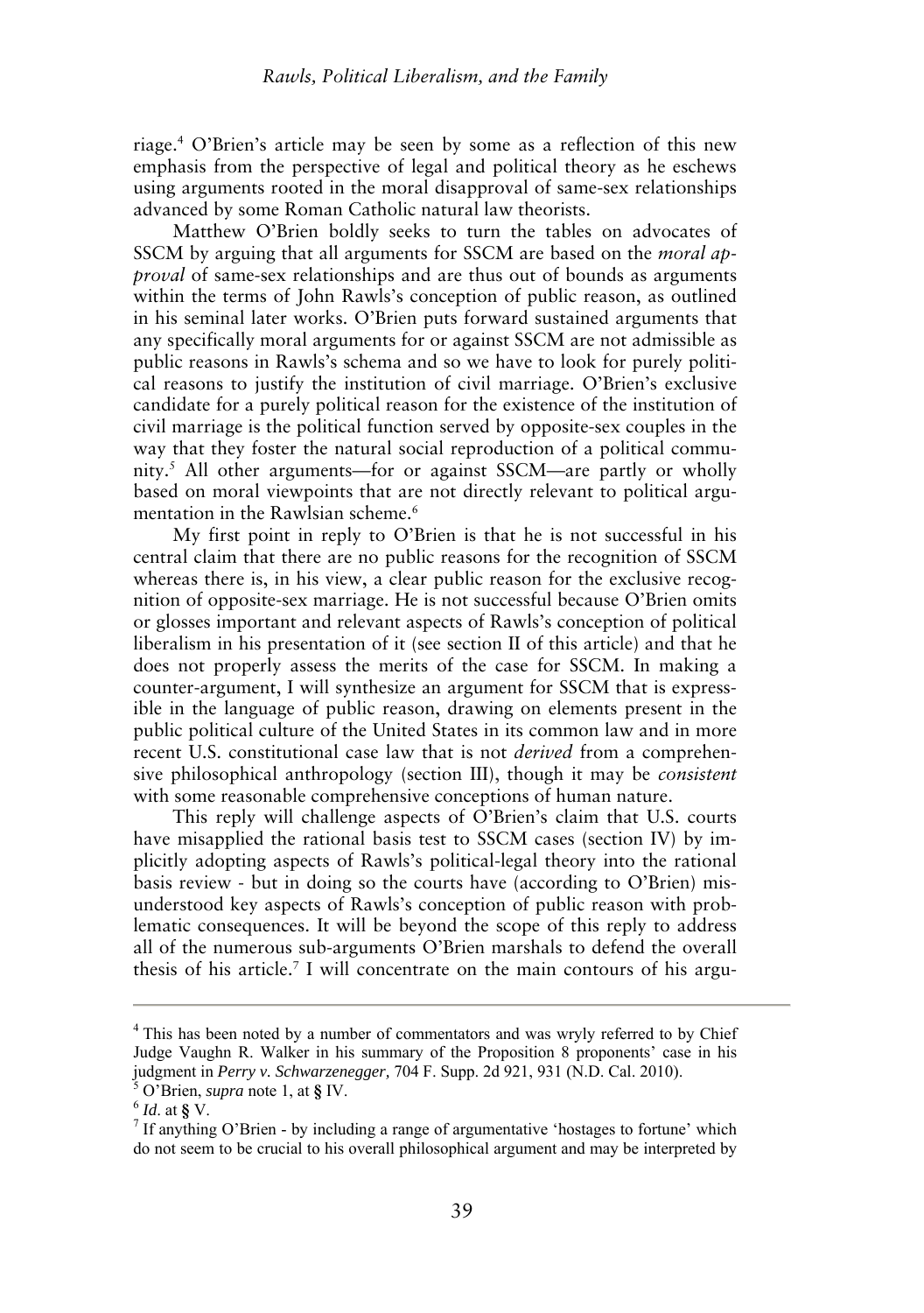ment, which is that there is a clear political value or justification for civil marriage status exclusively for opposite-sex couples but that there is no political value to be gained from recognizing SSCM.

### II. How O'Brien Does Not Get Rawls's Political Liberalism Quite Right

The core of O'Brien's argument against SSCM is his contention that all arguments for it fail the test of being admissible in terms of the political and legal theory expounded in John Rawls's highly influential treatise, *Political Liberalism*. 8 O'Brien supplements this argument by highlighting a passage in Rawls's *Justice as Fairness: A Restatement*<sup>9</sup> that supports the role of the family in reproducing a political society over time, going beyond Rawls to argue that this is the sole publicly reasonable justification of civil marriage – and that this justification applies only to same-sex couples. In this section I aim to demonstrate that O'Brien misinterprets important elements of *Political Liberalism* in relation to the borderline between the domains of the 'moral' and the 'political' and therefore misconstrues Rawls's notion of public reason. This is important for O'Brien's line of argument because he seeks to represent arguments in favor of SSCM as intrinsically *moral* while Rawls's theory of political liberalism is abstemiously and strictly *political*. As we shall see, the issues involved are not so clear-cut.<sup>10</sup>

I also clarify Rawls's recognition of the importance of the family in relation to the social reproduction of a political society, arguing *contra* O'Brien, that Rawls's idea of social reproduction through procreative family life does not preclude the recognition of SSCM and that the passages relevant to this in his oeuvre do not demonstrate a putative Rawlsian backing for O'Brien's view that civil marriage should be available only to opposite-sex partners.

John Rawls, in the works cited, is characteristically nuanced in the way he demarcates the boundaries between the moral/philosophical and

8 JOHN RAWLS, POLITICAL LIBERALISM (2005).

some readers as betraying a particular ideological perspective - does not help the reader make a clear judgment on the two key arguments he presents. These argumentative statements include: that low birth rates, such as in Western Europe, threaten the destabilisation of those societies (*Id.* at 432), that large scale immigration "threaten[s] to undermine [European societies'] public political culture" (*Id*. at 433), that people without children are less concerned about intergenerational justice (*Id*. at 435), that contraception is generally ineffective and unreliable (*Id*. at 440-41), that the Association of American Psychologists persists in using discredited methodology in its analyses of same-sex parenting (*Id*. at 444), and that parents who have children through gamete donation act immorally and unjustly to their future children (*Id*. at 441-48).

<sup>9</sup> JOHN RAWLS, JUSTICE AS FAIRNESS: A RESTATEMENT (2001).

<sup>&</sup>lt;sup>10</sup> That O'Brien operates with these hard and fast distinctions in his treatment of the SSCM issue is confusing because at one point he acknowledges that Rawls's political liberalism involves moral ideas, though he seems to think that this is limited "to the moral idea of equal citizenship". *See* O'Brien, *supra* note 1, at 424.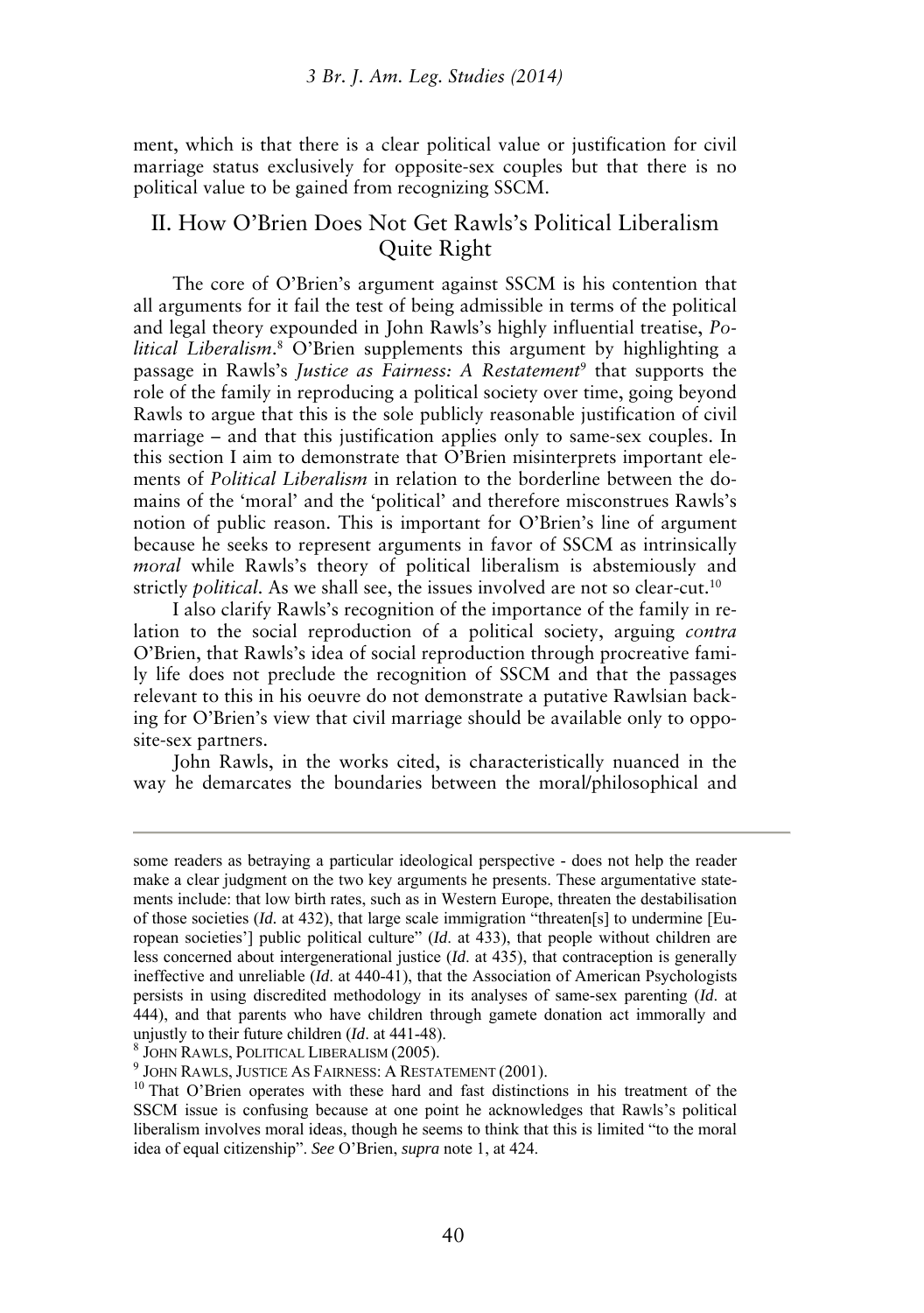the political. Rawls explicitly writes of a political conception of justice being "of course, a moral conception, it is a moral conception worked out for a specific kind of subject" that is for the "basic structure of a constitutional democratic regime".<sup>11</sup> Rawls therefore does indeed hold that we should view the domain of the political as being *distinct* from other facets of our lives, but at the same time he recognizes that a citizens' moral values cannot be seen as *separate* from, or in conflict with, fundamentally political values.<sup>12</sup> Inversely for Rawls, "[p]olitical conceptions of justice are themselves intrinsically moral ideas, as I have stressed from the outset. As such they are a kind of normative value."<sup>13</sup>

This distinction has been clearly recognized by interpreters of Rawls such as the prominent political theorist Gerald Gaus, who states in relation to Rawls's theory:

[t]hat a belief is moral, religious or philosophical does not itself show that it is comprehensive or general. Indeed, Rawls himself indicates that the political conception has moral, epistemological and metaphysical elements. Moral, religious and philosophical beliefs need not be, and very often are not, comprehensive or general.<sup>14</sup>

This is a common enough interpretation of the connections between the moral and the political in *Political Liberalism,*<sup>15</sup> though it is not an interpretation mentioned by O'Brien. He may, however, respond that interpretations of Rawls's work do, of course, vary.<sup>16</sup>

In trying to portray *Political Liberalism* in a strictly neutralist light O'Brien seizes on the phrase "purely political"<sup>17</sup> used by Rawls to describe an aspect of his theory. Although Rawls does use this construction a handful of times in his essay 'The Idea of Public Reason Revisited*'* <sup>18</sup> in outlining his own normative view of political liberalism, when he does so he is careful to add the immediate qualification "although political values are intrinsically moral."<sup>19</sup> As we have seen, Rawls is upfront about the fact that he conceives political liberalism to be a moral conception of human life and value, save that the form and subject matter of that moral content is directed to the basic structure of a political society and is therefore *partial*

<sup>11</sup> RAWLS, *supra* note 8, at 175.

<sup>&</sup>lt;sup>12</sup> "Nor does it [political liberalism] say that political values are separate from, or discontinuous with, other values". RAWLS, *supra* note 8, at 10.

<sup>13</sup> *Id.* at 484 n.91.

<sup>&</sup>lt;sup>14</sup> Gerald F. Gaus, *Reasonable Pluralism and the Domain of the Political*, 42 INQUIRY: INTERDISCIPLINARY J. PHIL. 259, 263 (1999).

<sup>15</sup> *See*, for instance, Martha Nussbaum, *Political Liberalism: A Reassessment*, 24 RATIO JURIS 1 (2011); Martha Nussbaum, *Political Objectivity*, 32 NEW LITERARY HIST. 887, 891-94 (2001).

<sup>16</sup> For a brief survey of interpretations, *see* Anthony Simon Laden**,** *The House That Jack Built: Thirty Years of Reading Rawls*, 113 ETHICS 367 (2003).

<sup>17</sup> *See* O'Brien, *supra* note 1, at 7, 11, 15.

<sup>18</sup> *See* RAWLS, *supra* note 8, at 457, 461, 486.

<sup>19</sup> *Id.* at 446 n.19.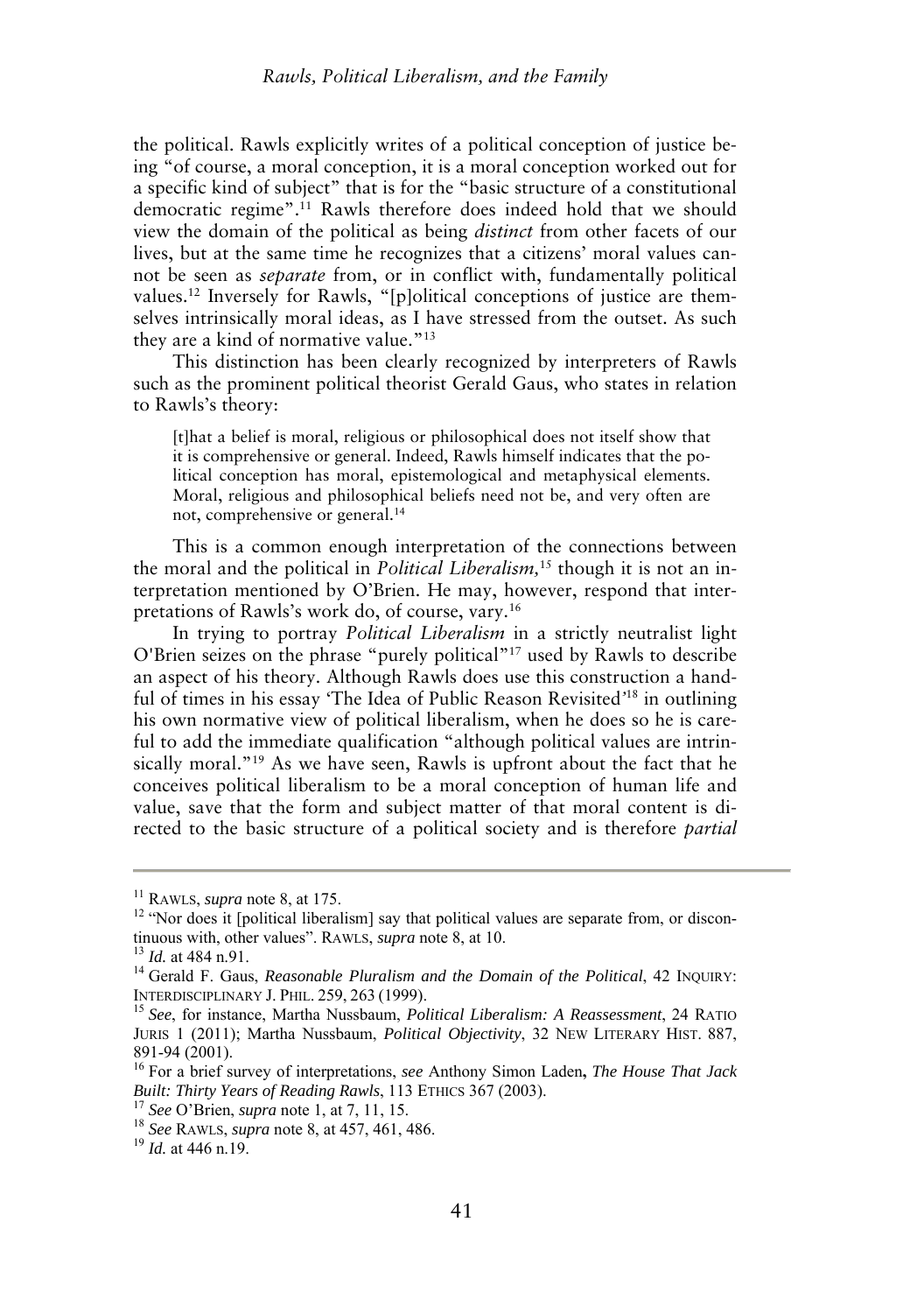rather than comprehensive.<sup>20</sup>

Reading *Political Liberalism* as advancing a strict form of liberal moral neutrality is not helpful or fully accurate. In contrast Peter de Marneffe sets out a helpful typology between liberal neutrality and perfectionism that helps us see that John Rawls's later political theory is not strictly neutralist but is a form of what de Marneffe calls "deontological perfectionism". He takes this view because, for de Marneffe, "Rawls clearly holds that it is wrong for the government to limit *basic* liberties for the reason that exercising them is base or unworthy, [but] he apparently allows *nonbasic* liberties to be limited for this reason, and confines the basic liberties to those that are "truly essential.'"<sup>21</sup> Rawls himself writes strikingly that neutralism beyond the strict bounds of basic justice and constitutional essentials is "neither attainable nor desirable."<sup>22</sup>

Rawls thus denied being a strong neutralist—and held that the term neutrality itself was "unfortunate" when used in connection with his theory of political liberalism.23 He resisted the notion of neutrality as put forward by other liberal theorists such as Ronald Dworkin and, though he conceded that his approach did have a certain "neutrality of aim", Rawls did not believe that his theory was consistent with a "neutrality of effect" as other liberals had proposed.24 In fact O'Brien's entire narrative in relation to liberal moral neutralism would arguably have been better applied to the early work of Ronald Dworkin (in particular his widely cited essay 'Liberalism')<sup>25</sup> than the later work of John Rawls. In this regard Jonathan Quong rightly distinguishes between Rawls's *political* antiperfectionism and Dworkin's comprehensive (i.e. moral *and* political) antiperfectionism.<sup>26</sup> This is not a marginal reading of Rawls, as a varied range of interpreters other than those cited stress aspects of Rawls's works that do not easily fit with O'Brien's view of Rawls as a strict moral neutralist.<sup>27</sup>

<sup>24</sup> *See* RAWLS, *supra* note 8, at 193, 194.

 $20$  Rawls writes that, notwithstanding the priority of the right over the good, this "does not mean that ideas of the good need to be avoided: that is impossible". *See* RAWLS, *supra* note 8, at 203.

<sup>21</sup> *See* Peter de Marneffe, *Liberalism and Perfectionism*, 43 AM. J. JURIS. 101 (1998).

<sup>22</sup> RAWLS, *supra* note 9, at 91 n.13.

<sup>&</sup>lt;sup>23</sup> Rawls writes that he uses the term neutrality as a "stage piece" and as a way of *contrasting* his position with other liberal theories. *See* RAWLS, *supra* note 8, at 191. Although O'Brien (*supra* note 1, at 424) notes that Rawls did not use the "idiom" of neutrality, O'Brien nonetheless breezily proceeds to label Rawls as a moral neutralist numerous times in his article.

<sup>25</sup> Ronald Dworkin, *Liberalism*, *in* PUBLIC AND PRIVATE MORALITY 191 (Stuart Hampshire ed., 1978).

<sup>&</sup>lt;sup>26</sup> JONATHAN QUONG, LIBERALISM WITHOUT PERFECTION 21-21 (2010).

 $27$  Steven Wall, for instance, goes as far as interpreting a key aspect of Rawls's original theory of justice ('the Aristotelian Principle' in the unduly neglected Part III of Rawls's *A Theory of Justice*) as being, in a sense, perfectionist. *See* Steven Wall, *Rawlsian Perfectionism*, 10 J. MORAL PHIL. 573 (2013).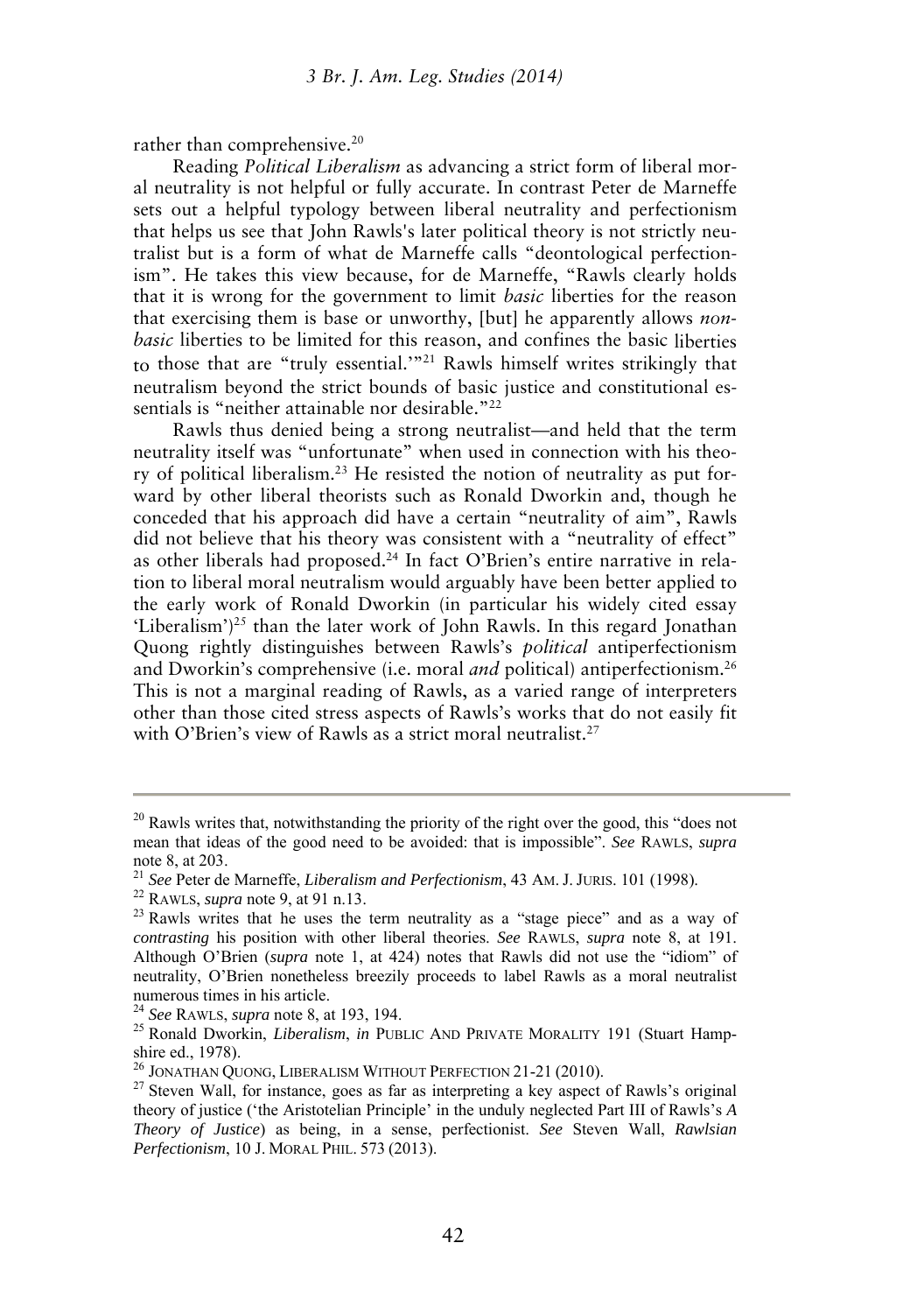One of O'Brien's tactics in disregarding the work of advocates of SSCM is to select quotes from liberal authors in favor of SSCM that would appear to confirm that they are 'comprehensive' liberals—in that they may, for instance, value moral autonomy over other conceptions of human agency. He then infers that some or all of the cited advocates of SSCM are comprehensive liberals and hence their arguments in favor of SSCM are, by that very fact, ruled out of bounds because comprehensive liberalism is not consistent with Rawlsian political liberalism.<sup>28</sup>

What this neglects to take into account is that Rawls clearly does not consider that advancing reasonable comprehensive reasons for supporting certain political measures relating to the basic structure disqualifies the citizen from participating in public reasoning. Following criticism of the first edition of *Political Liberalism*, Rawls clarified his position on public reason in his article 'The Idea of Public Reason Revisited'. There he outlined a 'Proviso': that "comprehensive doctrines, religious or non-religious, may be introduced into public political discussion at any time, provided that in due course proper political reasons.... are presented" in relation to the matter under discussion.<sup>29</sup> In other words people may freely mix and concurrently advance both public and comprehensive reasons for measures relating to the basic structure and be considered responsible and publicspirited citizens.

O'Brien in contrast fails to consider the 'Proviso' and writes, incorrectly, that "what Rawls prescribes citizens in a pluralistic democracy should do [is to]: filter their comprehensive doctrines through the deliberative screen of public reason before proposing grounds for legislation."<sup>30</sup> As we have just seen, Rawls proposes no such filtering process, only a stipulation that comprehensive moral or philosophical reasons should not be advanced without *any* subsequent public reasons. This clear misinterpretation may explain why O'Brien supposes that comprehensive liberals somehow disqualify their publicly reasonable arguments for SSCM when they venture their own more comprehensive (and contestable) views about autonomy or the *ultimate* nature or purpose of marriage or of human sexuality generally.

This somewhat more permissive approach to public reasoning works with Rawls's wider theory because he allows persons with a comprehensive worldview to be considered *publicly* reasonable (as well as rational) if they can fit a liberal political conception of justice as a 'module' within their comprehensive *weltanschuung*. 31 Again, O'Brien does not mention this important aspect of Rawls's conception of public reason. Such a 'module' in Rawls's formulation has its own internal principles and reasons that may be consonant with a wider metaphysical or moral comprehensive doctrine,

<sup>28</sup> O'Brien, *supra* note 1, at 434, 454-62.

<sup>29</sup> *See* John Rawls, *The Idea of Public Reason Revisited*, 64 U. CHI. L. REV. 783-84 (1997).

<sup>30</sup> O'Brien, *supra* note 1, at 450.

<sup>31</sup> RAWLS, *supra* note 8, at 145.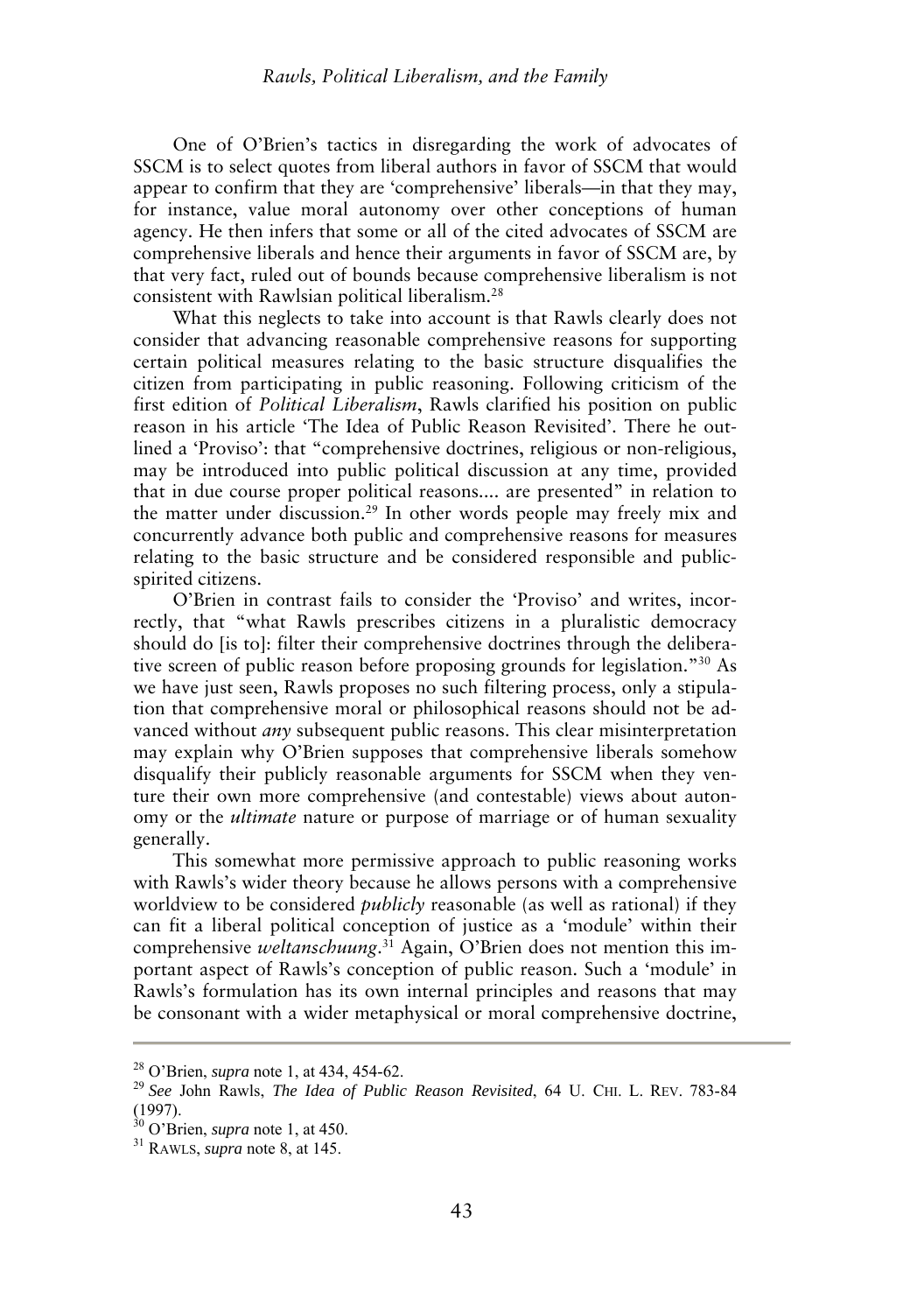but not be immediately derived from the comprehensive doctrine held by the citizen. A political conception of justice would be freestanding in the sense that it *includes* "no specific religious, metaphysical or epistemological doctrine beyond what is implied by the political conception itself<sup>"32</sup> though, as we have seen, it should still be seen as a partial moral conception as it necessarily includes certain goods of citizens which (as O'Brien himself notes) relate to certain fundamental human needs.

The 'Proviso' and the notion of a 'module' within political liberalism renders O'Brien's claim that "an argument [made by Stephen Macedo for SSCM] fails *because* it relies on the assumption that homosexual sexual relationships are intrinsically valuable" highly questionable.<sup>33</sup> An argument does not 'fail' for Rawls—I presume in the sense of being impermissible in public reasoning—because it includes or refers to moral claims from a reasonable comprehensive doctrine. Such arguments *are* genuinely permitted in the idea of public reason as long as those moral arguments are, at some point, accompanied by arguments involving distinctively political values.<sup>34</sup> This is indeed exactly what Macedo provides in the article cited by O'Brien and there are no grounds for O'Brien to claim that arguments for the *political* value of SSCM (in terms of equal civil rights or primary goods) are somehow disqualified by the fact that this or that theorist may also advance substantively *moral* arguments for treating committed same-sex relationships with respect, or hold more generally that people should be considered morally autonomous.

O'Brien compounds his partial misinterpretation of Rawls<sup>35</sup> by appearing to apply a double standard to the arguments put forward by proponents and opponents of SSCM. He is dismissive of those like Macedo and others who may simultaneously advance both public and (in some ways) reasonable comprehensive reasons for recognizing SSCM, writing that it is "the case *in favor* of same-sex marriage that has impermissible

<sup>32</sup> *Id.* at 144.

<sup>33</sup> *See* O'Brien, *supra* note 1, at 428 (emphasis added). O'Brien is referring to an argument Stephen Macedo put forward for SSCM and gay rights generally. O'Brien generally accuses Rawlsians of relying "illicitly on their comprehensive religious or secular doctrines about 'liberated' sexual morality in order to single out homosexual relationships *as such* for special promotion", *supra* note 1, at 437. Macedo, in fact, argues that committed, long term relationships – whether same-sex or opposite sex – are intrinsically valuable and he does not single out same-sex relationships as having any 'special' value. *See* Stephen Macedo, *Sexuality and Liberty: Making Room for Nature and Tradition?*, *in* SEX, PREFERENCE AND FAMILY (David M. Estlund & Martha Nussbaum eds., 1998).

<sup>&</sup>lt;sup>34</sup> Macedo, in the essay referred to by O'Brien, also advances arguments clearly relating to political values when he gives reasons for SSCM on the basis of "social welfare" and the various demonstrable public health and other beneficial externalities of committed relationships (including same-sex relationships). *See* Macedo, *supra* note 33, at 92-94.

 $35$  I write 'partial' here because there is much in O'Brien's presentation of Rawls's theory that is both comprehensive and fair, which is why it is surprising that he manages to mischaracterize Rawls in the important ways that I point out in this reply.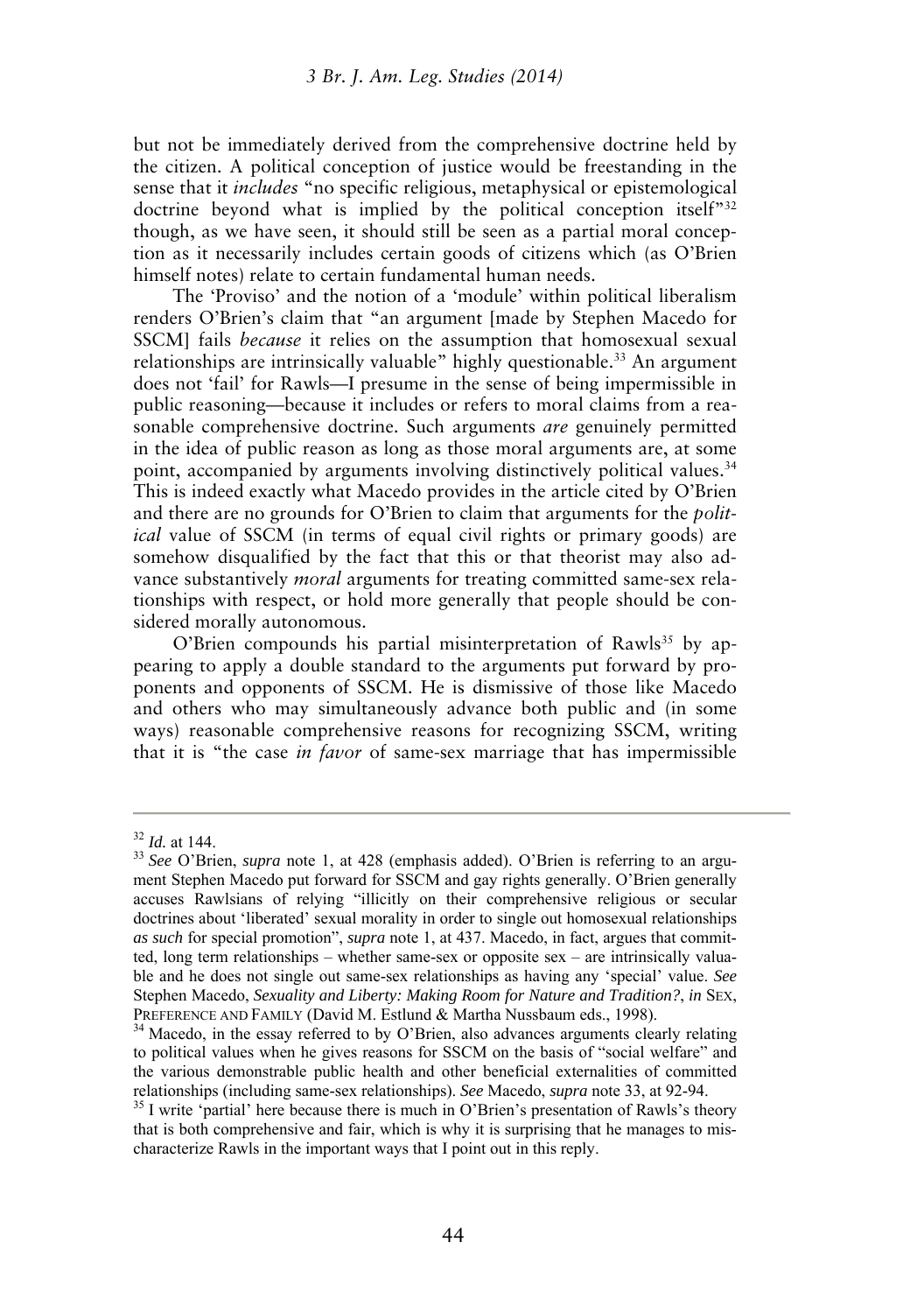motivations that are fatal to legislation".36 Yet O'Brien inexplicably permits *opponents* of SSCM to use both comprehensive and public reasons for resisting SSCM, without this having any adverse impact in terms of their admissibility in public reason. Referring to the 'traditional marriage movement', he concedes that "[m]uch of this movement deploys specifically religious arguments in its defense, but this fact is irrelevant so long as some of these arguments can be re-stated in terms of public reasons..." $\overline{X}$ <sup>37</sup> I cannot understand why O'Brien does not apply the same standard to both sides of the debate, which would surely be the Rawlsian approach. Advocates and opponents of SSCM should both be viewed as reasoning publicly if they use arguments from a comprehensive worldview *and* public arguments centered on political values, or just the latter.

As we have seen, political liberalism as a theory of political principles does not divorce political value from the human good but it does seek to focus the role of a political society on promoting those goods that are relevant to persons as citizens. This is clear from Rawls's conception of primary goods, which he develops from his initial treatment of them in *A Theory of Justice,*<sup>38</sup> as O'Brien notes.<sup>39</sup> The primary goods are those goods that any *citizen* would reasonably seek regardless of whatever else they sought. They are of a broad scope and include basic civil and political rights, the "social bases of self-respect" and "income and wealth."<sup>40</sup> These primary goods allow citizens a sense of self-worth that enables them to pursue a plan of life.<sup>41</sup>

One key feature of justice as fairness – Rawls's own proposal for a liberal conception of political justice – is that "it is constructed on the basis of the shared fundamental ideas implicit in the public political culture [of a democracy] in the hope of developing from them a political conception of justice."<sup>42</sup> This is a point not explicitly mentioned by O'Brien. This shared public political culture "comprises the political institutions of a constitu-

<sup>36</sup> O'Brien, *supra* note 1, at 460.

<sup>&</sup>lt;sup>37</sup> *Id.* at 449. O'Brien explains this further when he writes that "[t]he reliance of Rev. [Martin Luther] King [Jr.] and others upon the controversial comprehensive doctrines of the Christian moral tradition did not violate the canons of public reason, however, because the case for racial equality could be re-stated in non-sectarian terms that expressed a purely political conception of justice." *See* O'Brien, *supra* note 1, at 449. These statements are consistent with the Rawlsian *Proviso* just outlined, which is not referred to by O'Brien, and I agree with O'Brien in the case of Dr King.

<sup>&</sup>lt;sup>38</sup> JOHN RAWLS, A THEORY OF JUSTICE chapter II, § 15 (1971).

<sup>39</sup> O'Brien, *supra* note 1, at 425.

<sup>&</sup>lt;sup>40</sup> Though Rawls wrote at times of his own sympathies with the idea of human capabilities (as outlined by Amartya Sen and others) when he affirmed that that "basic capabilities are of first importance and that the use of primary goods is always to be assessed in the light of those assumptions", in this passage he appears to have held that the capabilities should come into play as a constructivist throughput from, rather than an ethical input into the original position. *See* RAWLS, *supra* note 8, at 183.

<sup>41</sup> *See* RAWLS, *supra* note 9, at 58-59.

<sup>42</sup> *See* RAWLS, *supra* note 8, at 100-101.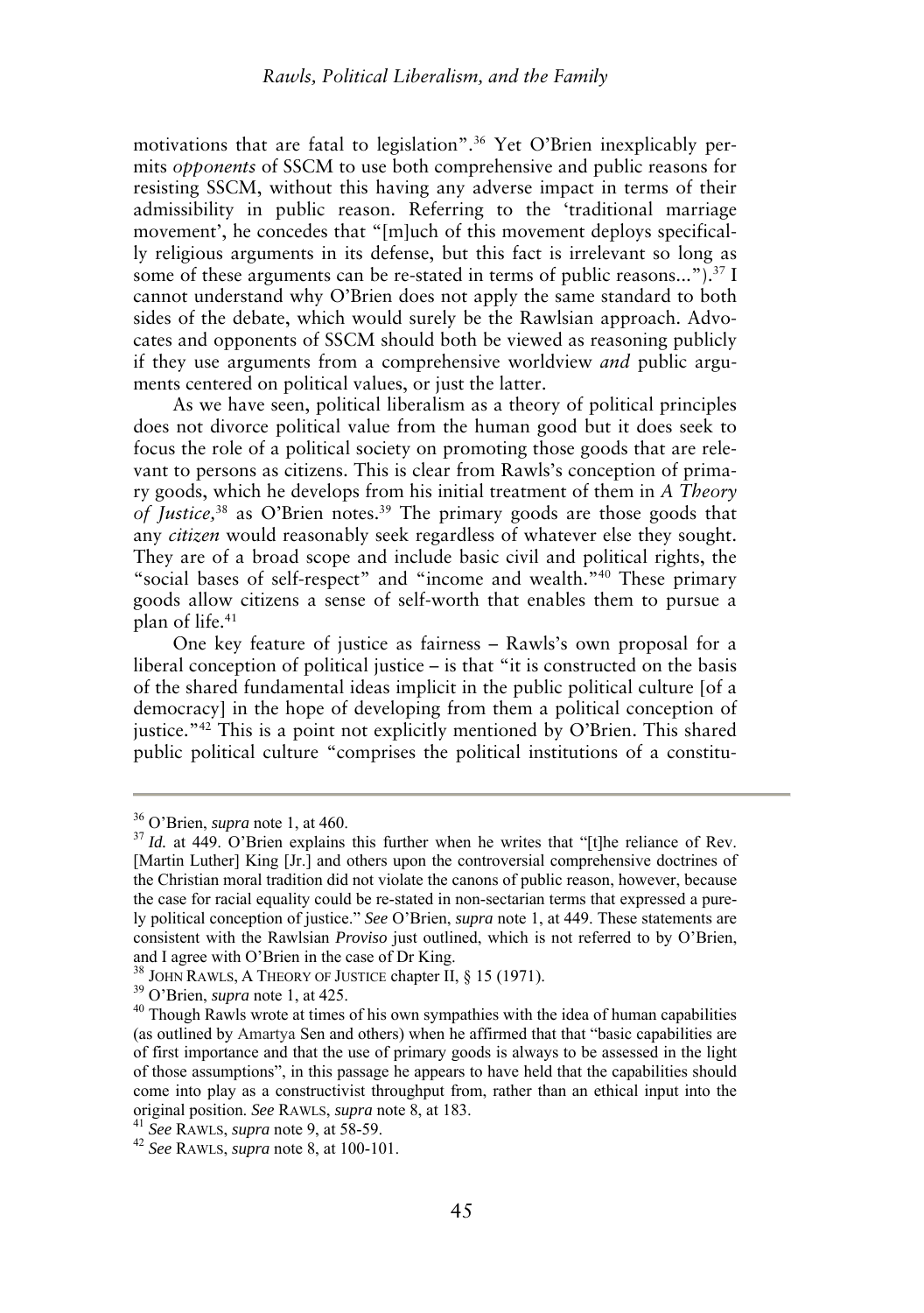tional regime and the public traditions of their interpretation (including those of the judiciary), as well as historic texts and documents that are common knowledge."<sup>43</sup>

This is what other theorists categorize as a form of *secondary* constructivism, or *political* constructivism as Rawls himself described it. It is a secondary form of constructivism because it takes as its starting point a thin moral psychology<sup>44</sup> *and* the pre-existing content of a public political culture coupled with an understanding of citizens as free and equal. Rawls does not subject these primary presuppositions to a strict procedure of moral construction from the bare minimum of human rationality alone - as some more stringently constructivist theories do.<sup>45</sup> It is therefore for good reason that readers of Rawls's political theory even interpret him as including *ethical* elements in his political theory via the notion of the public political culture.<sup>46</sup>

It is worth noting that 'justice as fairness', Rawls own version of a liberal political conception of justice, was never intended by Rawls to be the only possible liberal conception. Rawls set out certain broad characteristics of any political conception of justice that may be considered a *liberal* conception, which include:

certain basic rights, liberties, and opportunities (of the kind familiar from constitutional democratic regimes); second, it assigns a special priority to these rights, liberties and opportunities, especially with respect to claims of the general good and of perfectionist values; and third, it affirms measures assuring all citizens adequate all-purpose means to make effective use of their basic liberties and opportunities.<sup>47</sup>

As I see it O'Brien elides Rawls's understanding into his own by reading Rawls as holding that social reproduction is the *only* reason for marriage, whereas in my judgment Rawls's position is, at the very least, open to the idea of SSCM. This is not to say that anyone committed to political liberalism of a Rawlsian hue should *ipso facto* be convinced of the case for

<sup>43</sup> *Id*. at 13-14.

<sup>44</sup> The moral psychology predicated in political liberalism is noted by O'Brien, *supra* note 1, at 424.

<sup>&</sup>lt;sup>45</sup> For a fuller exploration of the important differences between primary and secondary constructivism in Rawls and other theorists, *see* PERI ROBERTS, POLITICAL CONSTRUCTIVISM (2007).

<sup>46</sup> *See* James Gordon Finlayson & Fabian Freyenhagen, *The Habermas-Rawls Dispute: Analysis and Reevaluation*, *in* HABERMAS AND RAWLS: DISPUTING THE POLITICAL 15 (James Gordon Finlayson & Fabian Freyenhagen eds., 2011) ("Political values and ideas taken from the public political culture [and inputted into the constructivist procedure in Rawls's theory] might include materials that Habermas would classify as ethical rather than moral."). In Habermas's political theory 'morality' refers broadly to intersubjective social and moral norms governing the common life of a community (or humanity as a whole), whereas 'ethics' refers to an individual's own understanding of 'the good life' or personal fulfillment, which can include substantive religious or metaphysical dimensions.

<sup>47</sup> *See* RAWLS, *supra* note 8, at 223.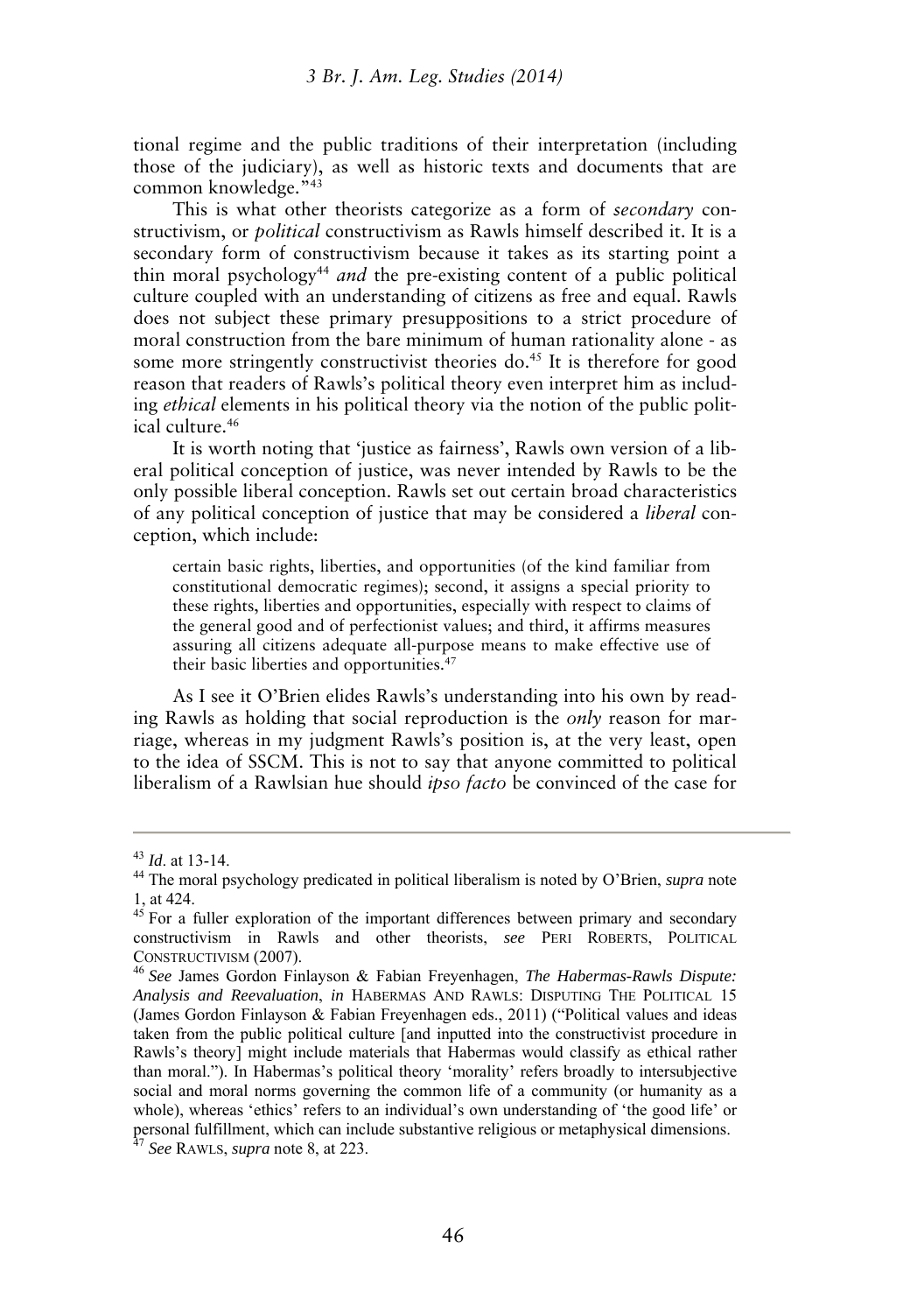SSCM. That is, after all, a product of deliberative public reasoning and personal judgment.

Quoting Rawls on the family in his later writings, O'Brien writes:

Indeed, Rawls emphasizes that in principle, "[n]o particular form of the family (monogamous, heterosexual, or otherwise) is so far required by a political conception of justice so long as it is arranged to fulfill these tasks [of social reproduction] effectively and does not run afoul of other political values" That is, for political liberalism the state interest in the family is purely functional, even if families in their own self-image are not, and so there is no antecedent political preference for either "traditional" or "liberated" family forms as such.<sup>48</sup>

O'Brien's comment misses the significance of a key point in Rawls's statement he quotes, that such politically recognized forms should "not run afoul of other political values" which could of course refer to those legally approved family forms being in accordance with norms of justice, not breaching citizens' civil rights, or failing to provide for the primary goods of citizens.

The next section of this article aims to demonstrate that a publicly reasonable argument can be made for SSCM along Rawlsian lines, with support from aspects of the public political culture of the United States.

### III. HOW A CASE FOR SAME-SEX CIVIL MARRIAGE CAN BE MADE WITHIN THE BOUNDS OF POLITICAL LIBERALISM

A case can be made for SSCM that is consistent with Rawls's conception of political liberalism on one or both of two grounds: first, that civil marriage is a civil right that should be granted regardless of gender or sexual orientation and that such a right has priority over perfectionist arguments about what constitutes the deepest truth regarding marriage derived from a metaphysical or theological anthropology. (This claim requires further argumentation, as O'Brien rightly notes, as to the nature and purpose of marriage from the perspective of civil law).<sup>49</sup> Secondly, it can be argued that a bar on SSCM is a denial of citizens' access to what Rawls names primary goods, which are themselves expressions of basic human needs, particularly in relation to the primary good Rawls calls the 'social bases of self-respect'.<sup>50</sup>

The civil rights-based and primary goods argument for SSCM to a certain degree overlap, as justifications for either depend on whether any discrimination between opposite-sex couples and same-sex couples in relation to access to civil marriage is considered unjust or merely reflects the essential nature and purpose of civil marriage itself (as SSCM opponents argue). I argue that the relationship between committed and loving same-sex cou-

<sup>48</sup> *See* O'Brien, *supra* note 1, at 433-34.

<sup>49</sup> O'Brien, *supra* note 1, at 421.

<sup>50</sup> RAWLS, *supra* note 9, at 59.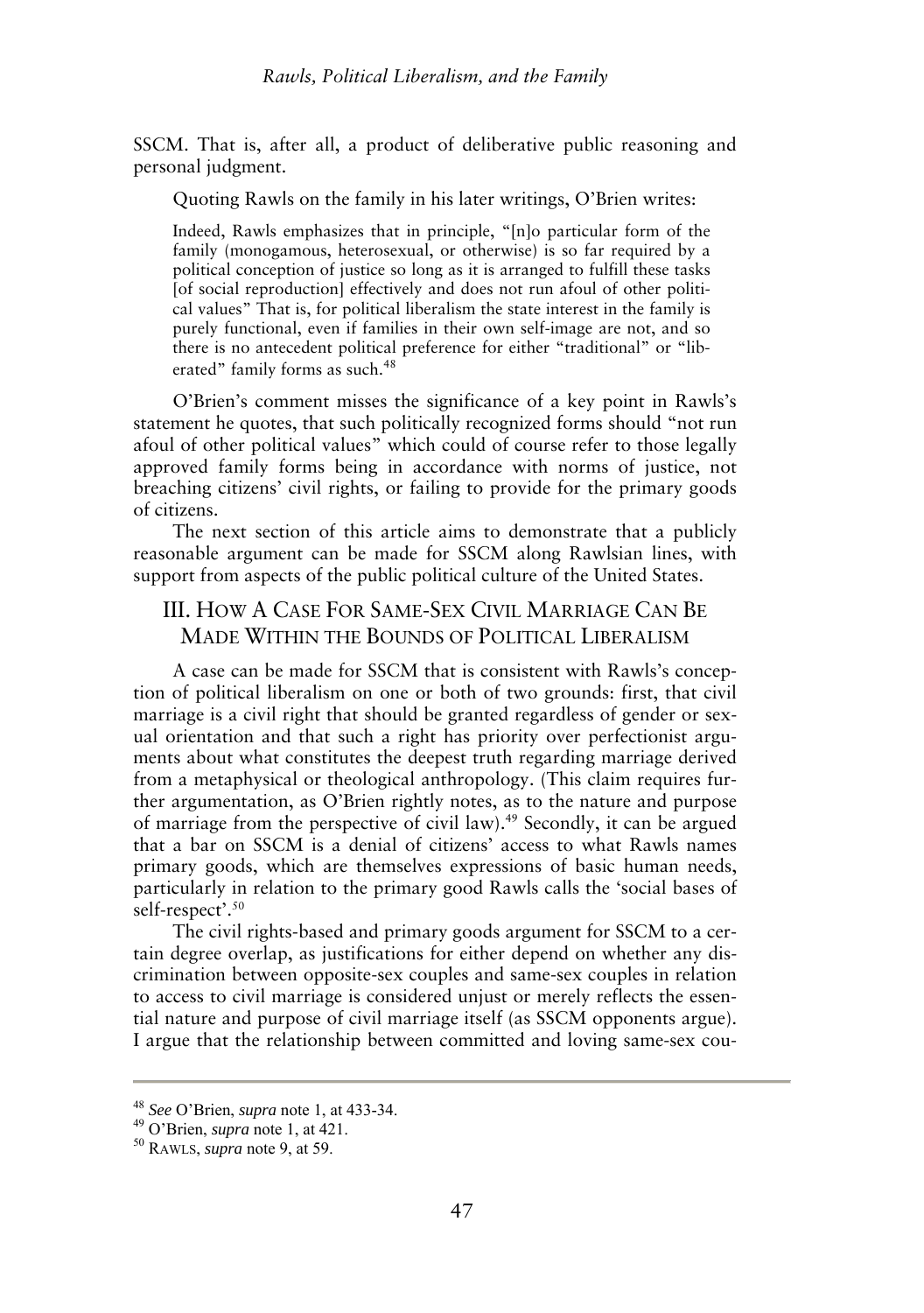ples exhibits certain essential features that are present in committed opposite-sex couples to the degree that the denial of same-sex civil marriage rights constitutes arbitrary treatment which fails to 'treat like cases alike' without good reason. Therefore the denial of SSCM in the United States can be considered a breach of fundamental justice (rendering another 'his/her due' – '*suum cuique*'). Such an argument does not depend on metaphysical argumentation inaccessible to public reason and can be seen to flow from reasoning about basic justice consistent with Rawls's notion of narrow reflective equilibrium.<sup>51</sup>

In this section I argue that that there is a sufficient basis in the *public political culture* (in the Rawlsian sense) of the United States, expressed through the case law developed from the common law understanding of civil marriage, to justify the assertion that access to both opposite and same-sex marriage should be considered a civil right within a properly *lib*eral political conception of justice (in Rawlsian terms).<sup>52</sup> The denial of SSCM might also constitute the undue withholding of a primary good—the social bases of self-respect—to a fellow citizen in a way that does not respect their fundamental dignity. I make this claim on the basis of the evolution of its juridical understanding of marriage from its source in the western Christian understanding of marriage through to a more recent understanding, which properly distinguishes the procreative understanding of marriage from the other goods and purposes that civil marriage enables.

In setting out a publicly reasonable case for SSCM from the public political culture, I do so while taking up the challenge of Robert George and his collaborators that a political society must come to at least some minimal determination of what the essence of *civil* marriage is before it can adequately respond to the issue of SSCM.<sup>53</sup> This minimal determination is unavoidable in some respects, $54$  though any definition must of course be careful not to derive its content from a controversial metaphysical anthropology that could not be shared by adherents of a range of different reasonable comprehensive doctrines (in Rawls's nomenclature).

I would briefly define *civil* marriage, from the perspective of the legal official (the internal point of view),<sup>55</sup> as the government's rightful recognition of the formation of a loving union (of an indefinite term) comprising a

<sup>51</sup> *See* RAWLS, *supra* note 9, at 30-32 for more on his understanding of narrow and wide reflective equilibrium, concepts that Rawls was instrumental in developing in ethical and political theory.

 $52$  In the sense described by Rawls at the close of § II of this article.

<sup>53</sup> Sherif Girgis, Robert P. George & Ryan T. Anderson, *What is Marriage?* 34 HARV. J. L. & PUB. POL'Y 248-49 (2010). O'Brien similarly notes – and here we are in agreement that some definition of civil marriage is needed to avoid question-begging and undue rhetorical flourishes in relation to SSCM, though he does not consider what a possible sexneutral definition of civil marriage might be; *see* O'Brien *supra* note 1, at 456.

<sup>&</sup>lt;sup>54</sup> For how else might we distinguish a marital relationship from any other type of friendship or personal (non-corporate) association?

<sup>&</sup>lt;sup>55</sup> Here I use the internal/external distinction used in H.L.A HART, THE CONCEPT OF LAW 57-58, 89-91 (1997).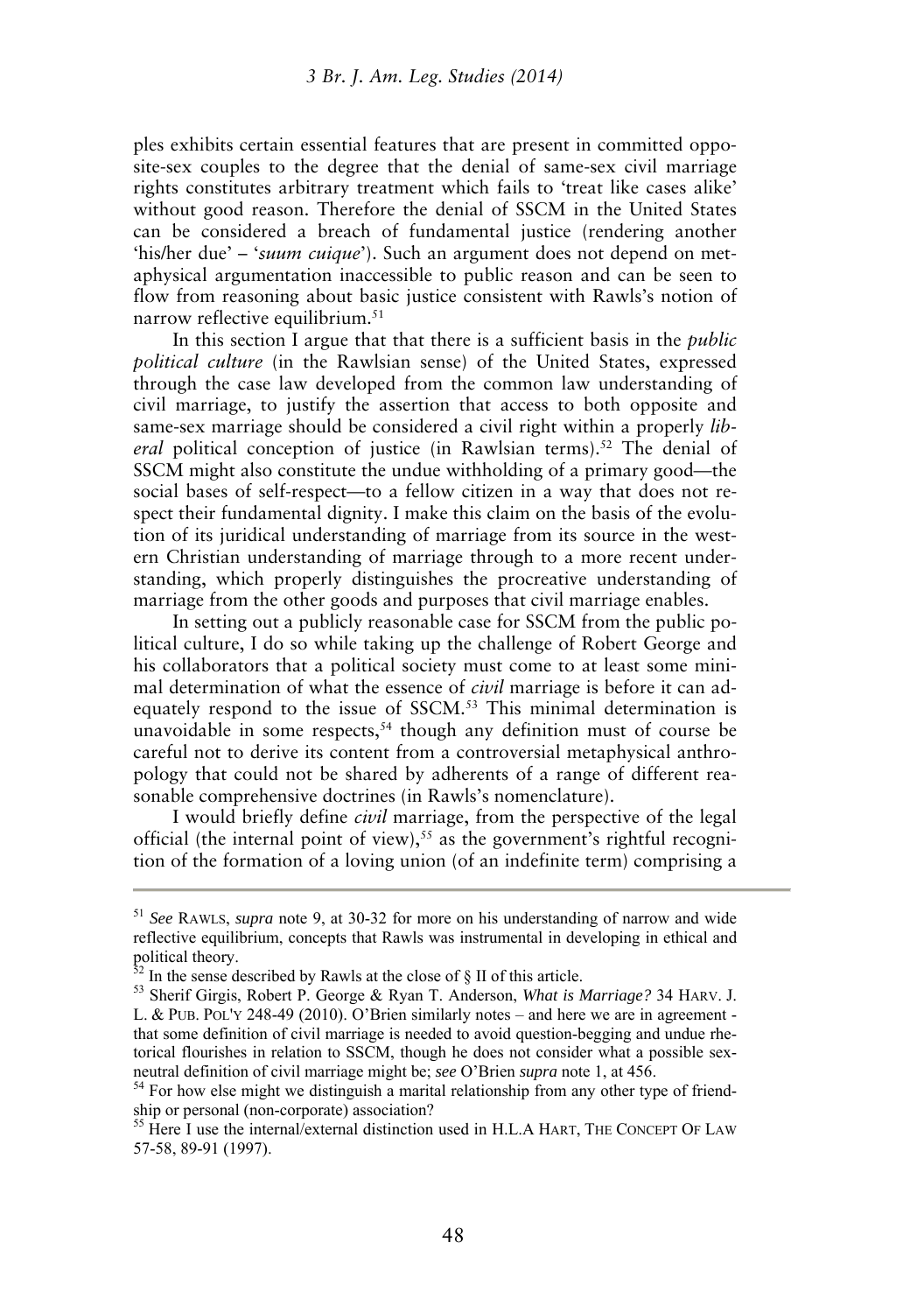new human society of two eligible<sup>56</sup> consenting adults who publicly commit to certain responsibilities, including fidelity and mutual aid, who thus become beneficiaries of certain legal rights.57 In this new society the capacity and human need for companionate and affective domestic association helps enable continent sexual expression and can serve a wider good of the orderly reproduction of a political society (and the human race generally). These are the common goods proper to the conjugal society. (This is a definition for the purpose of the present argument—clearly any developed understanding of civil marriage would have to comprehensively examine the essence of marriage, something I cannot do here.)

Certain features from this definition are of course familiar from the threefold traditional 'goods of marriage' formed from the traditional western Christian tradition<sup>58</sup>—each of which is familiar from the Anglican 1662 Prayer Book preface to the marriage service.<sup>59</sup> These goods are, in their established order: *procreatio* (procreation), *mutuum audiutorium* (mutual aid) and the *remedium concupiscentium* (as a remedy for concupiscence, or as a way or legitimately ordering sexual desire).<sup>60</sup> This tradition is the product of many influences and stages of development, from Augustine's engagement with Jovinian and St Jerome's debate on the nature of matrimony, through to the scholastic development of the concept with Thomas Aquinas, all the way to the twentieth century personalist emphasis on the relational and loving character of the marital bond.<sup>61</sup>

The influence of this tradition on western legal systems through canon law and, in turn, the common law is well documented. This is the case in

<sup>&</sup>lt;sup>56</sup> "Eligibility" referring here to consanguinity rules on the basis that there should be no confusion between essentially familial relationships and conjugal relations.

 $57$  As Leslie Green argues, civil marriage is the recognition of what already "exists as a matter of social or religious practice" – giving a de jure recognition to a de facto union. *See* Leslie Green, *Sex–Neutral Marriage*, 64 CURRENT LEG. PROBS 1, 7-8 (2011).

<sup>58</sup> A clear and concise overview on this development is John Witte, Jr., *The Goods and Goals of Marriage,* 76 NOTRE DAME L. REV. 1019 (2001).

 $59$  The words are "[f]irst, It [i.e. marriage] was ordained for the procreation of children, to be brought up in the fear and nurture of the Lord, and to the praise of his holy Name. Secondly, It was ordained for a remedy against sin, and to avoid fornication; that such persons as have not the gift of continency might marry, and keep themselves undefiled members of Christ's body. Thirdly, it was ordained for the mutual society, help, and comfort, that the one ought to have of the other, both in prosperity and adversity. Into which holy estate these two persons present come now to be joined." *The Solemnization of Matrimony*, *in* THE BOOK OF COMMON PRAYER (1662).

<sup>60</sup> Augustine wrote of the three aspects of marriage as being *proles* (children), *fidelium* (fidelity), and *sacramentum* (symbolic stability). *See* Witte, *supra* note 58, at 1030.

<sup>&</sup>lt;sup>51</sup> As seen in Sections 47 to 50 of the Second Vatican Council's pastoral constitution, *Gaudium et Spes*, Dec. 7, 1965: *AAS*58 1025-1115, §47-50 (1966), which strongly foregrounds the centrality of conjugal love in its presentation of marriage. *See Pastoral Constitution on the Church in the Modern World:* Gaudium et Spes, THE HOLY SEE (last visited Nov. 25, 2013) (announced December 7, 1965, and published in 1966), http://www.vatican.va/archive/hist\_councils/ii\_vatican\_council/documents/vatii const 19651207 gaudium-et-spes en.html.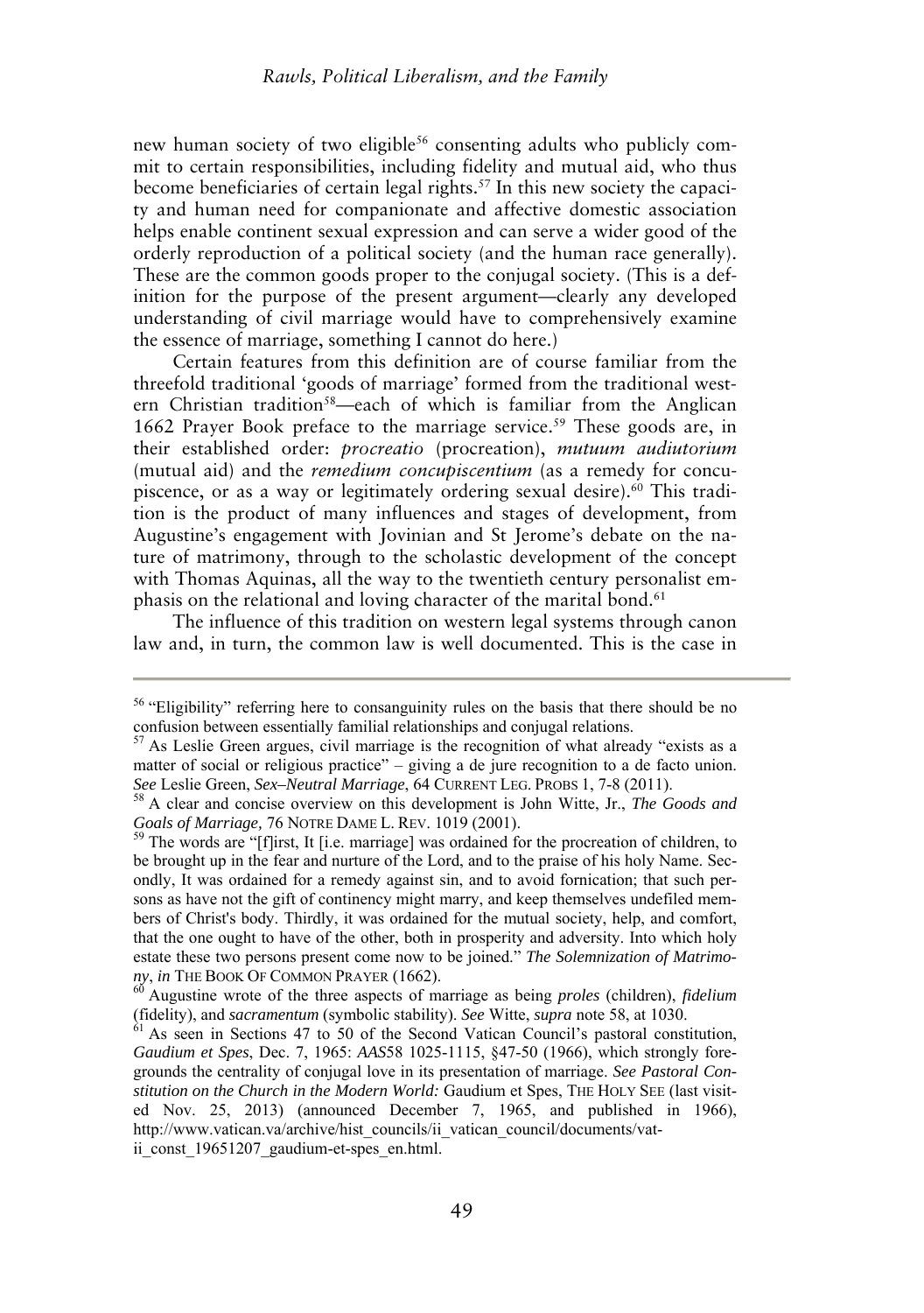the U.S. states, which inherited the common law and canon law understanding of marriage from England from the pre-revolutionary era.<sup>62</sup> This understanding evolved over time according to the peculiarities of each state's law, with constitutional provisions being invoked at the federal level from time to time when matters of great import arose. Procreation and the other goods of marriage were often cited in the case law of the U.S.  $conerts \overline{63}$ 

In the Catholic understanding of this tradition, though there is more than one 'end' or 'aim' to marriage "[t]hese aims can….only be realized in practice as a single complex aim" and, despite the traditional ordering of the ends of marriage, "there is no question of opposing love to procreation nor yet of suggesting that procreation takes precedence over [conjugal] love".<sup>64</sup> Indeed the traditional western twofold or threefold ends of marriage,<sup>65</sup> which do not refer explicitly to love, should not be understood as in any way implying that the foundation of marriage within this understanding is not *love* itself (a communion of love in the original theological language).<sup>66</sup> What is distinctive in this Catholic tradition—in which the western tradition is rooted—is the notion that the procreative and other ends of marriage are *inseparable* and that what makes a conjugal community different from other forms of human society is its reproductive end, as that tradition sees it.<sup>67</sup>

he has changed his mind and that he now favors same-sex civil marriage.

<sup>63</sup> *See id.* (collecting Reid's articles).

<sup>62</sup> *See* Charles J. Reid, Jr., *The Augustinian Goods of Marriage: The Disappearing Cornerstone of the American Law of Marriage*, 18 BYU J. PUB. L. 449 (2003-2004); Charles J. Reid, Jr., *The Gingerbread Man Thirty Years On: The Parlous State of Marital Theory,* 1 U. ST. THOMAS L.J. 656 (2003); Charles J. Reid, Jr., *Marriage in its Procreative Dimension: The Meaning of the Institution of Marriage throughout the Ages*, 6 U. ST. THOMAS L.J. 454 (2008-2009). Incidentally Professor Reid, who was an outspoken (Roman Catholic) opponent of SSCM when writing these cited articles, in 2013 publically declared that

<sup>64</sup> KAROL WOJTYLA, LOVE AND RESPONSIBILITY 68 (1981). Wojtyla later became Pope John Paul II.

<sup>&</sup>lt;sup>65</sup> The 1917 Code of Canon Law of the Catholic Church combined the second and third ends of marriage, something perpetuated in later treatments of the ends of marriage in canon law and in *Gaudium et Spes*. *See supra* note 61.

<sup>&</sup>lt;sup>66</sup> For one prominent and mainstream Catholic thinker interpreting the magisterial tradition, Martin Rhonheimer, conjugal love is not an abstract love for an end that may or may not issue from the relationship (children) but is a "love for a concrete person" (the spouse), and that "the" "purpose" or "end" of love is the person himself [the spouse], and nothing else". Rhonheimer writes "[l]ove could not be an end to marriage it is rather *its foundation and content*, content that is nevertheless characterised by a natural end in a specific way: at the service of life [referring to the procreative end of marriage]" (emphasis added). *See* MARTIN RHONHEIMER, ETHICS OF PROCREATION AND THE DEFENSE OF HUMAN LIFE*,* 86, 87 (2010).

<sup>&</sup>lt;sup>67</sup> Martin Rhonheimer calls this strong thesis about the intrinsic bond between sex and procreation, the Catholic 'Inseparability Principle', and this is reflected in the Catholic opposition to all forms of intentional contraception. *See* Rhonheimer, *supra* note 66, at 44-46, 71-90. I pay particular attention to the Roman Catholic understanding of marriage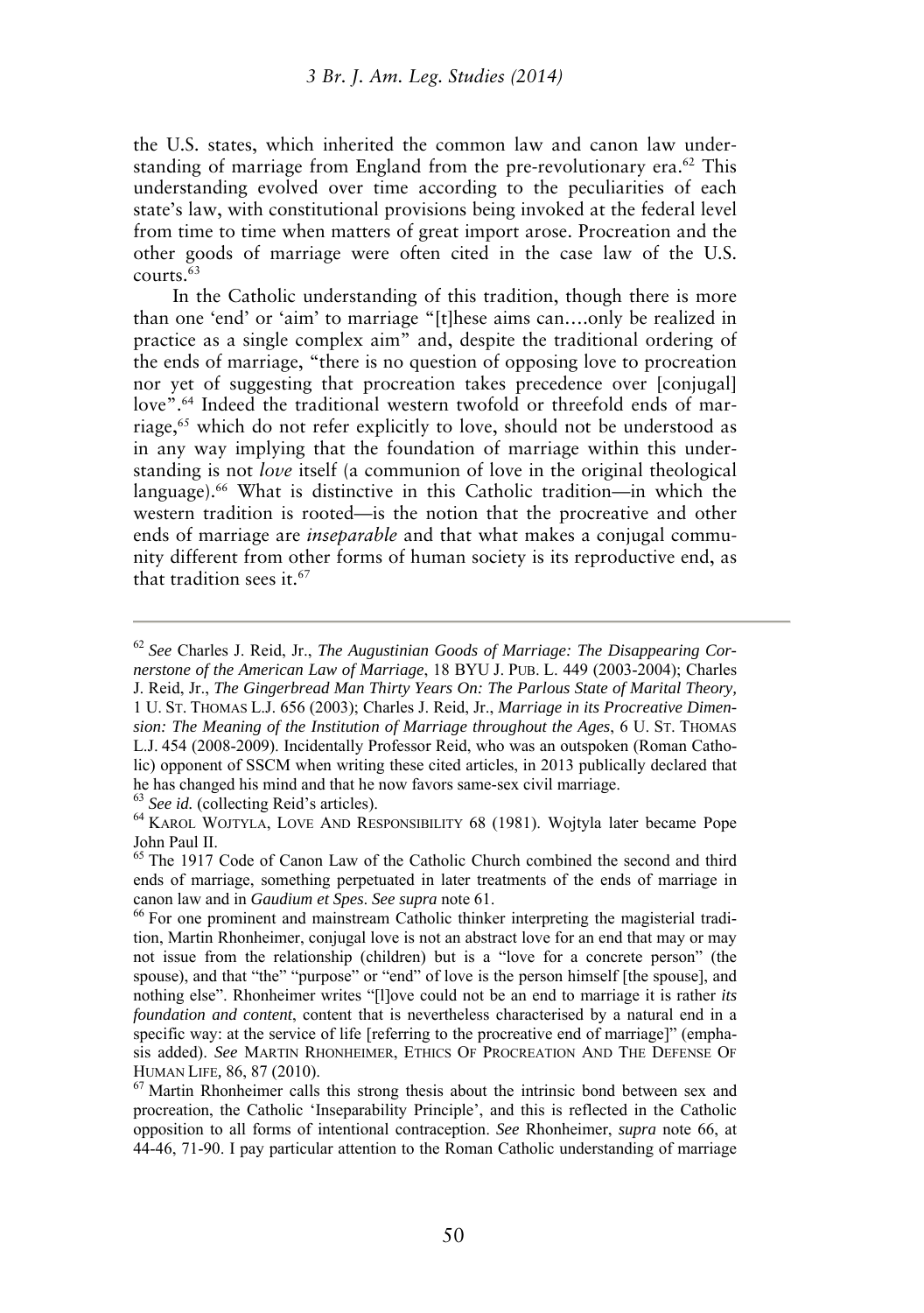An alternative approach is to retain this basic outline of the nature of marriage as a union of love between spouses forming a new society that yields a nexus of human goods for its participants. But in reasserting this basic scheme one can hold that the procreative and mutual aid (companionate) ends of civil marriage are not held to be utterly inseparable and thus incapable of justifying the conferral of civil marriage rights on the basis of the latter (companionate) end of marriage alone.<sup>68</sup> Being separable as goods or ends does not mean that they cannot be mutually reinforcing as ends in those couples who can procreate. Marriage is understood as a loving union of an indefinite term that produces goods that provide benefit both to the couple concerned and to the wider society.

The possibility of (opposite-sex) civil marriages in which procreation does not occur—or is strictly controlled—has come into sharp relief with the advent of effective contraception in Western societies since the 1960s. This has been reinforced with the increasing phenomenon of new marriages involving post-menopausal women, in part due to the substantial increase in life expectancy. This has inevitably raised the question of how the traditional Western ends of marriage (procreation, mutual aid etc.) can be seen to be absolutely inseparable.<sup>69</sup>

The philosopher G.E.M. Anscombe presciently considered that an acceptance of the principle of intentional contraception (which she opposed) into societal mores could have wider consequences on how civil marriage was conceived. She predicted that the acceptance of sexual expression between partners not founded on a marital relationship intentionally aimed at procreation would create a logic for opening up civil marriage to members of the same-sex, something she clearly opposed.<sup>70</sup> In other words if the

because many of the most ardent (and philosophically sophisticated) supporters of traditional civil marriage, such as Rhonheimer, John Finnis, Robert P. George and Maggie Gallagher, are Roman Catholic. I surmise that Matthew O'Brien also writes from within this tradition although his arguments differ in part from those advanced by Finnis and George.

<sup>&</sup>lt;sup>68</sup> Here I differ with Ralph Wedgwood, who goes too far by altogether omitting procreation within his threefold understanding of the essence of marriage, which for him includes  $(1)$  sexual intimacy; (2) domestic and economic cooperation; and (3) a voluntary mutual commitment". *See* Ralph Wedgwood, *The Fundamental Argument for Same-Sex Marriage*, 7 J. POL. PHIL. 229 (1999).

<sup>&</sup>lt;sup>69</sup> It is worth noting that the Catholic Church has always allowed people who know they are infertile to marry. Cf. CODE OF CANON LAW OF THE CATHOLIC CHURCH c.1084.3 (1983) affirming that "[s]terility neither prohibits nor invalidates marriage". Appreciating the suffering of an infertile couple, CATECHISM OF THE CATHOLIC CHURCH c.1654 (1999) states: "Spouses to whom God has not granted children can nevertheless have a conjugal life full of meaning, in both human and Christian terms. Their marriage can radiate a fruitfulness of charity, of hospitality, and of sacrifice".

 $70$  As Anscombe writes "[f]or if that [reproduction] is not its fundamental purpose [of sex] there is no reason why for example 'marriage' should have to be between people of opposite sexes." *See* Elizabeth Anscombe, *Contraception and Chastity*, ORTHODOXY TODAY (last visited Dec. 24, 2013),

http://www.orthodoxytoday.org/articles/AnscombeChastity.php (quoting § 1, para.5).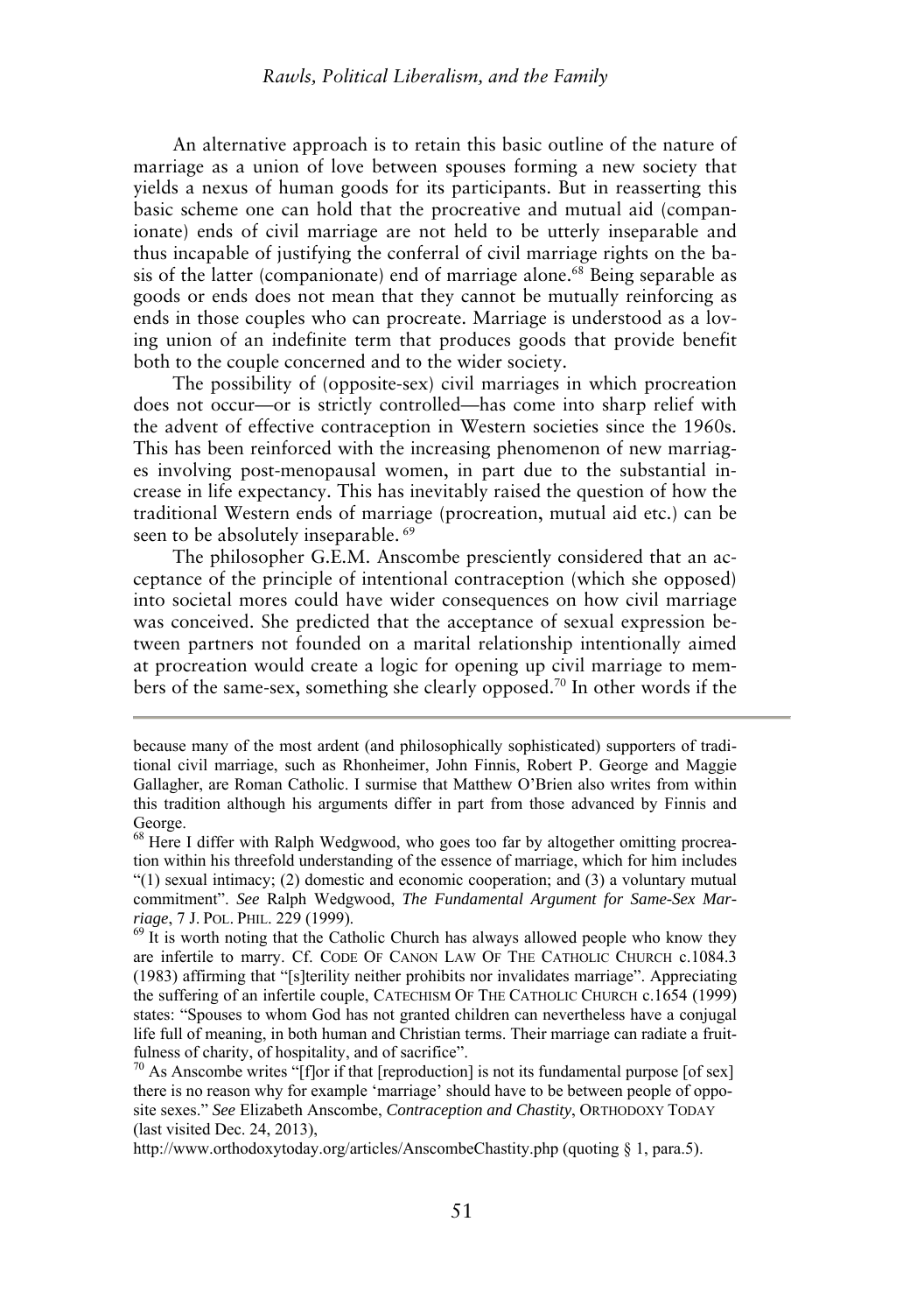loving union of partners does not necessarily have to possess or express a procreative function or intention, then arguments could be made that the other characteristic functions/ends of marriage (mutual aid, the responsible orientation of sexual desire) are possible within same-sex relationships and infertile opposite-sex relationships.

Anscombe's prediction about the consequences of the logical separation of the ends of marriage has in some ways been gradually incorporated into the jurisprudence of the U.S. courts in relation to civil marriage, much to the frustration of some traditionalist proponents of opposite-sex only civil marriage. The development of U.S. case law in recent decades has gradually acknowledged the separability of the procreative and companionate ends of civil marriage in relation to heterosexual marriage. The jurisprudence of the U.S. state and federal courts has changed from one that has always principally viewed the institution of civil marriage as a reproductive unit towards an understanding that allows the other purposes of marriage to have a distinct and distinguishable value.<sup>71</sup> Early indications of this direction of travel include *Griswold* v*. Connecticut* (1965)*<sup>72</sup>* which would assert the right to marital privacy over a state interest in barring contraception among married couples.

This was succeeded by other cases that had a more relevant impact on how case law treated non-procreative marital relations, such as Turner v. Safley in 1987.*<sup>73</sup>* In this pivotal case the U.S. Supreme Court overturned a Missouri state ban on prisoner inmates marrying, even if consummation (and therefore procreation) was not always possible.*74* The majority opinion (authored by Justice Sandra Day O'Connor) outlined the significance of marriage in constitutional law as relating not only to procreation, but inferred that independently of this procreative justification civil marriage could be justified by the "emotional support and public commitment ... [as well as the religious or spiritual significance" of civil marriage to the citizen (in this case the inmate).*<sup>75</sup>*

Recent court jurisprudence on marriage has tended to avoid the prior U.S. case law precedent of making procreation "*the* central organizing

Indeed, a prominent Roman Catholic bishop in the UK (Philip Egan of Portsmouth) has noted that the use of contraception and the consequent acceptance of a clear distinction between the unitive and procreative functions of sex within opposite-sex relationships has created, in Egan's words, the "inevitable outcome" of SSCM. *See* 'Contraceptive Mentality Led to Gay Marriage, Says Egan', THE TABLET, Aug. 3, 2013, at 36.

<sup>71</sup> Consider Charles Reid's analysis. *See supra* note 62 (collecting Reid's articles).

<sup>72</sup> 381 U.S. 479, 485-486 (1965).

<sup>73</sup> 482 U.S. 78 (1987).

<sup>74</sup> *Turner v. Safley* has relevance in the UK as well. For as Leslie Green has helped clarify, the case law on achieved consummation is ambiguous at best, and the key issue for the law in the UK has been held to be the consenting nature of the union. According to Green, the *capacity* to have sex at all - rather than procreation - is the basis of UK consummation case law. *See* Green, *supra* note 57, at 14-16.

<sup>75</sup> 482 U.S. 78, 95-96 (1987).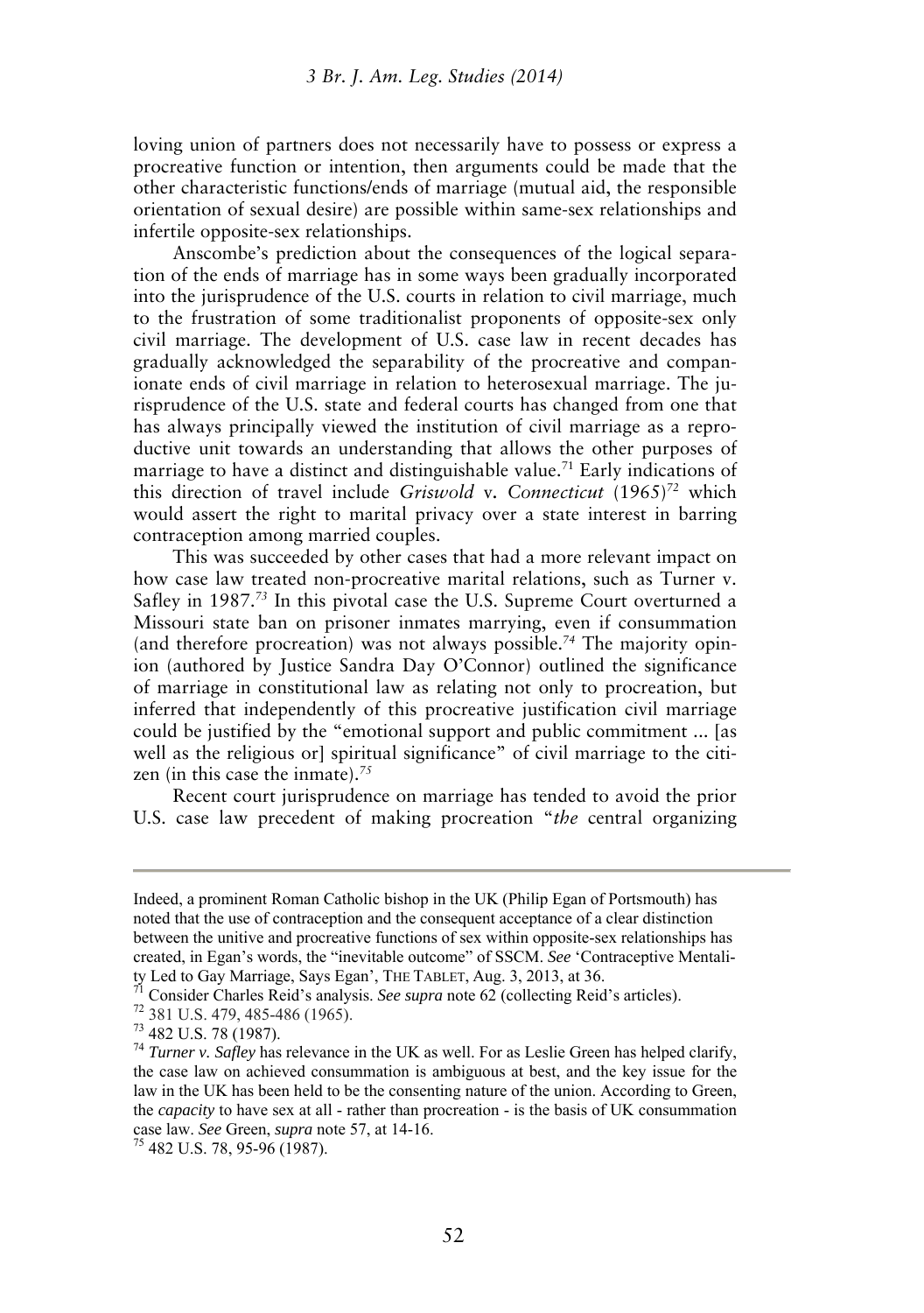principle" of marital law.<sup>76</sup> Legal theorists have used this to build a case for same-sex marriage and the Courts themselves have taken up the development of case law in this area to extend the separability of the goods and purposes of civil marriage to the area of SSCM. This has happened most notably at the state level in *Goodridge v. Dep't of Pub. Health*<sup>77</sup> and at the federal level in the various opinions handed down in the *Perry* cases.<sup>78</sup> In these opinions the Courts have not granted the argument that there is a decisive legitimate state interest in ensuring that civil marriage is restricted to heterosexuals on the basis of 'responsible procreation' (a variation on O'Brien's argument), partly because the Courts point to the many infertile or non-procreative heterosexuals who are granted marriage licenses.<sup>79</sup>

This understanding of civil marriage (as involving separable marital goods) from the public political culture is subject to Rawls's process of political constructivism<sup>80</sup> using the idea of reflective equilibrium. We may model this in the case at hand by arguing that citizens will reflectively consider, in the original position, what the demands of fairness require in terms of the inclusion of a right to civil marriage within the suite of civil rights included in Rawls's first principle of justice.<sup>81</sup> The extent and scope of this right is further examined to see whether it applies to opposite-sex

<sup>76</sup> *See* Reid, *Marriage in its Procreative Dimension, supra* note 62, at 484 (emphasis added).

<sup>77</sup> 798 N.E.2d 941 (Mass. 2003).

<sup>78</sup> At the federal level, *see Perry v. Schwarzenegger*, 704 F. Supp. 2d 921 (N.D. Cal., 2010); *aff'd*, Perry v. Brown, 671 F.3d 1052, 1063 (9th Cir. 2012) (Reinhardt, J.) (finding California's Proposition 8, which became CAL. CONST. art. I, § 7.5, unconstitutional under the Equal Protection Clause of the U.S. Constitution's Fourteenth Amendment), *vacated on other grounds, Perry,* 133 S. Ct. 2652 (2013).

<sup>79</sup> As the *Goodridge* majority found, "[t]he judge in the Superior Court endorsed the first rationale, holding that 'the state's interest in regulating marriage is based on the traditional concept that marriage's primary purpose is procreation.' This is incorrect. Our laws of civil marriage do not privilege procreative heterosexual intercourse between married people above every other form of adult intimacy and every other means of creating a family. General Laws c. 207 contains no requirement that the applicants for a marriage license attest to their ability or intention to conceive children by coitus. Fertility is not a condition of marriage, nor is it grounds for divorce. People who have never consummated their marriage, and never plan to, may be and stay married. *See Franklin v. Franklin*, 154 Mass. 515, 516 (1891) ('The consummation of a marriage by coition is not necessary to its validity'). People who cannot stir from their deathbed may marry. *See* G. L. c. 207, § 28A. While it is certainly true that many, perhaps most, married couples have children together (assisted or unassisted), it is the exclusive and permanent commitment of the marriage partners to one another, not the begetting of children, that is the sine qua non of civil marriage". *Goodridge*, 798 N.E.2d 941 at 961-62 (references suppressed).

<sup>80</sup> *See* RAWLS, *supra* note 8, particularly Lecture III – 'Political Constructivism', and Lecture VIII – 'The Basic Liberties and their Priority'.

<sup>&</sup>lt;sup>81</sup> Rawls's first principle of justice states that: '[E]ach person has an equal right to a fully adequate scheme of equal basic liberties which is compatible with a similar scheme of liberties for all". *See* RAWLS, *supra* note 8, at 291.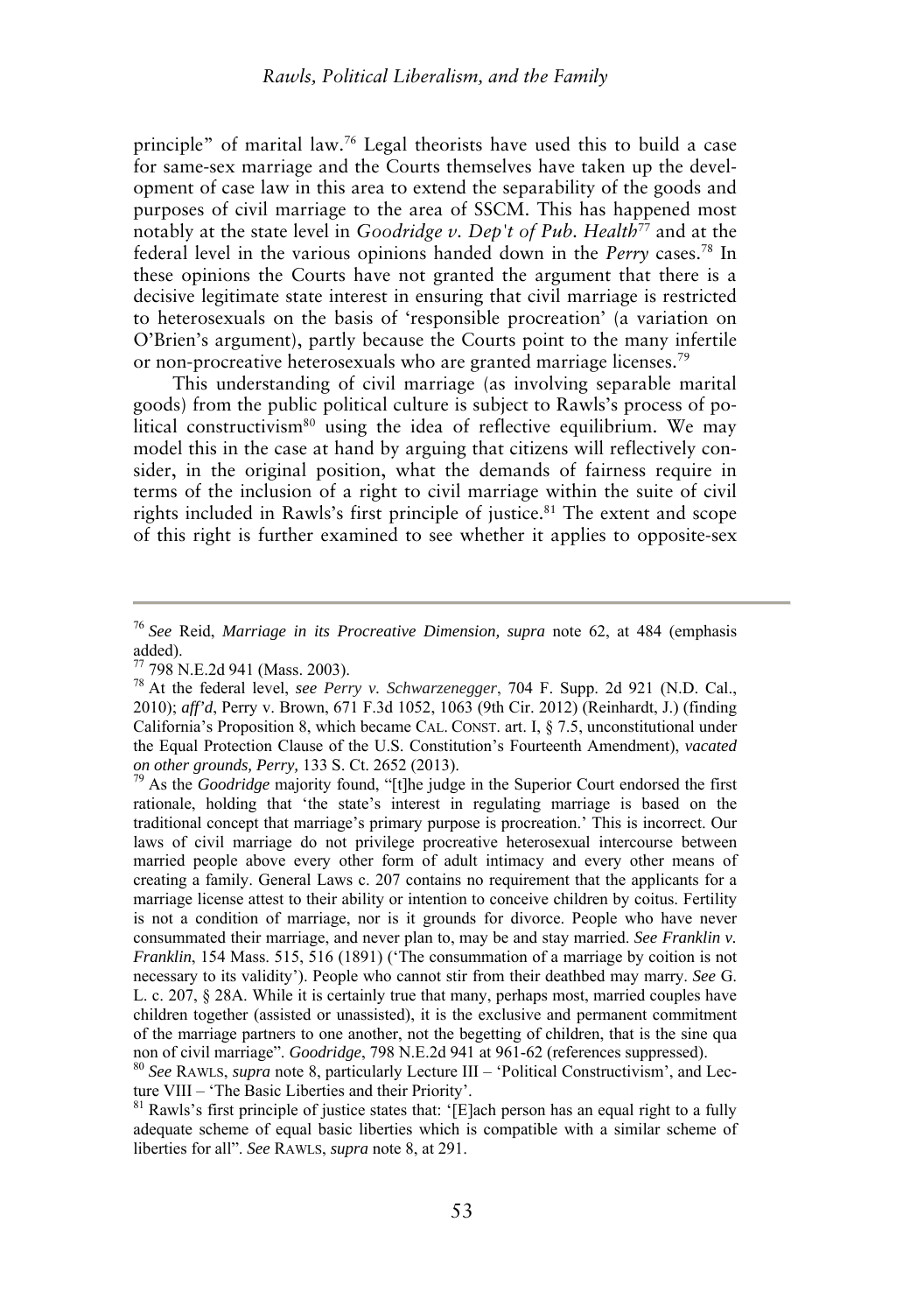couples only, or is sex-neutral.<sup>82</sup> Citizens in the original position (which is a heuristic, not a 'real life' scenario) do not know their gender, sexual orientation or fertility, as this is cloaked behind a notional veil of ignorance in Rawls's theory.

One can use the Rawlsian method of a (narrow) reflective equilibrium to illustrate how a typical approach to the civil rights of gay and lesbian citizens might have changed since, say, the 1950's in the United States. Reflective equilibrium in the political domain is the process by which a person's initial moral views or intuitions about matters of justice (and/or their application) are tested and adjusted into a coherent equilibrium by comparing them to other relevant background beliefs the person may have, whether these beliefs relate to assumptions (moral or empirical) about human nature or social norms.

In the case at hand, U.S. citizens in the 1950's might have widely assumed that gay people were rapacious, incapable of fidelity in relationships and suffered from a psychiatric illness. Popular views in the U.S., however, will likely have evolved in recent times to a commonplace understanding that same-sex couples are capable of forming stable and loving relationships in ways that clearly resemble committed opposite-sex relationships.<sup>83</sup> Wider changes to sexual mores in relation to the acceptability of (fertile) opposite-sex couples choosing not to procreate are also relevant to this evolved narrow reflective equilibrium in relation to matters of justice and the family.

But would this position also justify going beyond sex-neutral civil marriage towards the more radical option of 'plural marriages'—perhaps on the putative basis that the distinctive good of mutual aid can be rendered between multiple partners?<sup>84</sup> I argue that this would not necessarily be the case as the notion of plural marriages and the relations they contain are closer to the generic notion of friendship than the distinctive nature of the *marital* bond, which has been thought of in the western tradition as being dyadic. There are reasons, good reasons in my view, why this dyadic

 $82$  To be clear, I do not subscribe to Rawls's notion of "Justice as Fairness" and the "original position", which is his own species of political constructivism, though I do take the view that it is helpful in a theory of liberal constitutionalism to have principle(s) that would help citizens reasonably filter out arbitrary or unduly partial motivations, interests or biases.

<sup>&</sup>lt;sup>83</sup> Judge Richard A. Posner argues, without referring to the method of reflective equilibrium, that evolving public views about same-sex relationships, as much as decisions by state and federal courts, have been instrumental to the gradual extension of civil rights to gay and lesbian citizens. *See* Richard A. Posner, *How Gay Marriage Became Legitimate: A Revisionist History of a Social Revolution*, NEW REPUBLIC (July 24, 2013) http://www.newrepublic.com/article/113816/how-gay-marriage-became-legitimate.

<sup>84</sup> The political theorist Elizabeth Brake is an advocate of this stance – *see* Elisabeth Brake, *Minimal Marriage*, 120 ETHICS 302 (2010), particularly at sections II and III. Brake believes that permitting plural marriages (or minimal marriages as she calls them) is the only form of civil marriage that is consistent with Rawlsian liberalism properly considered.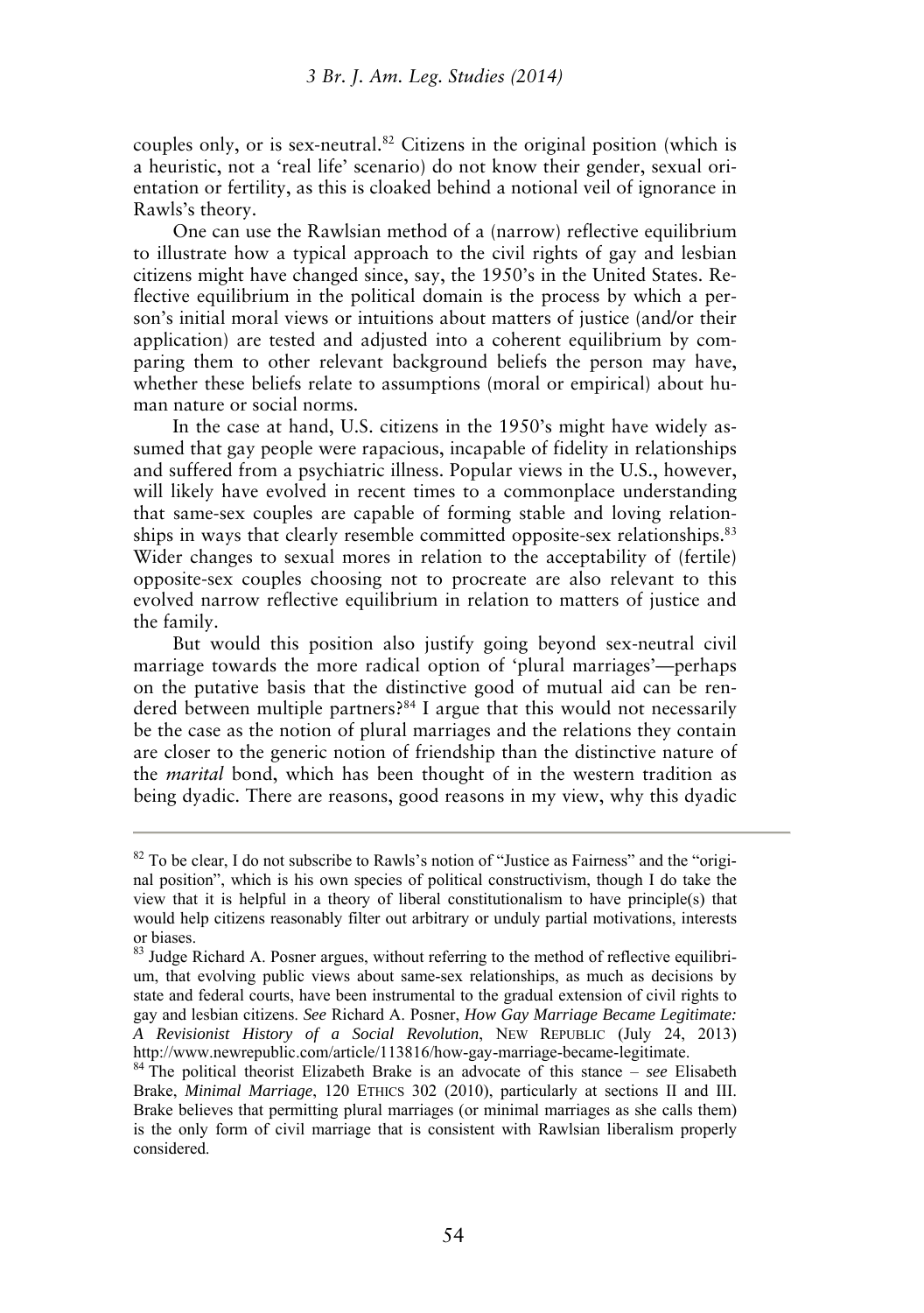understanding of civil marriage is fully defensible in public reasoning and that there is no irresistible logic to the case for plural civil marriage.<sup>85</sup> 'Slippery slope' arguments are often used by those who seem to be on the losing side of a political debate as a tactic to resist change to the *status quo*. They are often not arguments that directly address the issue under scrutiny, but raise fears about undemonstrated further consequences. But all this is not to say that citizens would not, in the original position, consider whether the fulfillment of certain primary goods for citizens might justify some form of legal recognition for certain dependent relationships in particular circumstances. This does not equate to the recognition of plural marriage.

Proponents of SSCM often point to the fact that U.S. citizens have a legal right to civil marriage, currently restricted to opposite-sex couples in most state jurisdictions. There is disagreement about how this situation should be rectified in relation to same-sex couples. Some SSCM advocates argue that the denial of same-sex civil marriage rights is contrary to the Fourteenth Amendment of the U.S. Constitution, with its guarantee that citizens should receive: (1) the Equal Protection of the laws and/or (2) protection under the fundamental rights understood to flow from the Due Process clause of the same amendment. The argument is that there is no clear and rationally compelling state interest that should justify the denial of a civil marriage license to a properly qualifying same-sex couple. This breach of fundamental rights argument can either be approached from the perspective of sex discrimination<sup>86</sup> or as a specific determination to address unjust discrimination on the basis of sexual orientation.

The same end can be arrived at through the use of Rawls' notion of the primary good of the 'social bases of self-respect'—"understood as those aspects of basic institutions normally essential if citizens are to have a lively sense of their worth as persons and to be able to advance their ends with self-confidence."<sup>87</sup> Allowing couples currently denied access to the basic legal institution of civil marriage through SSCM would affirm those couples' sense of self-respect and enable them to live out their lives as citizens more fully. This Rawlsian emphasis on promoting the self-worth of citizens

<sup>&</sup>lt;sup>85</sup> For arguments that SSCM does not lead to a slippery slope in recognising plural marriage, *see* the arguments of Maura I. Strassberg, *Distinctions of Form or Substance: Monogamy, Polygamy and Same-Sex Marriage*, 75 N.C. L. REV. 1501 (1997); James M. Donovan, *Rock-Salting the Slippery Slope: Why Same-Sex Marriage is Not a Commitment to Polygamous Marriage*, 29 N.KY. L. REV. 521 (2002): and Ruth K. Khalsa, *Polygamy as a Red Herring in the Same-Sex Marriage Debate*, 54 DUKE L.J. 1655 (2004-2005). On the more theoretical and historical basis of reasons provided against plural marriages *see* JOHN WITTE JR., WHY TWO IN ONE FLESH? THE WESTERN CASE FOR MONOGAMY OVER POLYGAMY (forthcoming, Oxford University Press).

<sup>86</sup> Andrew Koppelman, *Defending the Sex Discrimination Argument for Lesbian and Gay Rights: A Reply to Edward Stein*, 49 UCLA L. REV. 519 (2001); Andrew Koppelman, *Why Discrimination against Lesbians and Gay Men Is Sex Discrimination,* 69 N.Y.U. L. REV. 197 (1994).

<sup>87</sup>*See* RAWLS, *supra* note 9, at 59.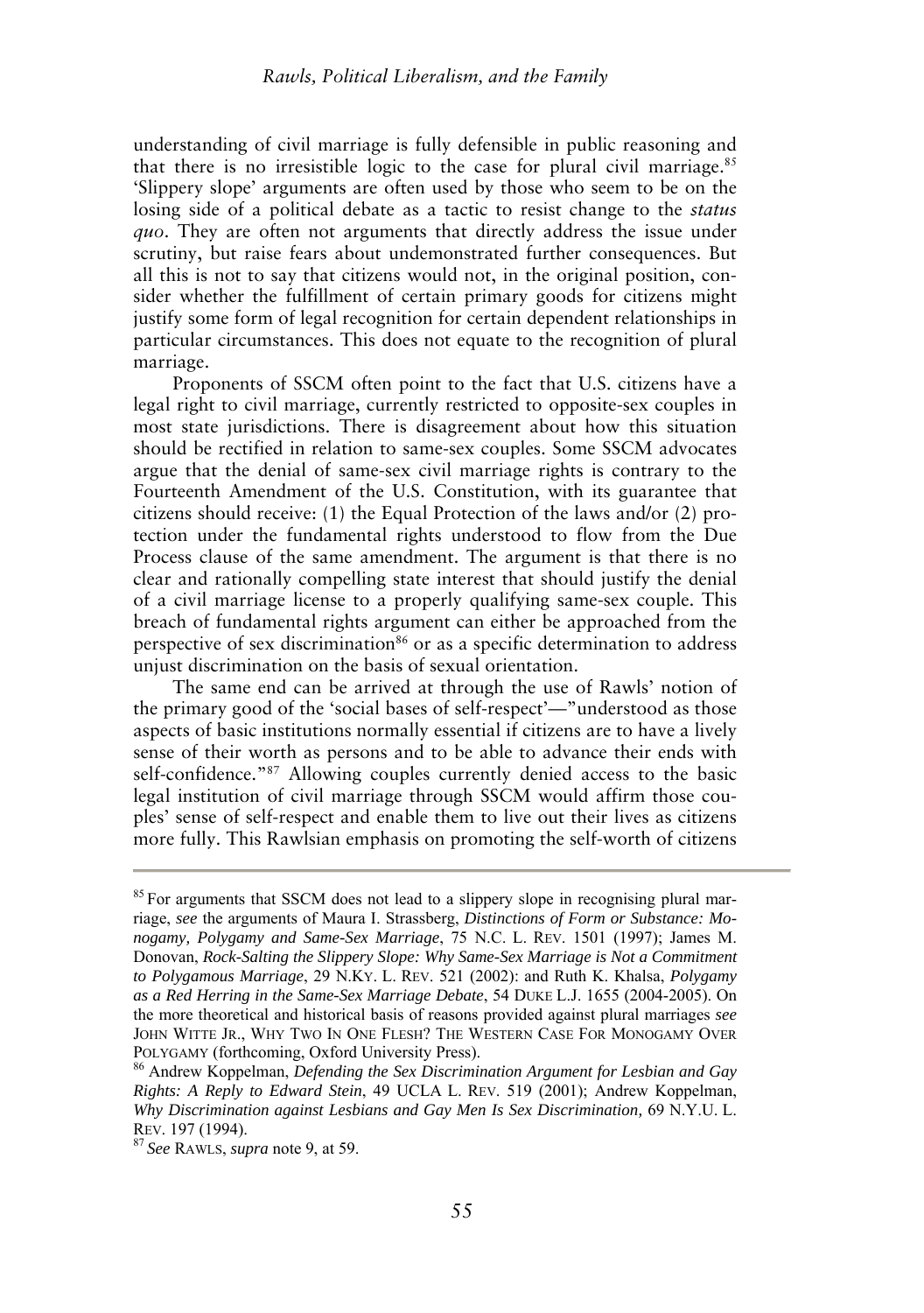accords with the way that the U.S. Supreme Court has affirmed that "[f]rom its founding, the Nation's basic commitment has been to foster the dignity and well-being of all persons within its borders."<sup>88</sup> We can see the potential recognition of SSCM as, far from being a "therapeutic" measure to fulfill trivial subjective desires,<sup>89</sup> as being one that affirms the dignity of its citizens by according them equal access to a basic civic institution.

In what sense does civil marriage generate goods that accrue not only to the spouses but to the wider society, even when procreation is taken out of the picture? For an answer to this question O'Brien could have consulted Judge Walker's judgment in *Perry v. Schwarzenegger* (which O'Brien cites) that clearly summarizes the government interest in civil marriage apart from social reproduction—including the mix of public and personal benefits that can in some way be attributed to the state of civil marriage.<sup>90</sup> Benefits which generate political value include allowing the civil law to effectively organize matters such as hospital visiting rights, tenancy rights on the death of one partner, inheritance entitlements and so on. All of which have the benefit of avoiding unnecessary legal disputes or queries in cases when one spouse dies or is seriously ill. Without these clearly established rights the prospect of dispute and the attendant costs to public agencies (and family members) is considerably more likely. This is surely of some social and political value.

We may also say that marital associations that encourage supportive relationships and cohabitation prevent the proliferation of single person households with the negative externalities generated by them. Inversely, these positive social externalities from civil marriage insofar as it helps sustain relationships may broadly be classified as those that relate to: 1) the public health improvements that may accrue from the maintenance of stable relationships;<sup>91</sup> 2) the lower social care costs that fall on the state as a result of cohabiting partners assisting each other; and 3) the lower level of pressure on scarce housing stock that fewer single person households would ensure.<sup>92</sup>

More broadly still, the virtues facilitated by marital bonds with their characteristic habits of commitment and fidelity can bleed into political virtues that create political value. Marriage can be a 'school of virtue' in

<sup>88</sup> Goldberg v. Kelly, 397 U.S. 254, 264–65 (1970), which was a case relating to the provision of welfare.

<sup>&</sup>lt;sup>89</sup> O'Brien writes of the recognition of SSCM as an example of the "therapeutic" role of government which he feels is illegitimate. *See supra* note 1, at 436.

*Perry*, 704 F. Supp. 2d, at 961-63.

<sup>&</sup>lt;sup>91</sup> *Id.* at 962 (referencing public health evidence on this claim). Healthier people in a society clearly generate political value in terms of greater economic and social productivity and the benefit of lower health care costs, some of which would certainly fall on the taxpayer.

 $92$  These costs are widely known, but a summary of them can be found at: JIM BENNETT  $\&$ MIKE DIXON, SINGLE PERSON'S HOUSEHOLDS AND SOCIAL POLICY: LOOKING FORWARD (2006), *available at* http://www.jrf.org.uk/sites/files/jrf/bennett-9781859354759.pdf.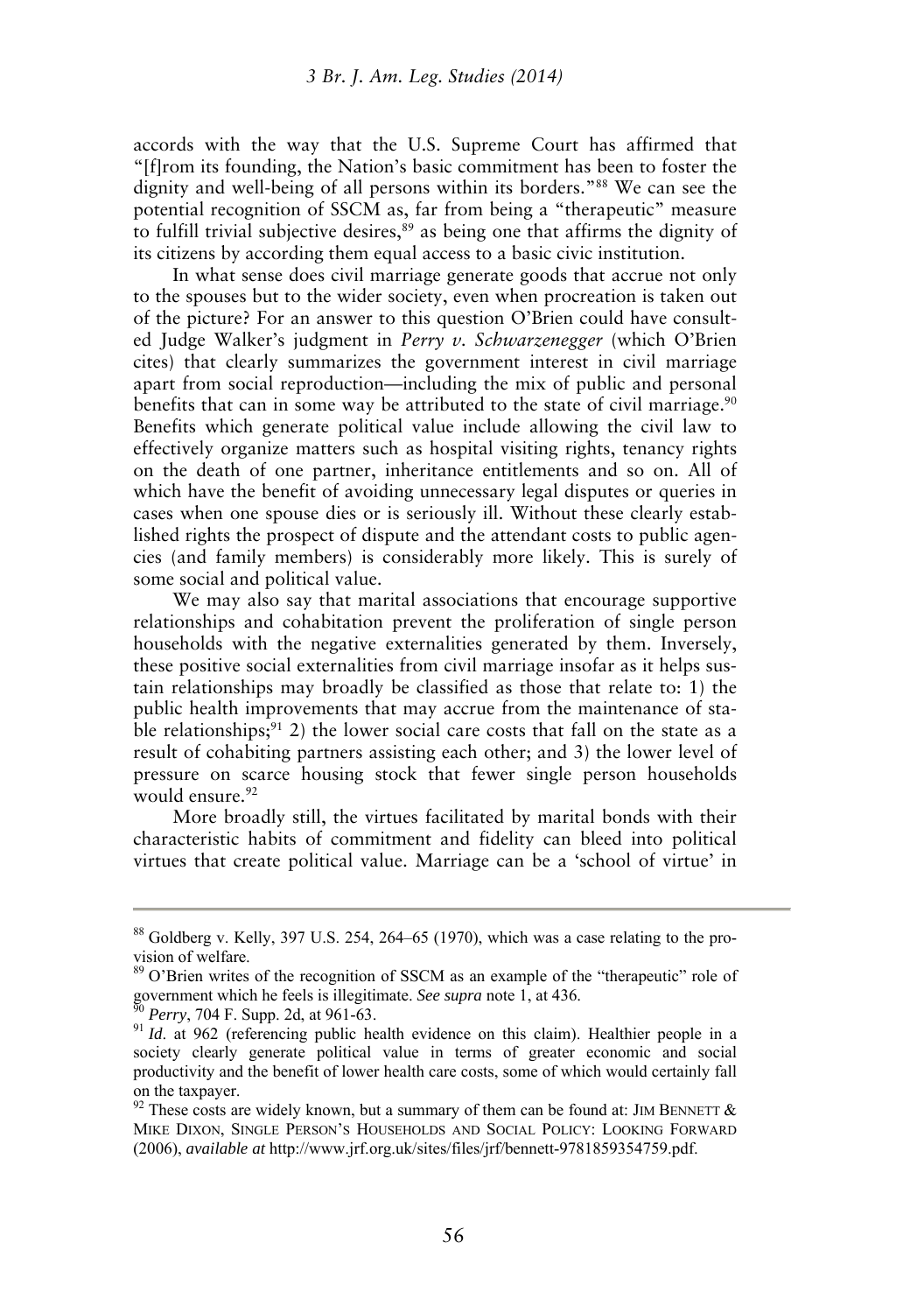which spouses learn patience, listening skills, forbearance, compromise, mutual understanding, commitment and mutual care 'in sickness and in health'. These personal virtues overlap with important political virtues for citizens, as citizens are called to embody many of the same virtues in a different mode as 'civic friends'. These virtues or capacities are not strictly limited to the twin Rawlsian capacities to form a plan of life (the 'nonpublic' rational power) and a sense of political justice ('public' reasonableness). O'Brien should not be surprised at such arguments as they have been part of the public political culture of western societies for centuries. The legal historian and jurisprudent John Witte, for example, refers to the:

core insight of the Western tradition - that marriage is good not only for the couple and their children, but also [good] for the broader civic communities of which they are a part. The ancient Greek philosophers and Roman Stoics called marriage "the foundation of the republic," "the private font of public virtue." The Church Fathers called marital and familial love "the seedbed of the city," "the force that welds society together." Catholics called the family … "a kind of school of deeper humanity." Protestants called the household … a "little commonwealth." American jurists … taught that marriage is both private and public, individual and social …, a useful if not an essential association, a pillar if not the foundation of civil society. At the core of all these metaphors is a perennial Western ideal that stable marriages and families are essential to the….flourishing, and happiness of the greater commonwealths…<sup>93</sup>

Moreover, as the natural lawyer Gary Chartier has argued, one does not have to see the relationships included in marital law as being universally morally admirable to recognize that societal benefits may accrue from their legal recognition.<sup>94</sup>

Towards the end of his article,<sup>95</sup> O'Brien reaches for the idea of legally recognized domestic dependency arrangements, almost as a *deus ex machina,* claiming that this addresses the interests of mutually reliant same-sex couples or other caring relationships not based on gender or orientation (e.g. two siblings living together). He does not spell out how these domestic dependency rights would differ from the rights accorded to civilly married couples (power of attorney, tax benefits, hospital visitation rights etc.) This move from O'Brien is a significant concession, because in doing so he acknowledges that mutual aid and companionate aspects of a relationship

<sup>93</sup> *See* Witte, *supra* note 58, at 1070.

<sup>&</sup>lt;sup>94</sup> As Chartier writes, those "who believe same-sex relationships are wrong must recognize that such relationships exist and will continue to exist for the foreseeable future. Societal pressure may drive these relationships underground, but it is unlikely to eradicate them. Given that they exist, societies, even those that regard them with distaste, cannot simply ignore them. Providing people involved in such relationships with the option of marriage will help them to contribute to each other's welfare and to that of society as a whole." *See* Gary Chartier, *Natural Law, Same-Sex Marriage, and the Politics of Virtue*, 48 UCLA L. REV. 1622 (2000-2001).

<sup>95</sup> O'Brien, *supra* note 1, at 452-53.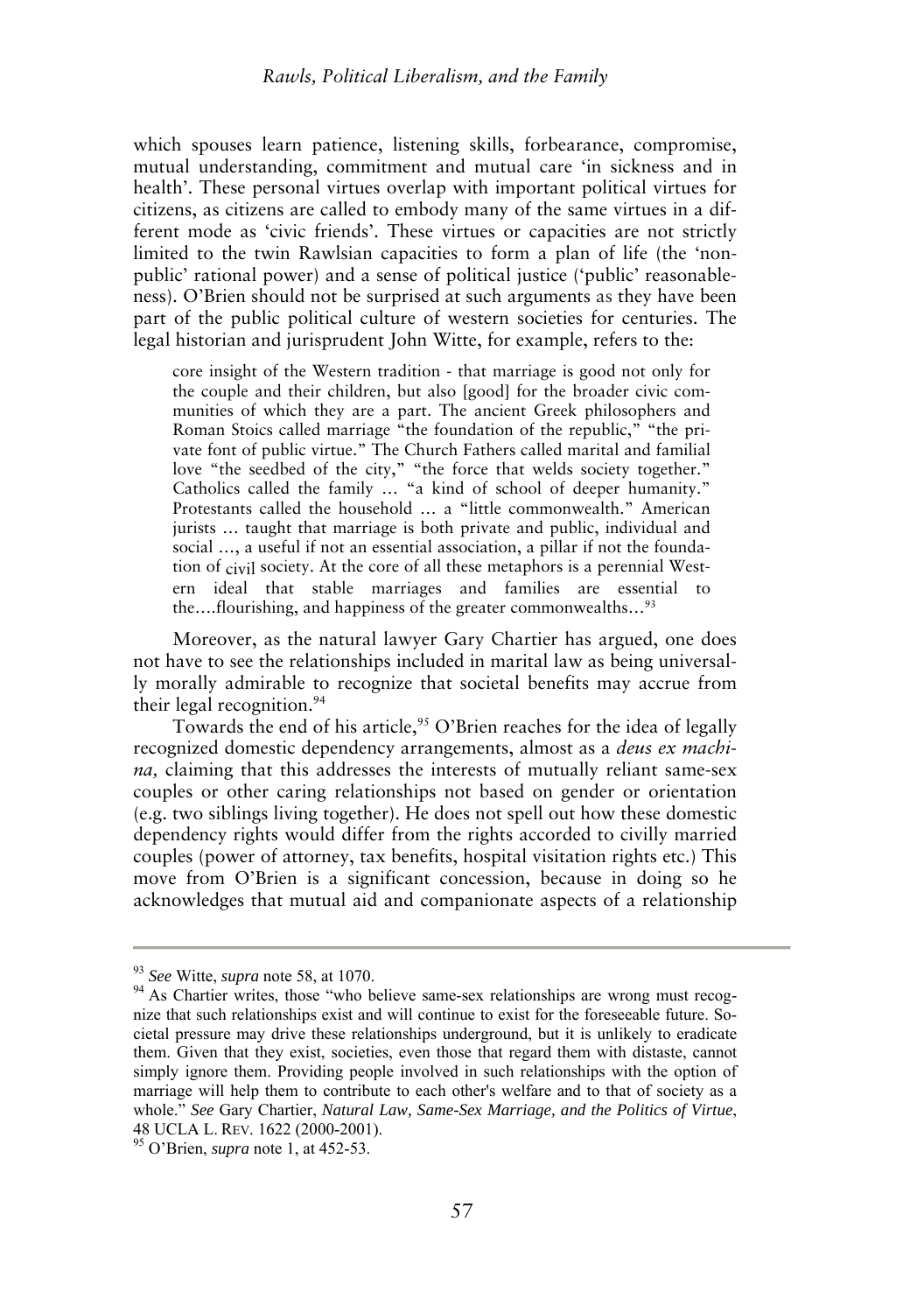are clearly a political value—otherwise there would be no reason to allow for domestic dependency arrangements as he proposes.

Various inconsistencies arise with this concession. Applying Ockham's razor to the logic of O'Brien's argument regarding the imperative of social reproduction, taken as the sole or dominant political value, would surely be to abolish civil marriage altogether (as there is no stipulation or specific incentive to procreate *inherent* in traditional marriage law) and replace it outright with universal domestic dependency arrangements (open to all different types of couples, sexual relationships or not) accompanied by further tax or other financial incentives for those couples in domestic dependency arrangements who *actually go on to have children.* Monetary benefits to such couples could vary depending on the demographic challenges facing a particular society. A society with a fertility rate above replacement level might not need to put in place any such incentives and could use the resources saved for other socially useful purposes. Those societies below replacement level could make a choice as to whether immigration or specific tax incentives for citizens to have children would be the most socially or politically appropriate response to the challenges of an unduly ageing population.

This solution, from the logic of O'Brien's position (which is not my own), would also mean that the imperative of treating 'like cases alike' would be met—infertile or non-procreative hetero- and homosexual couples would have the same legal status (domestic dependency status) while couples who *actually* contributed to the reproduction of a society by having their own children would have additional recognition from the state (domestic dependency status plus financial benefits for child rearing).<sup>96</sup> Yet O'Brien does not reach for this obvious solution despite his professed theoretical commitment to moral neutrality.<sup>97</sup>

Equally, O'Brien's domestic dependency proposal raises the following question: if virtually all the legal rights and privileges of marriage are granted to same-sex couples through this domestic dependency route, is a society granting same-sex couples (and others) the *de facto* equivalent of civil marriage? In which case if the *only* thing that he is seeking to withhold from same-sex unions is the 'expressive' approval of the law contained in social meanings of marriage—something at stake in the *Perry* case—then this seems quite a semantic approach to the question of SSCM. If the basic legal entitlements of civil marriage are to be conferred to samesex couples via the domestic dependency route, why not go the whole way, especially given the majority popular support that has emerged for SSCM

<sup>&</sup>lt;sup>96</sup> It is worth pointing out that a number of European nations have specific welfare benefits relating to the number of dependent children within a family (including single parent families). In the United Kingdom this benefit is known as Child Benefit.

<sup>97</sup> Whether this commitment to moral neutrality is O'Brien's own personal view or a 'stage piece' is not clear, as I shall explain in §V of this article.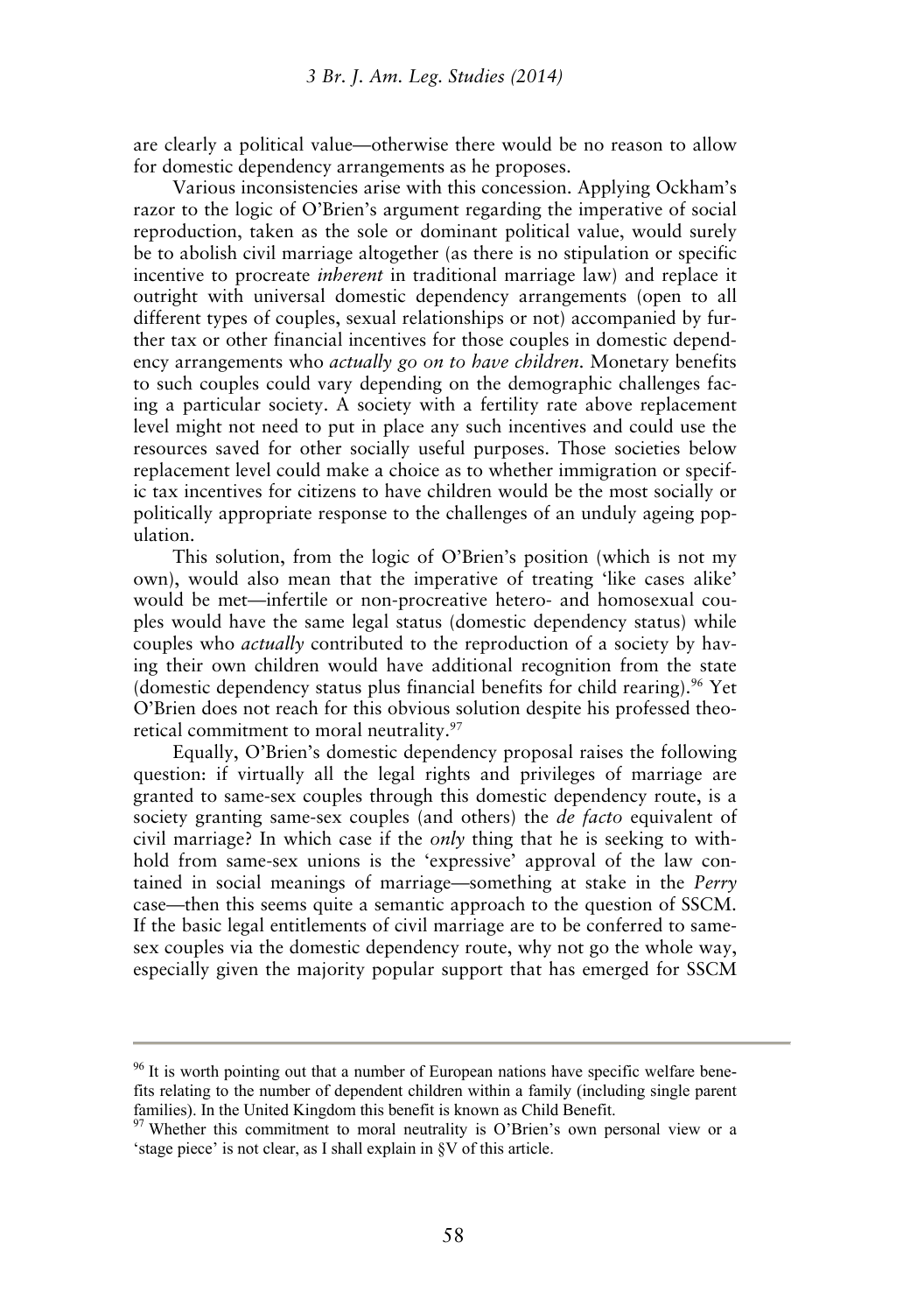in the United States in recent times?<sup>98</sup> The fact that a number of religious organizations in the U.S. consider such couples to be civilly married (not just 'domestic dependents') and wish to be free to bless or solemnize those relationships must surely add a further reason to consider going the whole way to recognizing SSCM.<sup>99</sup>

### IV. SAME-SEX MARRIAGE, 'RATIONAL BASIS' REVIEW AND U.S. CONSTITUTIONAL LAW

Matthew O'Brien raises the issue of the appropriateness of the federal court's use of the rational basis review test to strike down laws that bar same-sex couples from access to civil marriage (in the *Perry* case). He sees this as a doubly mistaken move in that not only have the Courts: (1) made the wrong substantive decision but, in doing so, they have (2) directly rejected what he considers to be the *only* rational governmental interest in civil marriage *per se* (i.e. societal reproduction).

I hold that O'Brien's complaint on juristic grounds in this respect is overblown, even setting aside the substantive theoretical issues already discussed. I say this firstly on the basis that the Ninth Circuit Court of Appeals and the U.S. Supreme Court's rulings in the *Perry* case (and the *Goodridge* decision in Massachusetts for that matter) have actually not been nearly as expansive and wide ranging as they might have been, in that neither decision announced a nation-wide constitutional right to SSCM by using the fundamental rights doctrine derived from the Due Process Clause of the Fourteenth Amendment.

Second, I would question the parallel O'Brien draws between the notion of a rational government interest (held by the states), which is crucial in determining the outcome of a rational basis review by the Federal Courts, with aspects of Rawls's political liberalism. Taking the latter point first, at certain points in his article O'Brien seeks to deliberately parallel the rational basis test in U.S. law with John Rawls's notion of public reason.<sup>100</sup> Though there are superficial similarities between the two ideas the connection between them may not be useful in the analysis of the same-sex marriage issue.

There are again two reasons why the parallel is not particularly apt. First, the rational basis test is a specific *legal* principle/precedent from U.S. constitutional law grounded in the historical experience of that polity relating to the respective roles of the legislative and judicial branches and the

<sup>98</sup> *See Gay Marriage: Key Data Points from Pew Research*, PEW RESEARCH CENTER (June 11, 2013), http://www.pewresearch.org/2013/03/21/gay-marriage-key-data-points-frompew-research/ (showing that a plurality of people surveyed since 2011 by the Pew Center in the U.S. favor SSCM).

<sup>&</sup>lt;sup>99</sup> As Leslie Green reminds us, Canada took the step to legalize SSCM when an Ontario court retroactively recognized two religious same-sex marriages as legally valid. *See* Green, *supra* note 57, at 7-8.

<sup>100</sup> O'Brien, *supra* note 1, at 413, 416, 463.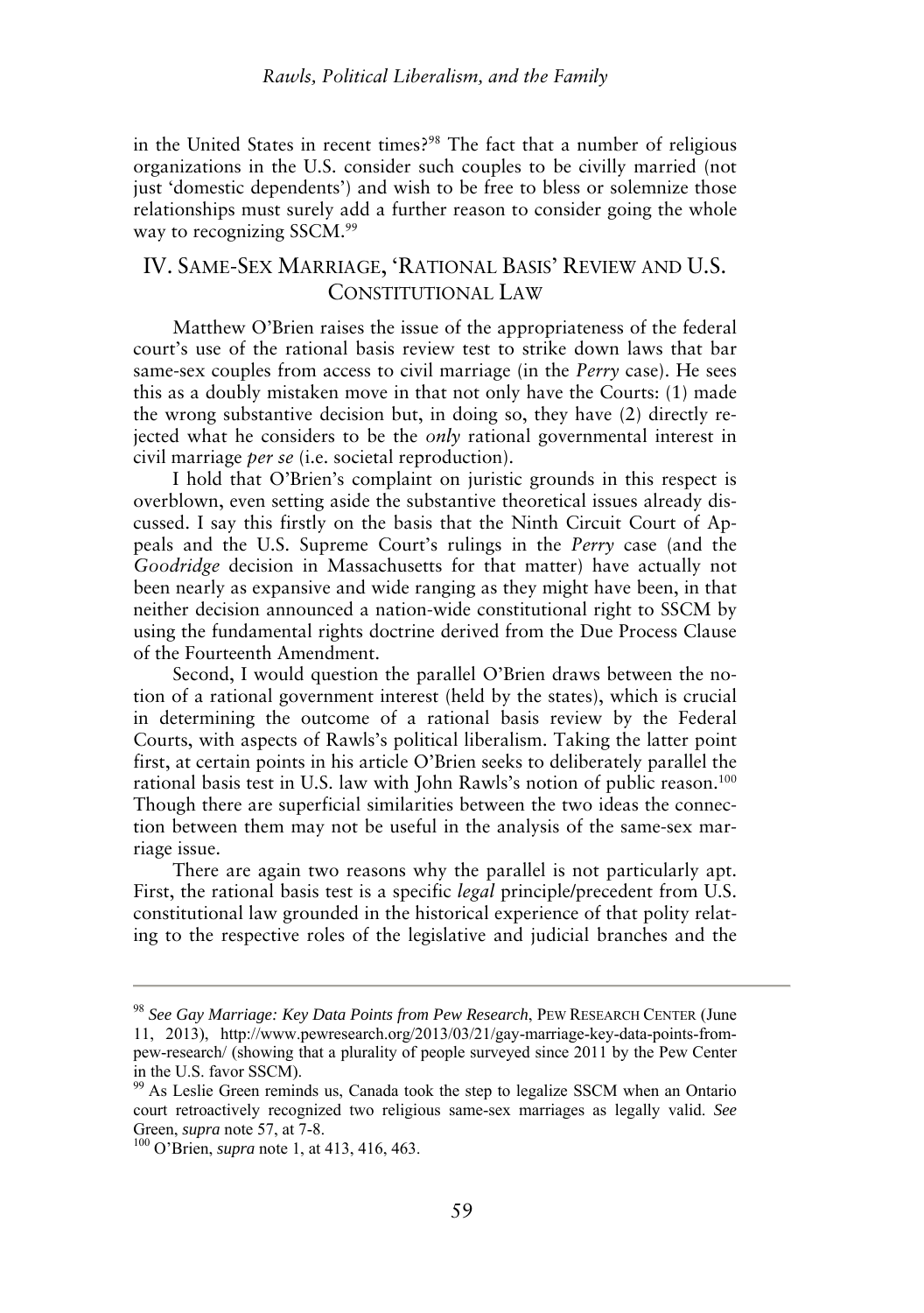structuring of powers between the federal and state governments (where the latter have general 'police powers', as O'Brien notes).<sup>101</sup> Judges Walker and Reinhardt do not themselves draw any implicit or explicit parallel between their rulings on Proposition 8 and Rawls's theory, despite O'Brien implication that there is a link between them.<sup>102</sup>

Secondly, nowhere in *Political Liberalism* or *Justice as Fairness: A Restatement,* as far as I can determine, did Rawls himself draw a parallel between the rational basis review and his concept of public reason.<sup>103</sup> Rawls's reference to the U.S. Supreme Court as normatively being the epitome of public reason in *Political Liberalism*104 does not imply that Rawls saw public reason and rational basis review as analogous. O'Brien seems to allow the parallel between the rational basis review and notion of public reason do work in his article that, on closer consideration, it cannot.

The history of the *Perry* case may also not be helpful in clarifying the key issues in relation to SSCM and Rawlsian public reason. This is for two reasons: first because the findings of fact from Judge Walker showed that the *actual* reasoning put forward by the Proposition 8 proponents in court were not arguments closely tethered to legitimate 'rational' government interests as he judged them, but were arguments that were either irrelevant (such as those addressing the desirability of gay parenting – parenting rights were not affected by the passage of Proposition 8), arbitrary (such as the argument that infertile heterosexual couples should be able to marry but same-sex couples must not) or those grounded in *animus* against samesex couples<sup>105</sup> (the 'findings of fact' documented the formal participation in the California 'Project Marriage' campaign of persons publicly arguing that

<sup>101</sup> These general powers reside in the States rather than the Federal Government. *Cf*. U.S. CONST. art. IV, § 4, which guarantees a "Republican Form of Government" to the States. <sup>102</sup> O'Brien, *supra* note 1, at 413.

<sup>&</sup>lt;sup>103</sup> We may reasonably assume that that John Rawls would have been aware of the notion of 'rational basis review' in U.S. law, which was widely known as a key judicial instrument in racial and gender cases for much of the twentieth century. *But cf. infra* note 107.

<sup>104</sup> *See* RAWLS, *supra* note 8, at 231.

<sup>&</sup>lt;sup>105</sup> Like the jurist Michael J. Perry (a Catholic proponent of SSCM), I do not assume that those opposed to same-sex marriage are generally motivated by animus or bigotry (though some SSCM opponents certainly appear to hold bigoted views). I agree with Perry in regretting that the federal courts, including the US Supreme Court in its ruling on the *Windsor* case, has seemingly deemed that opposition to SSCM is fundamentally premised on *animus* rather than any (non-bigoted) ethical argument, however morally mistaken and/or politically unjust such arguments may be. *See* Michael Perry, *Right Decision, Wrong Reason: Same-Sex Marriage & the Supreme Court*, COMMONWEAL (Aug. 5, 2013), http://www.commonwealmagazine.org/right-decision-wrong-reason. This does not mean that I echo the (typically) splenetic rhetoric of Justice Antonin Scalia who, in his dissenting opinion in the United States v. Windsor, hyperbolically accuses the majority of treating SSCM opponents as 'enemies of the human race'. *See Windsor*, 133 S. Ct. 2675, 2709 (2013) (Scalia, J., dissenting).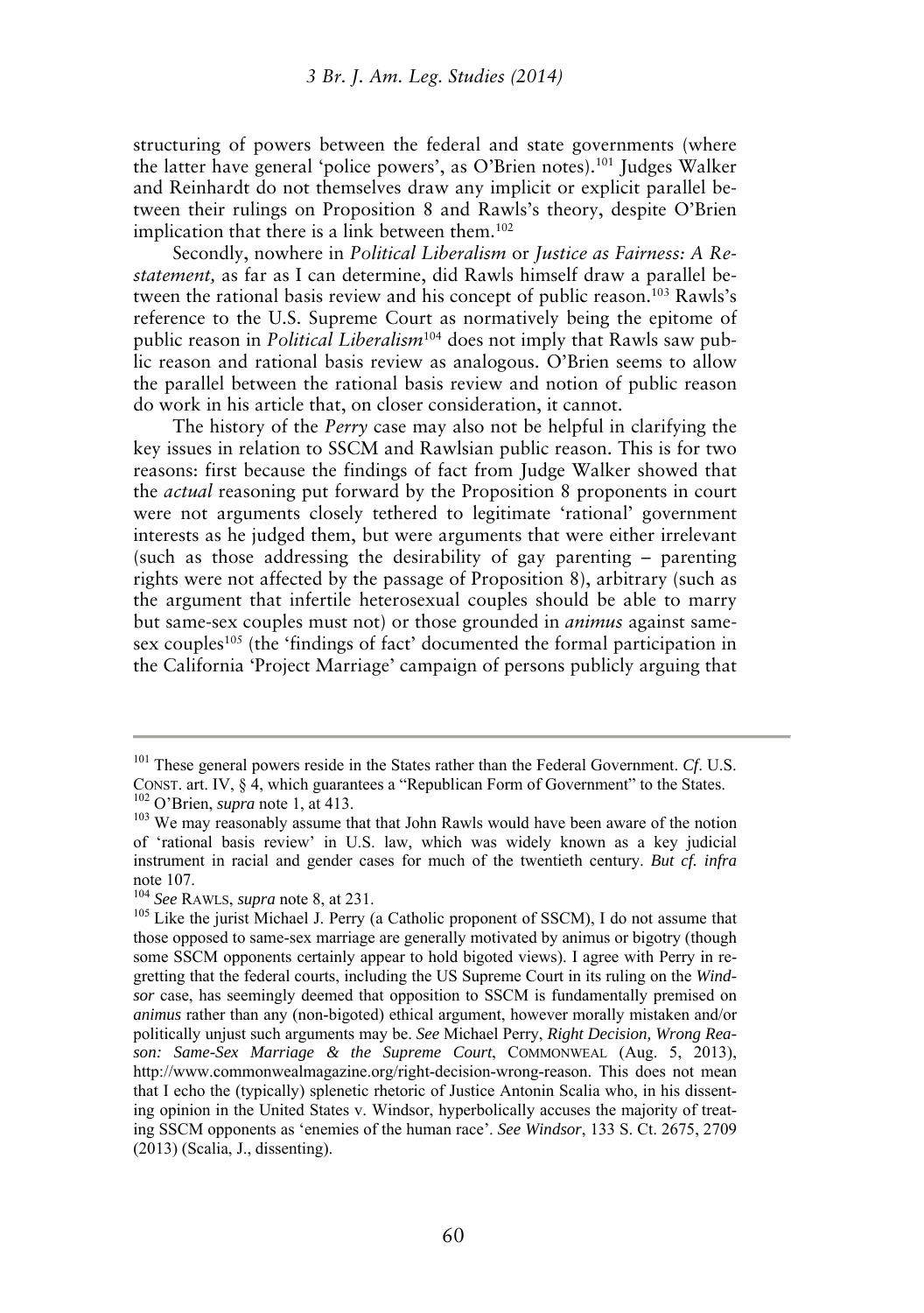homosexuals were prevalently child sex abusers who would lead America into the hands of the Evil One if allowed to marry).<sup>106</sup>

It is of course possible to hold that there are clear public reasons (in Rawlsian terms) for the recognition of SSCM, whilst not believing that any particular legislative decision in relation to SSCM has failed a rational basis review in U.S. constitutional practice.<sup>107</sup> Moreover, one can hold the general normative view—as I do—that that decisions relating to matters such as SSCM should generally not be made by the judicial branch but should be the province of legislatures (a view often described as 'popular' or 'political' constitutionalism).<sup>108</sup> In other words, even if O'Brien succeeds in persuading his critics that the rational basis test was wrongly applied in this or that case in the federal courts, he would still not necessarily have succeeded in his aim of demonstrating that there are no Rawlsian public reasons in favor of the recognition of SSCM.<sup>109</sup>

In any case O'Brien's fears about the application of the rational basis test to SSCM cases are exaggerated because the basis of the Ninth Circuit Appeals Court's decision in favor of the plaintiffs in the *Perry* case was limited and *sui generis*. The Ninth Circuit decided not that the constitution grants a general civil right to SSCM (as *Loving v. Virginia*<sup>110</sup> established a civil right under the Fourteenth Amendment to race-blind marriage) but ruled that the *withdrawal* of SSCM brought in by Proposition 8 was not—

 $110$  388 U.S. 1 (1967).

<sup>&</sup>lt;sup>106</sup> "[T]he America Return to God Prayer Movement, which operates the website '1man1woman.net.' ... 1man1woman.net encouraged voters to support Proposition 8 on grounds that homosexuals are twelve times more likely to molest children [according to 1man1woman.net] ... and because Proposition 8 will cause states one-by-one to fall into Satan's hands", *Perry v. Schwarzenegger*, 704 F. Supp. 2d 921, 937, 989 (N.D. Cal. 2010), at 22.

<sup>&</sup>lt;sup>107</sup> Of relevance here is the view of U.S. Attorney General Holder that "classifications based on sexual orientation should be subject to a heightened standard of constitutional scrutiny under equal protection principles" as are classifications such as race, national origin, alienage, non-marital parentage, and gender (in varying degrees) than the rational basis test. Letter from U.S. Attorney General, Eric H. Holder, Jr., to Speaker of the U.S. House of Representatives, John A. Boehner, regarding *McLaughlin v. Panetta*, Civ. A. No. 11-11905 (D. Mass., Feb. 17, 2012). In this view, the SSCM issue should be treated under a different rubric than the straightforward rational basis test, that of 'heightened scrutiny'.

<sup>&</sup>lt;sup>108</sup> For an example of such a view *see* RICHARD BELLAMY, POLITICAL CONSTITUTIONALISM (2009) or, from a different perspective, the work of Mark Tushnet including in MARK TUSHNET, TAKING THE CONSTITUTION AWAY FROM THE COURTS (2000).

 $109$  As Robin West writes "[t]his decision is thus of no relevance to cases challenging a state's refusal to extend marriage to include gays and lesbians [generally], and it is of no relevance to cases challenging a state's withdrawal of such a right if that right is also accompanied by a denial of concrete benefits and accompanied by some explanation—such as the superiority of heterosexual parenting—for the decision to do so. Perry v. Brown is nothing more than a sui generis decision for a unique set of facts." Robin L. West, *A Marriage Is a Marriage Is a Marriage: The Limits of* Perry v. Brown*,* 125 HARV. L. REV. F. 48 (2012).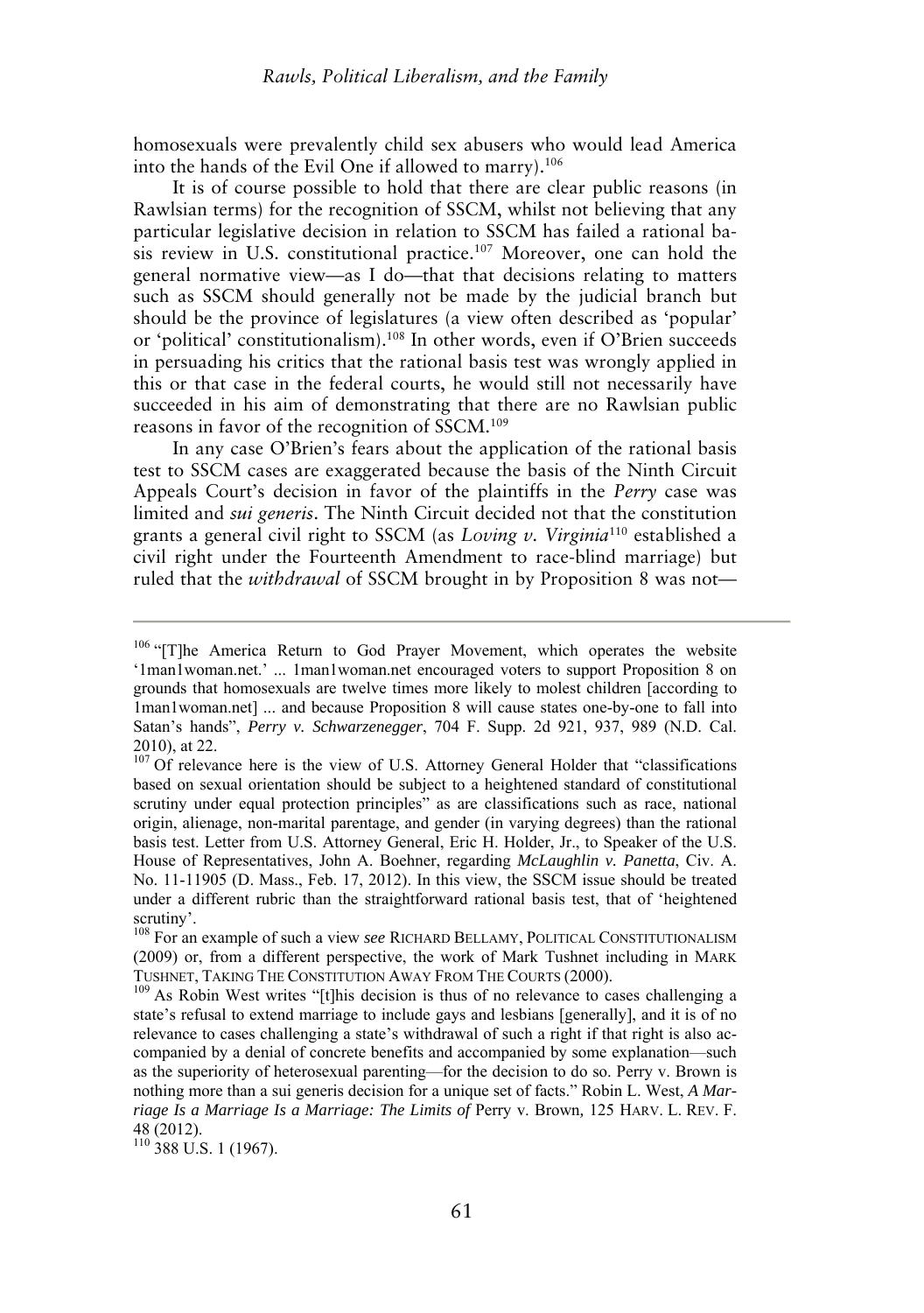in the circumstances of the specific campaign and legal context of California—clearly advanced by its proponents to serve a defined and legitimate government interest. It was thus considered a breach of equal protection of the laws under the Fourteenth Amendment by Judge Reinhardt. In limiting the judgment to the Equal Protection Clause, it overruled Judge Walker's District Court ruling that Proposition 8 contravened *both* the fundamental rights jurisprudence (from the Due Process Clause) as well as the Equal Protection Clause.

As such the controlling precedent for the case for the Ninth Circuit was not the chain of case law emerging from the U.S. Supreme Court's establishment and elaboration of a constitutional right to civil marriage (in *Loving, Zablocki v*. *Redhail,*<sup>111</sup> *Turner v*. *Safley,* etc.) but the U.S. Supreme Court's much more limited judgment in *Romer v. Evans* to strike down a Colorado law that withdraw protection from discrimination against citizens purely on basis of their sexual orientation.<sup>112</sup> A decision directly based on *Loving, Zablocki* and *Turner* using the fundamental rights doctrine based on the Fourteenth Amendment might have led to a move to enforce a sex-neutral legal definition of civil marriage across the states. In the event, the *Perry* case was vacated as the U.S. Supreme Court decided, by a majority decision, that the plaintiffs did not have legal standing in the case (in part because the State of California did not contest the lower court's rulings). The decision of the lower courts striking down Proposition 8 thus stood.<sup>113</sup>

The majority decision of the U.S. Supreme Court in the twined case of United States v. Windsor<sup>114</sup> also did not affirm a constitutional right to sex-neutral civil marriage. *Windsor* was, again, decided on narrow grounds. First, on the basis that it is state governments and not Congress who have traditionally decided matters relating to marital and family law and, second, on the Fifth Amendment's Due Process requirement.<sup>115</sup> (Edith Windsor's lawyers did not invoke the fundamental rights jurisprudence of the Fourteenth Amendment to support her claim). As Chief Justice John Roberts noted in his dissent, the majority decision in *Windsor* leaves intact Section II of Defense of Marriage Act, which legislates that states that do

<sup>111</sup> Zablocki v. Redhail, 434 U.S. 374 (1978).

<sup>&</sup>lt;sup>112</sup> Romer v. Evans, 517 U.S. 620 (1996). This case, in effect, introduced a rational basis test 'with bite', which is perhaps something of a half-way house between a conventional rational basis test and a heightened scrutiny review. This 'with bite' element of the rational basis test is not mentioned by O'Brien but is perhaps relevant in considering the Perry case. Cf. Jennifer Sirrine, *A Rational Approach to California's Proposition 8*, 9 DARTMOUTH L.J. 49 (2011).

<sup>113</sup> *Perry*, 133 S. Ct. 2652 (2013).

<sup>114</sup> 133 S. Ct. 2675 (2013) (striking down Section III of the Defense of Marriage Act, 1 U.S.C. § 7 (1996), which barred the federal government and its agencies from recognizing the civil marriages of same-sex couples from states where SSCM is legal).

<sup>&</sup>lt;sup>115</sup> Which mandates, according to the U.S. Supreme Court's prior jurisprudence, the equal protection of the law for citizens under federal authority. *See Bolling v. Sharpe*, 347 U.S. 497, 499 (1954).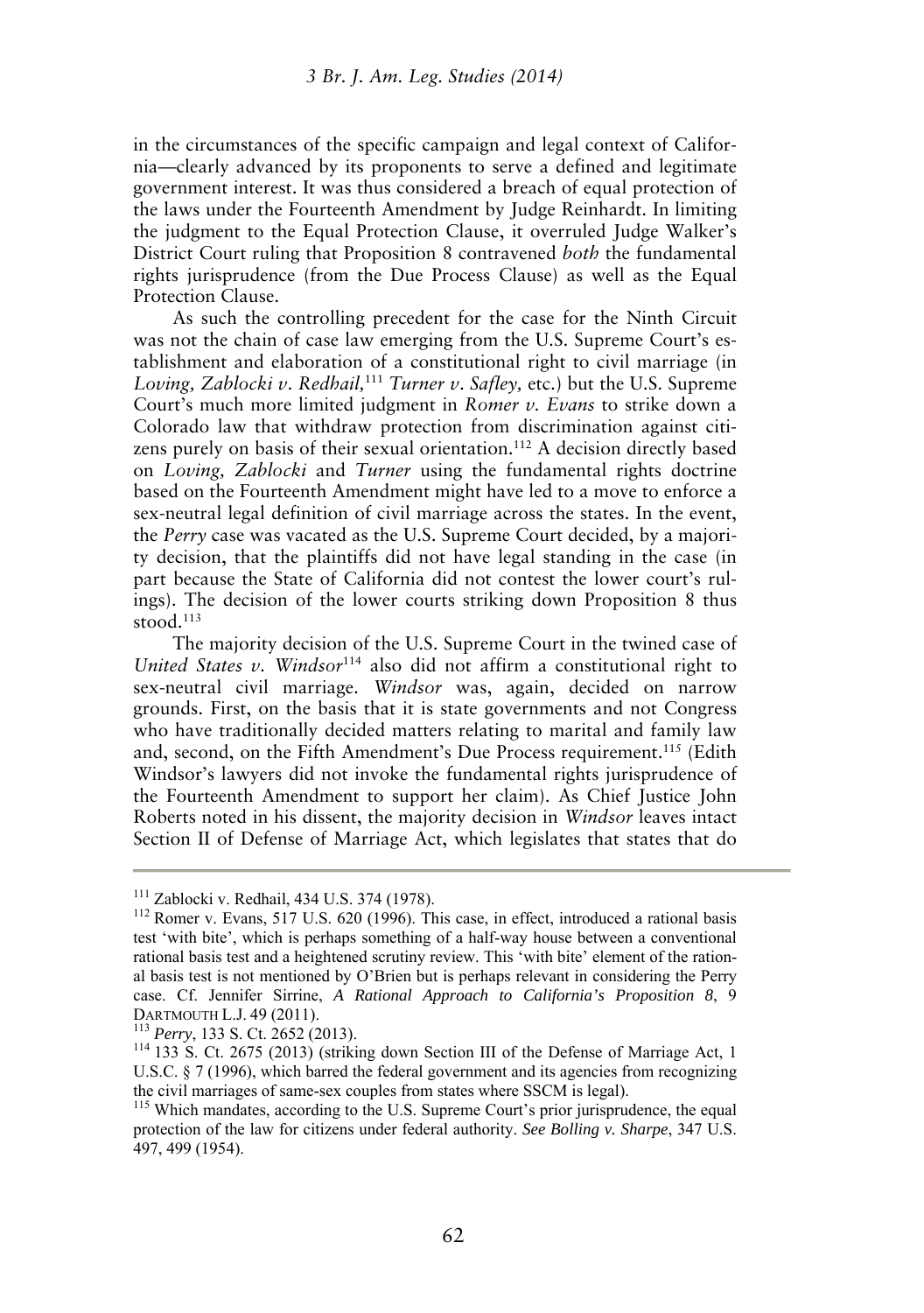not recognize SSCM are not compelled to recognize the civil marriages of same-sex spouses from states that do.<sup>116</sup> The U.S. Supreme Court thus again refrained from using the chain of precedent from *Loving*, as the Ninth Circuit did with regard to *Perry.* 

The decision of the U.S. Supreme Court to stay the December 20, 2013 ruling of the U.S. District Court for the District of Utah striking down the ban on SSCM contained in that state's constitution (on the basis of both the Fourteenth Amendment's fundamental rights doctrine and the Equal Protection Clause) may indicate that the highest court is not yet of the view that the denial of SSCM by a state is a contravention of the federal constitutional right to marry (*à la Loving* and marital race bars).<sup>117</sup>

The question of what can serve as a legitimate government interest goes to the heart of the traditional powers to enforce public morality under the general 'police powers' of state governments. This is clearly a controversial question on which legal and social attitudes have changed over the decades (for instance in relation to the legal censorship of the content of theatrical performances or movies). Key to the discussion of the enforcement of public morality is surely its interplay with the contrasting doctrine of the right to privacy that the U.S. Supreme Court has found, in the postwar period, in the 'penumbras' of the Bill of Rights*.* <sup>118</sup> There are, of course, other ways than a general and wide-ranging right to privacy to conceive of the limits to the legitimate scope of government in advancing human goods (or militating against human wrongs) $119$  or in justifying the existence of

<sup>116</sup> 133 S. Ct. at 2696 (Roberts, C.J., dissenting) ("The Court does not have before it, and the logic of its opinion does not decide, the distinct question whether the States, in the exercise of their 'historic and essential authority to define the marital relation,'… may continue to utilize the traditional [heterosexual] definition of marriage." (quoting the opinion of the Court)).

<sup>&</sup>lt;sup>117</sup> Order in pending case, Herbert v. Kitchen, Docket No. 13A687, Jan. 6, 2014, 571 U.S. \_. The Tenth Circuit Court of Appeals is seeking briefing on the case as I write. A similar case was decided on January 14, 2014 by the U.S. District Court for the Northern District of Oklahoma, striking down that state's constitutional ban on SSCM *and* disapplying Section II of the Defense of Marriage Act (*Bishop v. United States*, 4:04-cv-00848-TCK-TLW (N.D. Okla.)). The U.S. District Court for the Northern District of Oklahoma has stayed its ruling pending the Tenth Circuit's ruling regarding the Kitchen v. Herbert case.

<sup>&</sup>lt;sup>118</sup> Most famously in *Griswold v***.** *Connecticut*, 381 U.S. 479, 484 (1965), Justice Douglas, delivering the opinion of the Court, stated that there is a right of marital privacy that justifies the legalisation of contraceptives for married couples on the basis that "specific guarantees in the Bill of Rights have penumbras, formed by emanations from those guarantees that help give them life and substance. *…* Various guarantees create zones of privacy." Douglas based these (unenumerated) guarantees in the *Griswold* case on the penumbras of the First, Third, Fourth, Fifth and Ninth Amendments.

 $119$  A Millian may wish to refer to 'the harm principle' and contemporary Thomists use Aquinas's distinction between sin and crime and his recommendation that it is necessary only to legally enforce matters of morality that relate to interpersonal justice, civil peace or public order. *See* for instance the limited role of government outlined in John Finnis, *Public Good: The Specifically Political Common Good in Aquinas*, in NATURAL LAW AND MORAL INQUIRY: ETHICS, METAPHYSICS, AND POLITICS IN THE WORK OF GERMAIN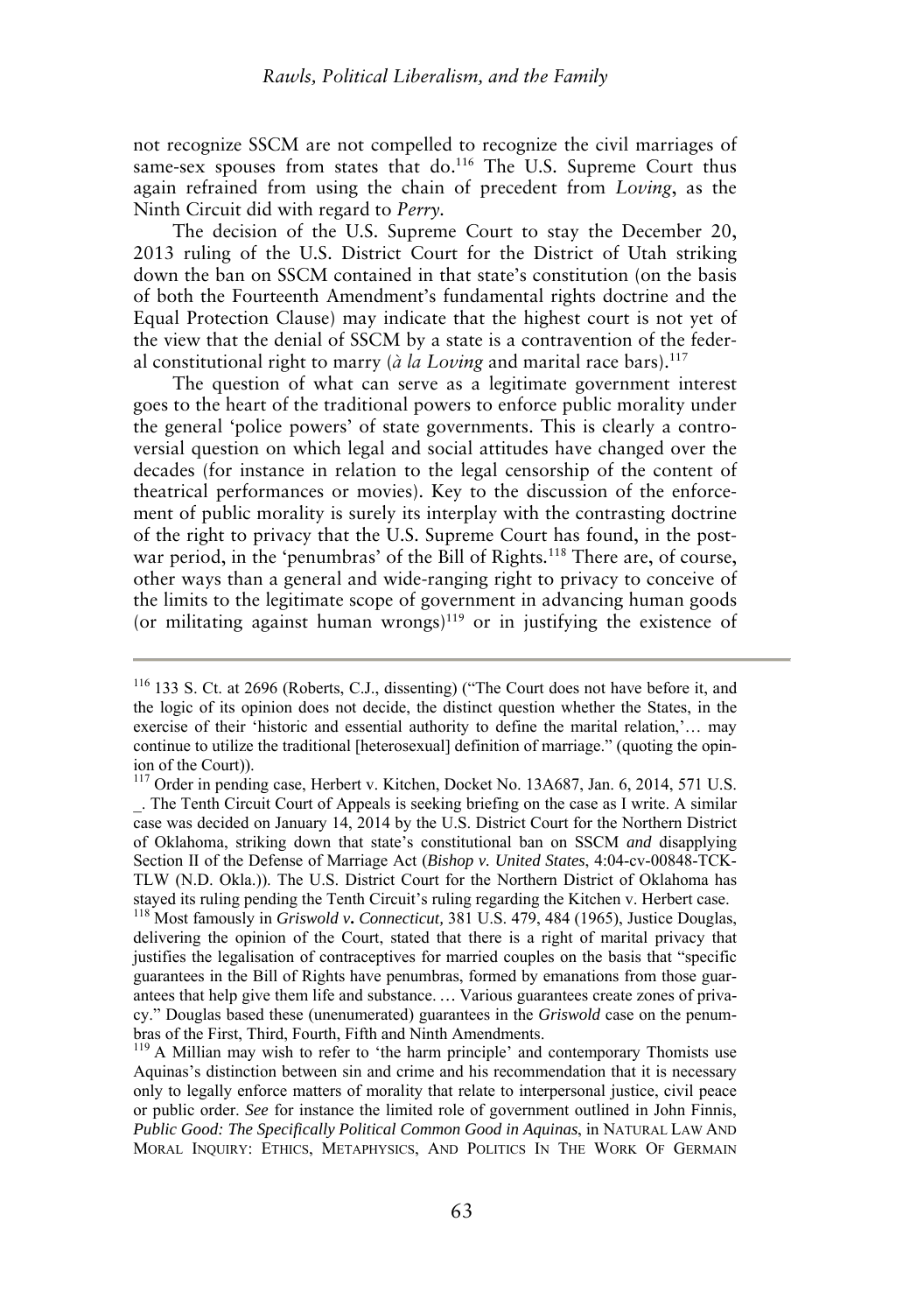'liberty' or 'privilege' rights grounded in the autonomy of the legal person,<sup>120</sup> however autonomy is conceived from the philosophical perspective.

Concerns expressed by O'Brien that the U.S. Supreme Court has endorsed a comprehensive ethical conception of autonomy in its recent case law may also be somewhat exaggerated<sup>121</sup>–though I would concur that, when taken in isolation, some of the purple passages authored by Justices O'Connor and Kennedy in the *Planned Parenthood* and *Lawrence* majority opinions respectively<sup>122</sup> are regrettably apt for such an interpretation. It is

 $120$  The intellectual historian Brian Tierney argues that as early as the twelfth century canon lawyers were referring to *ius* (right) as a personal faculty (*facultas*) or moral power (*potestas*). The relevant aspect of Tierney's work in this context is the argument that the concept of explicitly subjective 'liberty' ('privilege') or 'power' rights (in the Hohfeldian sense) extended back to the 1180's where English canonists were referring to a concept of a 'permissive natural law' based on a subject's faculty for choice in situations where actions "are neither commanded nor forbidden by the Lord or by any Statute" (quoting the English canonist author of *Summa, In Nomine*)*. See* BRIAN TIERNEY, THE IDEA OF NATURAL RIGHTS 67 (2001). Also relevant here is: Jean Porter, *Natural Right, Authority and Power, the Theological Trajectory of Human Rights*, 3 J.L. Phil. & Culture 299 (2009). I am not, of course, suggesting here that either Tierney or Porter thinks that 'unenumerated' substantive due process rights, as found in twentieth century U.S. Supreme Court jurisprudence, are present in English medieval canonistic thought, only that such twelfth and thirteenth century jurists and philosophers had already begun to see that personal self-dominium (practical self-direction if you will) inferred a zone of liberty that should be protected. This is perhaps an early conceptual root of the modern right of privacy, even if we may disagree on how such privacy rights should be specified in relation to controversial moral issues such as abortion or sexual relations.

<sup>121</sup> Relevant here in interpreting the notion of autonomy found in the *Planned Parenthood* and *Lawrence* opinions is James E. Fleming's notion of "deliberative autonomy" which he sees as much narrower than a comprehensive (in the Rawlsian sense) liberal or libertarian understanding of autonomy. Fleming sees deliberative autonomy as being drawn from the underlying values of freedom of conscience and the other civil liberties contained in the structure and text of the U.S. Constitution. Fleming interprets the *Lawrence* majority opinion in this more limited light; pointing out that it protected samesex intimate relations on the basis that such conduct can be seen as "closely analogous to heterosexual intimate conduct, which is already constitutionally protected", *see* JAMES E. FLEMING, SECURING CONSTITUTIONAL DEMOCRACY: THE CASE OF AUTONOMY 137 (2006). Chapters 5 and 6 of the book give Fleming's considered view of deliberative autonomy, and the whole work is an attempt to show how Rawlsian political liberalism can be used to create a coherent philosophic reading of the constitution. I cite Fleming's work not because I share its fundamental jurisprudential position, but because it propounds a well thought through reading of autonomy rights within the U.S. constitutional order—a view that O'Brien does not consider.

<sup>122</sup> The majority opinion in *Planned Parenthood of Southeastern Pa. v. Casey*, 505 U.S. 833, 851 (1992), stated that "[t]hese matters, involving the most intimate and personal choices a person may make in a lifetime, choices central to personal dignity and autonomy, are central to the liberty protected by the Fourteenth Amendment. At the heart of liberty is the right to define one's own concept of existence, of meaning, of the universe, and of the mystery of human life. Beliefs about these matters could not define the attrib-

GRISEZ, (Robert P. George ed., 1998) and John Finnis, *Liberalism and Natural Law Theory*, 45 MERCER L. REV. 687 (1994).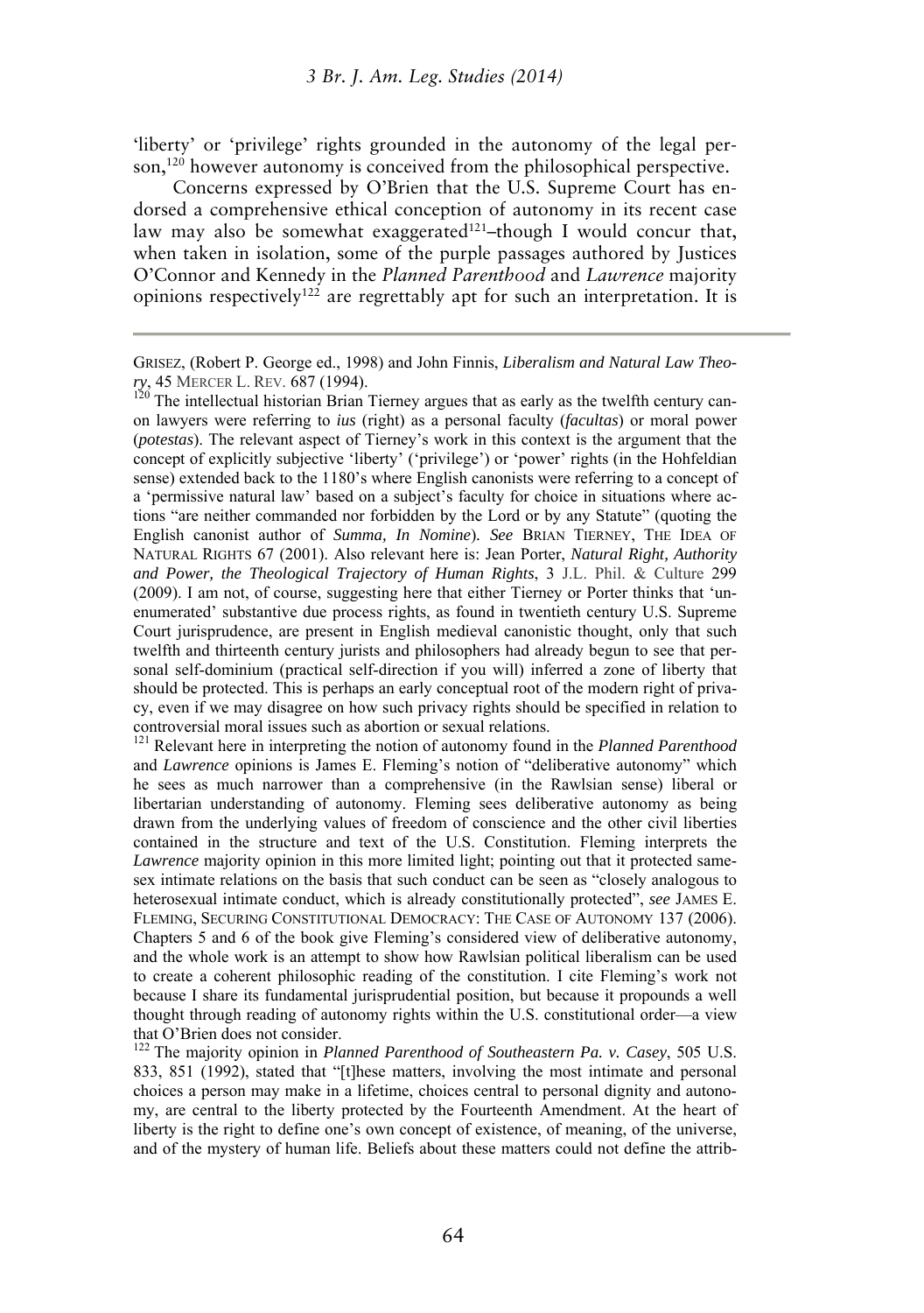important to point out that neither of these purple passages directly imply that moral norms or the moral law are themselves somehow *created or wholly specified by the citizen in her/his exercise of autonomy*. It is therefore questionable that these opinions have reified in U.S. constitutional law a substantive and comprehensive doctrine of *constitutive* moral autonomy, as O'Brien implies. Moreover, a modest and limited notion of moral autonomy or 'practical freedom' is consistent with a range of reasonable comprehensive ethical, philosophical or religious doctrines, even those that allow a strong role for revealed divine law (such as Catholicism).<sup>123</sup> What is important—and contested—is the extent to which the recognition of the autonomy or practical freedom of legal persons mandates a zone of privacy that the law must respect. This zone of privacy itself helps to delineate the permissible scope of 'public morals' legislation.<sup>124</sup>

### V. CONCLUSION

In concluding it is worth examining the overarching strong and weak points that come over in O'Brien's provocative article. His article valuably focuses on Rawls's argument that the family has a clear social function in the reproduction of a political society over time. This point has the potential to contribute to public reasoning in favor of the inclusion of a right to civil marriage in the list of civil rights within a liberal political conception of justice. This point has not had the prominence in the literature on samesex marriage that it should have. Rawls's insights on social reproduction have some relevance, particularly in societies where the birth rate might dip well below replacement level.

utes of personhood were they formed under compulsion of the State." In *Lawrence v. Texas*, 539 U.S. 558, 562 (2003), the purple passage announces: "[f]reedom extends beyond spatial bounds. Liberty presumes an autonomy of self that includes freedom of thought, belief, expression, and certain intimate conduct. The instant case involves liberty of the person both in its spatial and in its more transcendent dimensions."

<sup>&</sup>lt;sup>123</sup> For an instructive survey of how both pre-modern and modern ethical worldviews have posited or valued forms of autonomy, practical freedom or 'self-dominium' *see* T.H. Irwin, *Continuity in the History of Autonomy*, 54 INQUIRY: AN INTERDISCIPLINARY JOURNAL OF PHILOSOPHY 442 (2011) and Brian Tierney, *Dominium of Self and Natural Rights before Locke and After, in TRANSFORMATIONS IN MEDIEVAL AND EARLY MODERN RIGHTS DISCOURSE* 176-94 (V. Makinen & P. Korkmann, eds., 2006).

<sup>&</sup>lt;sup>124</sup> Even though O'Brien points to what he sees as a fundamental inconsistency between the privacy rights implied in the *Planned Parenthood* and *Lawrence* cases with the notion of public morals legislation (O'Brien, *supra* note 1, at 412-13), the courts themselves have seen no fundamental clash and continue to implement public morals legislation – albeit with a different scope than they would have before the jurisprudence of the U.S. Supreme Court in the post-war period carved out certain privacy rights. O'Brien notes this himself (*id.* at 413) when he quotes Judge Reinhardt's Ninth Circuit opinion in *Perry v. Brown* that affirms the *continuation* of the states' police powers on public morality. (I make no judgment here about the rights and wrongs of the *Planned Parenthood* decision, which relates to abortion.)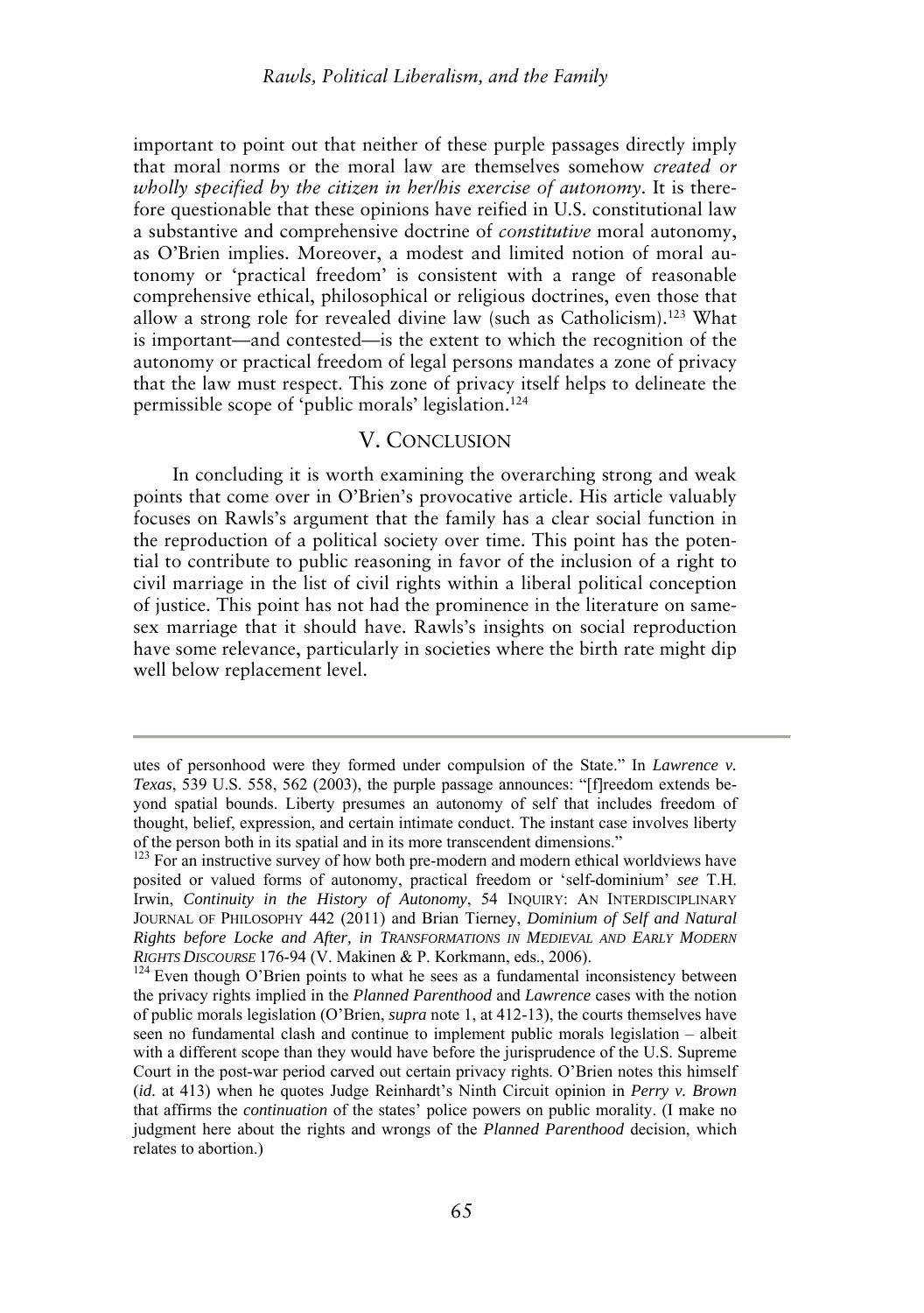O'Brien, however, spoils his argument when he relies on a tendentious reading of Rawls's later oeuvre*,* claiming that Rawls propounds a thoroughgoing moral neutralism which, in a balanced reading, he does not. This reading of Rawls is used by O'Brien to invalidate arguments for SSCM on the basis that its proponents hold substantively liberal ethical commitments. As I have demonstrated, Rawls did not believe that holding reasonable comprehensive commitments and advancing them in the political (or academic) domain discredits or disqualifies the otherwise publicly accessible arguments that the same people may also advance in favor of SSCM, or any other issue relating to the basic structure of a constitutional democracy.

The particular account of the justification of civil marriage O'Brien proffers does not escape some internal contradictions that make it vulnerable to the charge that it is unduly inconsistent in its treatment of same-sex and opposite-sex couples. His sole justification of civil marriage is that it engenders natural social reproduction and preferable parenting conditions.<sup>125</sup> Yet O'Brien considers that infertile heterosexual couples, or those with no intention to procreate, should be allowed to marry. If the justification for the civil recognition of marriage is *solely* the procreative function of such a relationship (rather than the broader recognition of loving unions and the polyfunctional ends that are produced by that union), then there is little justification for allowing post-menopausal women to marry or those who have known medical conditions that prevent procreation. O'Brien undermines his own train of argument by affirming that civil marriage should be limited to opposite-sex couples regardless of their *actual* fertility because *in abstracto* they are "characteristically" reproductive and that heterosexual sex is in a generic sense "intrinsically generative".<sup>126</sup>

Despite O'Brien's protestations—which are not argued through dialectically against potential objections—such a position presupposes some form of (contestable) natural philosophy or metaphysical anthropology. Such a metaphysical anthropology would struggle to be expressed in the purely political terms that O'Brien himself interprets Rawls as stipulating within his understanding of public reason. For it is surely far from a statement of the obvious (as O'Brien infers) that a postmenopausal woman wishing to get married is entering an "intrinsically generative" union with her prospective husband. It is biologically 'natural', after all, that people of both sexes (e.g. in childhood and extreme old age in men) to have periods when they are not 'generative'. As is obvious, in women the postmenopausal infertile period is a result of a perfectly normal biological process, it is

<sup>&</sup>lt;sup>125</sup> As O'Brien and I are not trained in the methods of child psychology or its allied disciplines (and are writing in a law journal), I shall pass over his strong and substantive judgments about the right conditions for child rearing while noting – as O'Brien does with more than a little chagrin – that the main professional association in the United States in that discipline has formally stated that that children are not generally disadvantaged by being brought up by same-sex parents. *See* O'Brien, *supra* note 1, at 443.

<sup>126</sup> O'Brien, *supra* note 1, at 438-39.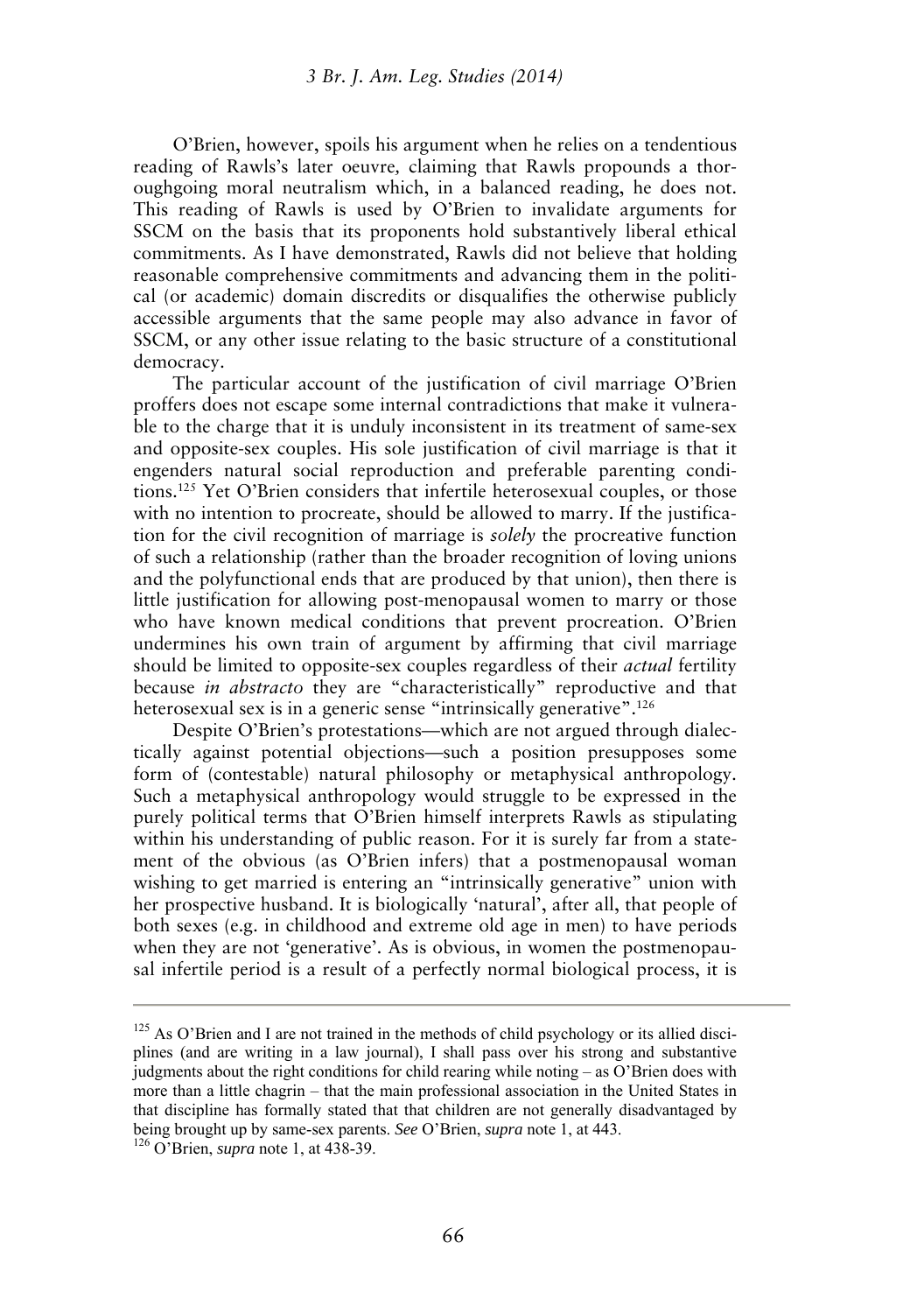not considered either a pathology or a disability.<sup>127</sup> This is a key flaw in O'Brien's argument that does not receive sufficient argumentative attention given the stakes involved: the failure of the "intrinsically generative" argument would undermine his support for traditionalist heterosexual marriage, or at least mean that age restrictions (or a fertility test) should be considered for opposite-sex partners wishing to get married in civil law.<sup>128</sup>

This lack of argumentation is surprising because reference to "characteristically" reproductive relationships seems to be a variation on the view, put forward by Robert George and John Finnis, that infertile heterosexual sex is still of a reproductive *type* or *kind* and thus infertile heterosexuals should still be eligible to marry. But this parallel is awkward for O'Brien because he has clearly distanced himself from the New Natural Law understanding of ethics and has already judged that their arguments are inapt with regard to public reason.<sup>129</sup> In this sense the "intrinsically generative" argument for traditionalist marriage advanced by O'Brien is vulnerable to the same criticisms to those made against New Natural Law theorists who claim that *only* married heterosexual (and non-contracepted) coital sex acts can properly be considered morally licit sexual acts.<sup>130</sup> In my judgment and that of others, criticisms of the New Natural Law argument in relation to the so-called 'sterility objection' have never been answered adequately, despite the spilling of much ink on the question.<sup>131</sup>

<sup>129</sup> *E.g*., O'Brien, *supra* note 1, at 418ff.

 $127$  It would be more defensible to say that women, in particular, are intrinsically generative at points *in their fertile period* between puberty and menopause. But this would undercut the logic of O'Brien's argument, which (silently) seems to rely on a naturalistic notions of 'natural kinds' or 'finalities' that smack of a 'comprehensive' philosophic conception of gender and sexual potency. Though I am far from unsympathetic with a revised and critically nuanced form of Aristotelian(-Thomistic) ethical naturalism, which seems to be back in academic fashion, I do not draw the same sort of applied moral conclusions from a (neo) naturalistic philosophical anthropology that O'Brien does.

<sup>&</sup>lt;sup>128</sup> Martha Nussbaum argues that the procreative argument for traditional heterosexual marriage is inconsistent and challenges its proponents to answer the *reductio* of why there should not be an upper age bar for women wishing to apply for a marriage license to cover their post-menopausal period. *See* Martha C. Nussbaum, *Reply - A Right to Marry?*, 98 CAL. L. REV. 744 (2010). Needless to say I do not favor such an age bar.

<sup>&</sup>lt;sup>130</sup> New Natural Law theorists consider all other types of sex acts, including all heterosexual marital but non-coital sex (such as oral sex), to be intrinsically immoral and selfalienating, a position that has come under intense scrutiny and criticism in a number of places, not least in NICHOLAS BAMFORTH & DAVID A. J. RICHARDS, PATRIARCHAL RELIGION, SEXUALITY, AND GENDER: A CRITIQUE OF NEW NATURAL LAW (2008).

<sup>131</sup> *See* on the one side of the argument Girgis et al. *supra* note 53 (who claim that infertile married couples are still 'biologically' ordered to procreation) and on the other Andrew Koppelman, *Careful with That Gun: Lee, George, Wax, and Geach on Gay Rights and Same-Sex Marriage* (Northwestern Public Law Research Paper No. 10-06, Jan. 11, 2010), http://dx.doi.org/10.2139/ssrn.1544478, and Erik A. Anderson, *A Defense of the 'Sterility Objection' to the New Natural Lawyers' Argument Against Same-Sex Marriage*, 16 ETHICAL THEORY & MORAL PRAC., 759 (2013).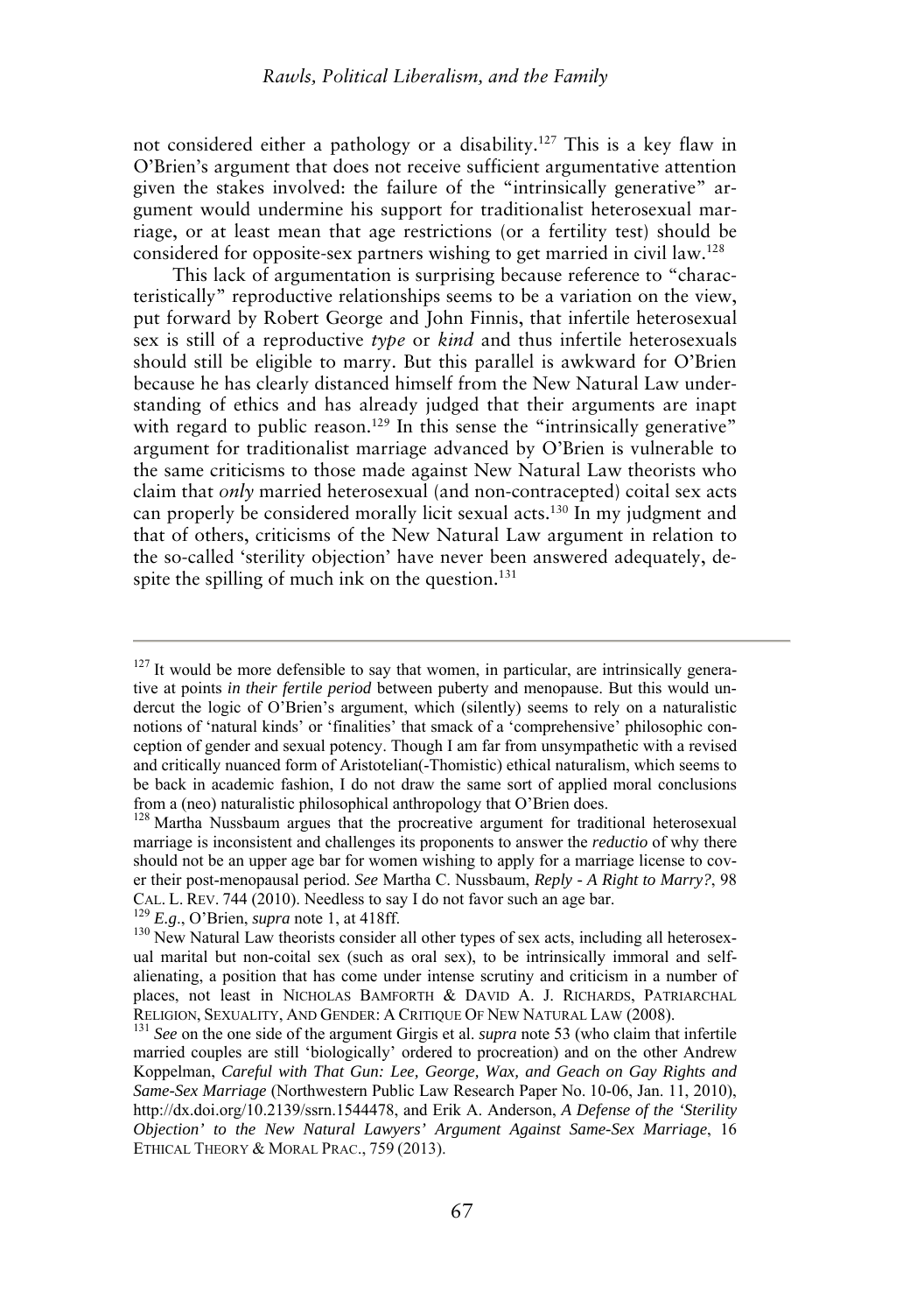In my alternative politically liberal understanding of the SSCM issue we do not bypass the widely received western understanding of marriage in civil and canon law as a society founded on interpersonal love for the advancement of the goods of procreation, mutual aid and sexual continence. Following the post-war introduction of contraception we can understand better that the traditional goods of marriage of mutual aid and continence are separable from the reproductive purpose of marriage. The separability of the traditional goods of marriage has also been recognized, by inference, in the public political culture of the U.S. in constitutional case law (such as in *Turner v. Safley*). As I have noted, this changing legal precedent has been accompanied by the rightful marginalization of the hitherto commonly held assumption that gay people are generally rapacious or suffer from a psychiatric illness.

Thus we can, by using a process of Rawlsian political constructivism, come to a liberal political conception of justice that includes same-sex couples as well as opposite-sex couples in the general legal right to civil marriage. There is a substantial gap between arguments expressed in publicly reasonable terms in favor of civil marriage that *includes* the key function of societal reproduction over time and O'Brien's position, which is that the *only* publicly reasonable argument for civil marriage is social reproduction. I find the *inclusive* Rawlsian argument not only publicly reasonable but also persuasive, whereas the latter *exclusive* argument (as advanced by O'Brien) appears to be arbitrary and tinged with ideological undertones.<sup>132</sup> After all, does O'Brien believe that extending marital rights to same-sex partners would adversely affect the birth rate among married heterosexual couples?<sup>133</sup>

How might we interpret the impetus behind O'Brien's article? The author is curiously circumspect in that he gives the reader no direct indication as to whether he actually subscribes to Rawls's understanding of political liberalism. This leads one to at least raise the question of whether he is us-

<sup>&</sup>lt;sup>132</sup> At times O'Brien's article does not help to dispel the view that he may be writing from a strongly ideological perspective when he draws some colorful (but unfortunate) parallels or *reductiones* between arguments to recognize same-sex relationships with, for instance, the mutually dependent relationship between a "pimp and prostitute" or when he claims that "homosexual orientation is on a political par with, say, a traditional order of chivalry". These parallels come in O'Brien, *supra* note 1, at 462 and 459 respectively.

<sup>&</sup>lt;sup>133</sup> Such an implicit argument was rightly dismissed by the United States Court of Appeals for the Ninth Circuit in relation to Proposition 8 when the majority opinion stated that "withdrawing from same-sex couples access to the designation of 'marriage'—without in any way altering the substantive laws concerning their rights regarding childrearing or family formation—will encourage heterosexual couples to enter into matrimony, or will strengthen their matrimonial bonds, we believe that the People of California 'could not reasonably' have 'conceived' such an argument 'to be true.' It is implausible to think that denying two men or two women the right to call themselves married could somehow bolster the stability of families headed by one man and one woman. While deferential, the rational-basis standard 'is not a toothless one.'" *See* Perry v. Brown, 671 F.3d 1088 (9th Cir. 2012) (internal citations omitted).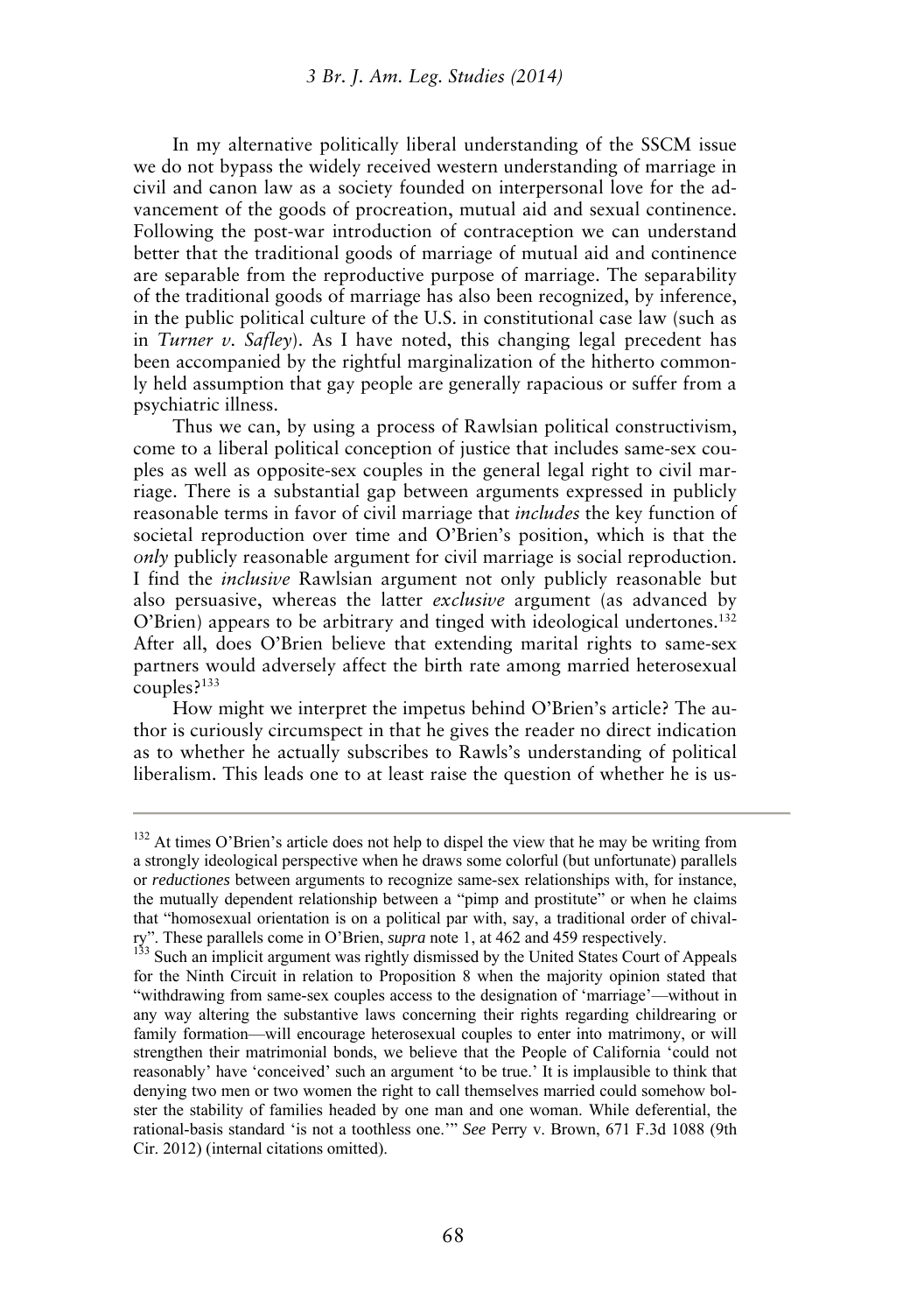ing an interpretation of Rawls to pick holes in the case for SSCM, by advancing a *faux* or ironical internal critique of the widely made Rawlsian case for SSCM.<sup>134</sup> And though O'Brien offers his personal views on a wide range of social and ethical questions he puzzlingly never addresses his own ethical judgment of the morality of committed same-sex relationships.

Other opponents of SSCM are much more upfront about their views on the immorality of all homosexual sexual relationships. O'Brien distances himself from the judgment of John Finnis and Robert George on samesex relations, but only on the rather narrow grounds that their natural law arguments have irreducibly metaphysical elements that are not apt for public argumentation. Other contemporary natural law theorists—even those who espouse a more metaphysically 'upfront' version of natural law deny that same-sex relationships are necessarily prohibited by natural law (or fail to realize any human  $\text{good}$ <sup>135</sup> and other natural lawyers are highly sympathetic with the case for SSCM.<sup>136</sup> It might have been helpful for the reader for O'Brien to have situated his understanding of the *moral* issues at stake in considering same-sex relationships in this context.<sup>137</sup>

Where does this leave us in the wider argument about SSCM in the U.S. and elsewhere? Are we stuck in a series of philosophical zero-sum games that can only be resolved by an unambiguous victory by one side or the other in a series of ongoing culture wars? I am not as pessimistic as O'Brien seems to be. Sound argumentation and balanced interpretation of texts can help us at least begin to work through some of the more extreme positions that are present on both sides of the same-sex marriage debate. If we agree with the concept of public reason, in one of its many variations,

<sup>&</sup>lt;sup>134</sup> I raise this point as a genuine question rather than as cynical assumption.

<sup>&</sup>lt;sup>135</sup> MARK C. MURPHY, AN ESSAY ON DIVINE AUTHORITY 176-83 (2002). Murphy is one of the foremost members of a younger generation of natural law philosophers.

<sup>&</sup>lt;sup>136</sup> See JEAN PORTER, MINISTERS OF THE LAW: A NATURAL LAW THEORY OF LEGAL AUTHORITY 123 (2010); Chartier, *supra* note 94. Some committed lay Roman Catholics in the UK such as Lord Deben (formerly John Gummer, a past Conservative cabinet minister) endorsed the UK Government's same-sex marriage bill (now enacted) on the basis that natural law arguments would support the extension of civil marriage rights to samesex partners. Lord Deben said "[s]urely our understanding of sexual relationships and sexuality should lead us to understand that there is an extension of natural law from that understanding (i.e. of civil marriage being a natural institution common to humanity). That extension should lead us to be prepared in the state to allow people of the same-sex to marry. It is wrong to suggest that there is something unnatural for them to wish to take this step." H.L. DEB. Dec. 11, 2012, vol 741, col.993.

 $137$  Many readers will be surprised by O'Brien's lack of curiosity or appreciation as to how a loving and committed same-sex relationship is categorically different to the relationship between a widower and his brother who may choose to live together for company. Nowhere in the article does O'Brien seek to explore how such same-sex couples may experience distinctive common (human) goods from their relationship in a way that is more similar to the experience of a heterosexual married couple than with two friends or siblings lodging together. Instead O'Brien tendentiously seeks to frame the SSCM question as if it were if were essentially a dispute about the state's general "endorsement of gay sex". O'Brien, *supra* note 1, at 457.